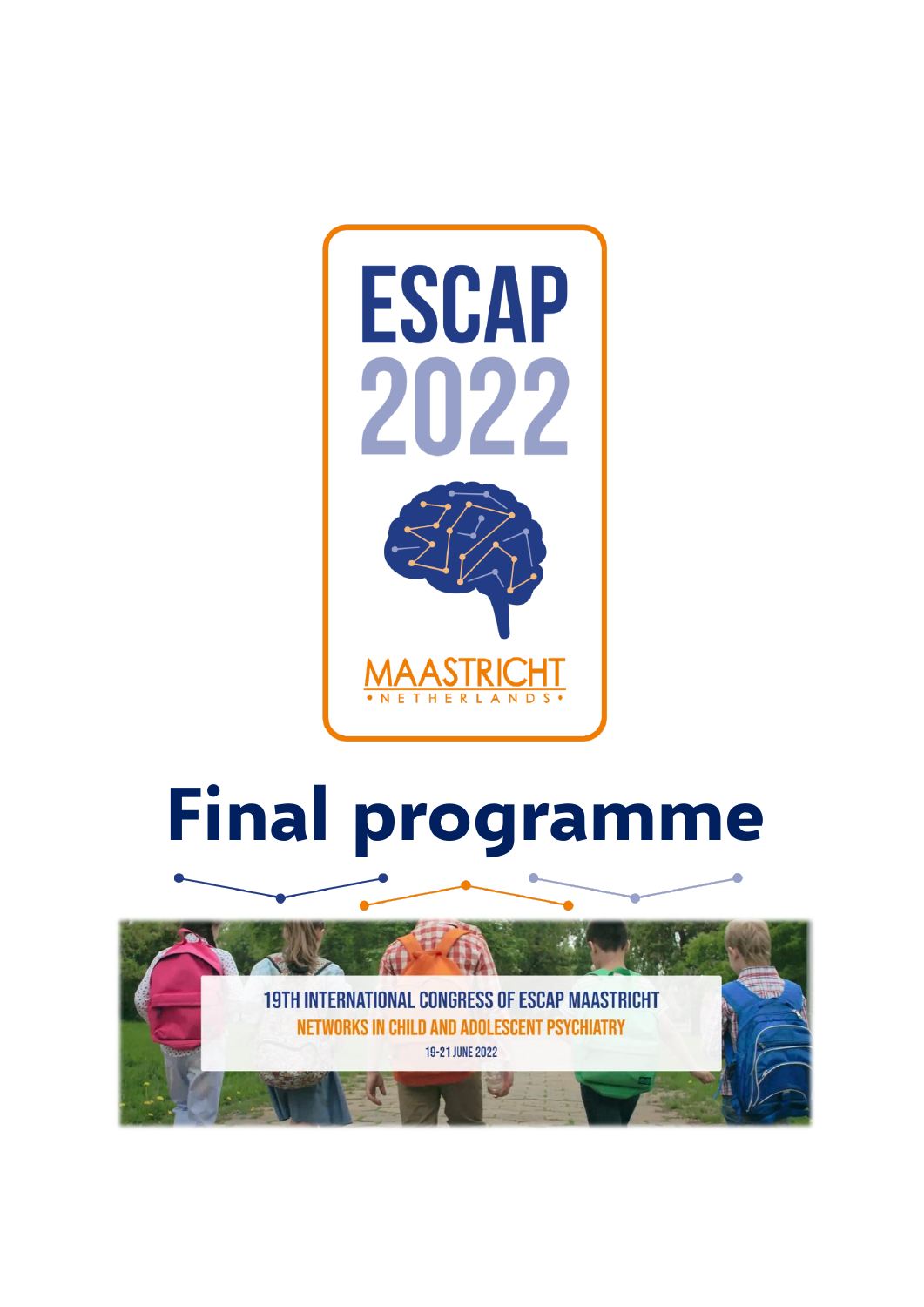

# <span id="page-1-0"></span>**FINAL PROGRAMME**

*Version: 26 April 2022*

# **Content**

| S7 Intergenerational transmission of psychopathology; results from a cross-diagnostic approach 7         |  |
|----------------------------------------------------------------------------------------------------------|--|
|                                                                                                          |  |
|                                                                                                          |  |
| S19 Attachment and trauma: The effects of early intervention in child and adolescent psychiatry8         |  |
|                                                                                                          |  |
| S24 Tracing the origins from synapse to EEG in monogenetic neurodevelopmental disorders: the brainmodel  |  |
|                                                                                                          |  |
| S55 Transdiagnostic ecological momentary interventions targeting specific constructs aimed at improving  |  |
| S64 Callous unemotional and other conduct disorder related traits: Underlying neurobiology11             |  |
|                                                                                                          |  |
|                                                                                                          |  |
|                                                                                                          |  |
|                                                                                                          |  |
|                                                                                                          |  |
|                                                                                                          |  |
|                                                                                                          |  |
| S3 Pathways from early trauma to mental health outcomes: A Lifespan perspective 13                       |  |
| S5 Transitional age youth mental health: how to improve the continuity of psychiatric care at the CAMHS- |  |
|                                                                                                          |  |
| S20 Building bridges: the epidemiology of eating disorder symptomatology in childhood and its            |  |
| S21 New Research Findings with Clinical Implications from the Amsterdam Transgender Youth Cohort 16      |  |
| S25 The Two-Way Road - Transactional Processes of Parenting and Child Mental Health Outcomes16           |  |
| S34 Early detection of Personality Disorders and Personality Difficulties by assessing impairments in    |  |
| S47 Anorexia nervosa - recent specific treatment trials using various settings in adolescents 18         |  |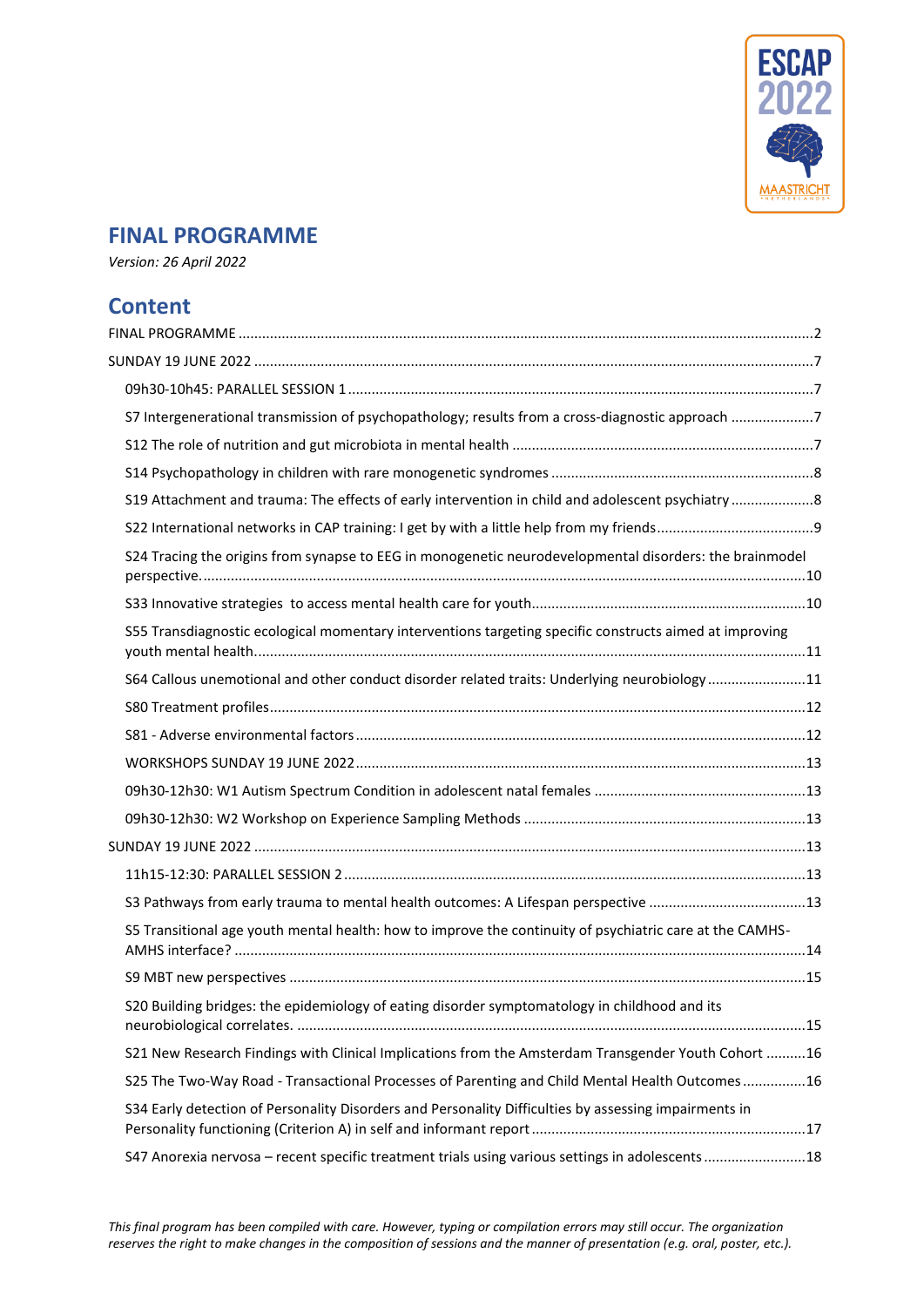

| S2 Cognitive and functional outcomes in children of parents with severe mental illness across development .20 |  |
|---------------------------------------------------------------------------------------------------------------|--|
|                                                                                                               |  |
| S39 Complex youth or Complex care? A multiple perspective study on youth with severe and enduring mental      |  |
| S48 Improving the effectiveness of antipsychotic drugs in children with neurodevelopmental disorders:         |  |
|                                                                                                               |  |
| S53 Understanding environmental mediators in the presence of genetic vulnerability for psychopathology, the   |  |
| S60 Findings from the Milestone Project: A European Study on Transition from Child to Adult Mental Health     |  |
|                                                                                                               |  |
|                                                                                                               |  |
|                                                                                                               |  |
|                                                                                                               |  |
| 09h30-13h00: W3 Integrating CAP and adult psychiatry in training: taking care of the children together 26     |  |
| 09h30-13h00: W4 ESCAP YOUTH DIALOGUE - WORKSHOP - let's listen to each other & act wisely! 26                 |  |
|                                                                                                               |  |
|                                                                                                               |  |
|                                                                                                               |  |
|                                                                                                               |  |
|                                                                                                               |  |
| S13 Intergenerational Transmission of Traumatic Stress and Attachment-Related Risk Prenatally and             |  |
|                                                                                                               |  |
| S35 Child and adolescent mental health care provision in Europe during the COVID-19 pandemic (Clinical        |  |
| S38 Looking ahead with the SIGMA-project: Investigating processes at different timescales to better           |  |
| S42 Opportunities of different types of eHealth for treatment and prevention of psychological difficulties    |  |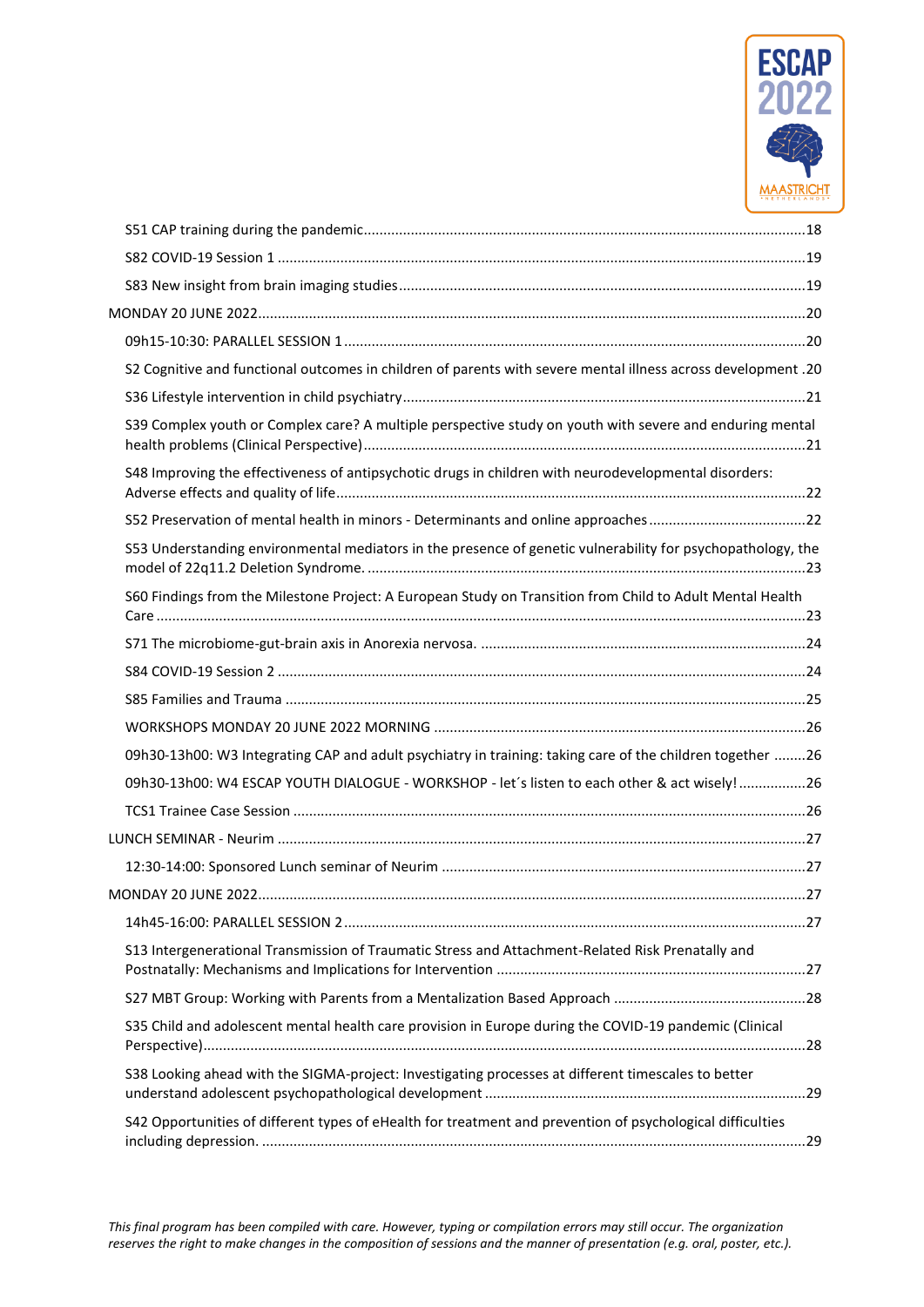

| S54 Novel insights into multifactorial mechanisms affecting mental health in neurodevelopmental disorders:   |  |
|--------------------------------------------------------------------------------------------------------------|--|
|                                                                                                              |  |
|                                                                                                              |  |
|                                                                                                              |  |
|                                                                                                              |  |
|                                                                                                              |  |
|                                                                                                              |  |
| 14h45-18h15: W6 Lighthouse MBT-Parenting Programme for reducing risk of maltreatment 34                      |  |
|                                                                                                              |  |
|                                                                                                              |  |
| S11 ADHD und externalizing disorders in family context - exploring the role of parenting stress and parent   |  |
| S18 New developments in the assessment and treatment of young people with a clinical high risk state of      |  |
| S61 European perspectives on the impact of the COVID-19 pandemic on the development and course of eating     |  |
|                                                                                                              |  |
|                                                                                                              |  |
|                                                                                                              |  |
|                                                                                                              |  |
| S69 Female adolescent conduct disorder: Neurobiological findings and their relation to intervention outcome. |  |
| S41 Crossing borders: Animal-assisted therapy in child psychiatry (Clinical Perspective)38                   |  |
|                                                                                                              |  |
|                                                                                                              |  |
|                                                                                                              |  |
|                                                                                                              |  |
|                                                                                                              |  |
|                                                                                                              |  |
|                                                                                                              |  |
|                                                                                                              |  |
| S46 The promise of digital phenotyping to provide a better characterization of behavior in children and      |  |
|                                                                                                              |  |
| S65 Recent developments in the treatment of childhood obsessive-compulsive disorder 43                       |  |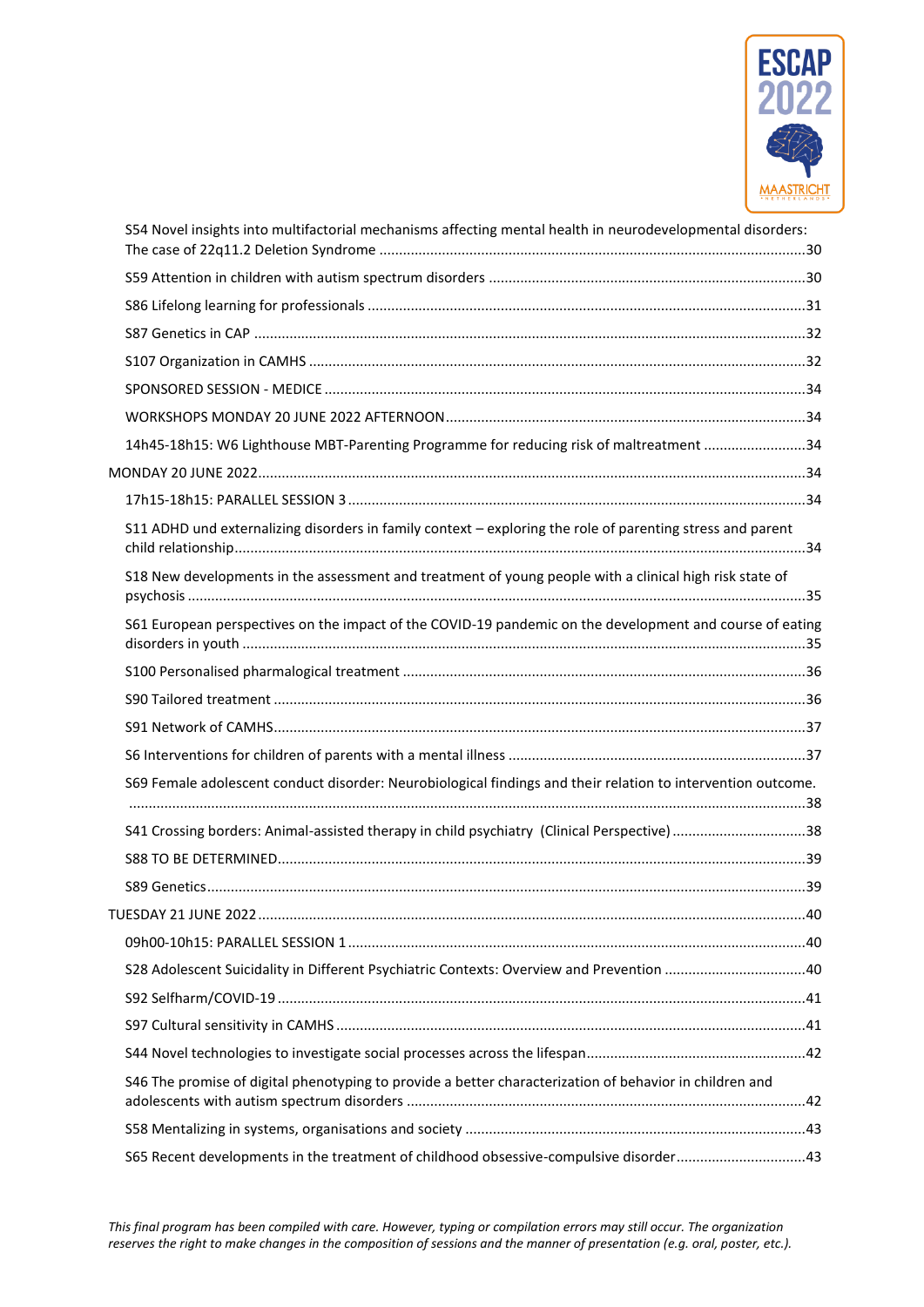

| S103 | DECENTRALISATION AND COMMUNITY BASED MENTAL HEALTHCARE ACROSS EUROPE 44                                                                                                                                                |  |
|------|------------------------------------------------------------------------------------------------------------------------------------------------------------------------------------------------------------------------|--|
|      |                                                                                                                                                                                                                        |  |
|      |                                                                                                                                                                                                                        |  |
|      |                                                                                                                                                                                                                        |  |
|      | S40 Arts therapies for children and adolescents with psychosocial problems (Clinical Perspective)47                                                                                                                    |  |
|      |                                                                                                                                                                                                                        |  |
|      | 09h00-12h30: W7 Joint training across Paediatrics and CAP to meet the needs of children and young people                                                                                                               |  |
|      |                                                                                                                                                                                                                        |  |
|      |                                                                                                                                                                                                                        |  |
|      | S4 Adolescents, substance use disorders and psychiatry: New developments in treatment and research  48                                                                                                                 |  |
|      |                                                                                                                                                                                                                        |  |
|      | S43 Protecting patients from violence in medical institutions - the need for general safeguarding measures 49                                                                                                          |  |
|      | S57 Short- and long-term consequences of the death and illness of a parent or other loved one during                                                                                                                   |  |
|      |                                                                                                                                                                                                                        |  |
|      | S67 Findings from a pragmatic randomised controlled trial of a video-feedback intervention: Improving                                                                                                                  |  |
|      | S72 Autism Spectrum Disorder in Young Children: from concerns to effective intervention approaches in a                                                                                                                |  |
|      |                                                                                                                                                                                                                        |  |
|      | S62 An update on the aetiology, assessment, and clinical characteristics of avoidant and restrictive food intake                                                                                                       |  |
|      |                                                                                                                                                                                                                        |  |
|      |                                                                                                                                                                                                                        |  |
|      | S68 Psychological distress and psychosocial care of unaccompanied refugee minors: The impact of trauma,<br>flight and daily stressors on the mental health of young refugees and the quality of life and transcultural |  |
|      |                                                                                                                                                                                                                        |  |
|      |                                                                                                                                                                                                                        |  |
|      | S31 Unpicking the Overlap between Autism and Eating Disorders: Developmental Pathways in Childhood and                                                                                                                 |  |
|      | S37 The use of eHealth to decrease mental health problems and promote well-being 54                                                                                                                                    |  |
|      | S45 Adolescent depression: contributions of applied phenomenology and qualitative research55                                                                                                                           |  |
|      |                                                                                                                                                                                                                        |  |
|      |                                                                                                                                                                                                                        |  |
|      |                                                                                                                                                                                                                        |  |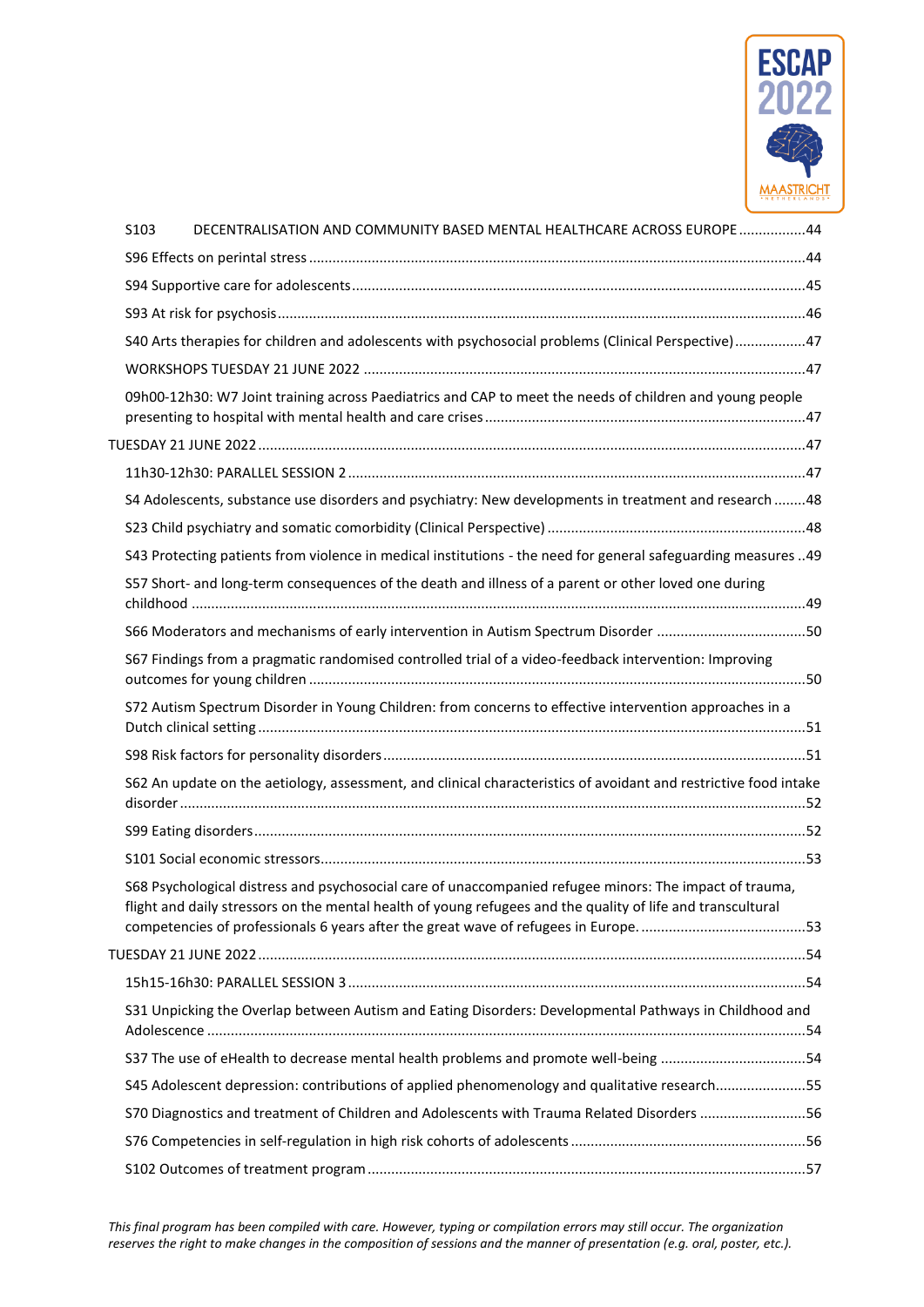

| S50 Mentalizing Group -- Mentalization-based therapy for Adolescents (MBT-A): Recent updates in theory, |  |
|---------------------------------------------------------------------------------------------------------|--|
| S63 New neuro-cognitive precursors for tailored prevention of mood disorders in adolescents58           |  |
|                                                                                                         |  |
|                                                                                                         |  |
|                                                                                                         |  |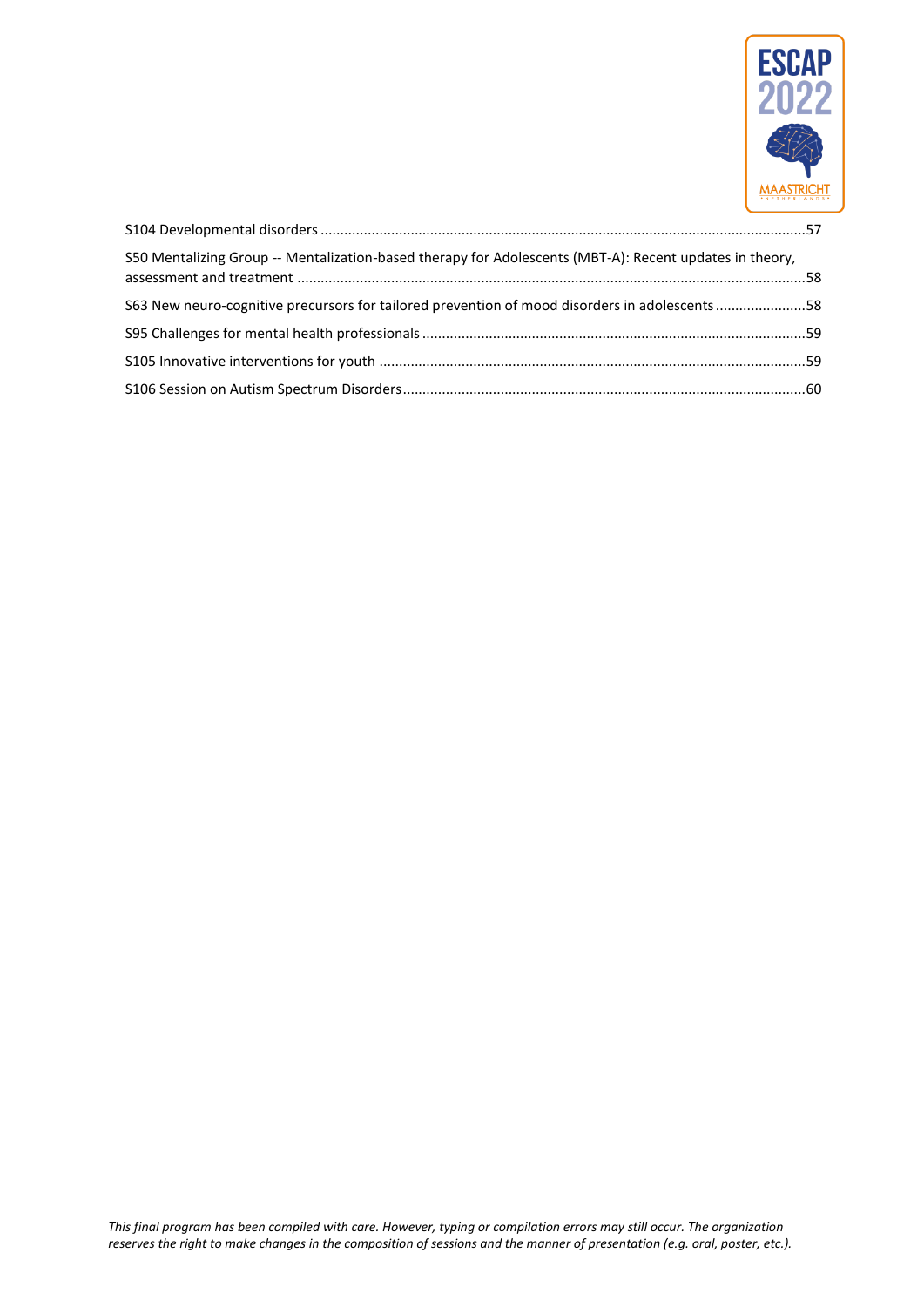

# <span id="page-6-0"></span>**SUNDAY 19 JUNE 2022**

### <span id="page-6-1"></span>**09h30-10h45: PARALLEL SESSION 1**

# <span id="page-6-2"></span>**S7 Intergenerational transmission of psychopathology; results from a cross-diagnostic approach**

**TRACK: DEVELOPMENT**

**Chair: Discussant: Anne Duffy**

#### **Presentations:**

| 09h30-09h45 | #84 Brain structure in those at familial high risk for schizophrenia<br>or bipolar disorder: an ENIGMA-Relatives study                                                | Neeltje van Haren |
|-------------|-----------------------------------------------------------------------------------------------------------------------------------------------------------------------|-------------------|
| 09h45-10h00 | #220 Early psychopathological manifestations in the offspring of<br>parents with bipolar disorder                                                                     | Michal Goetz      |
| 10h00-10h15 | #82 Risk factors of mood disorders and predictors of the<br>conversion from major depressive disorder to bipolar disorders in a<br>prospective high risk cohort study | Martin Preisig    |
| 10h15-10h30 | #71 The Mood and Resilience in Offspring study – understanding,<br>detecting and preventing mood symptoms in children at increased<br>risk for mood disorders         | Annabel Vreeker   |
| 10h30-10h45 | <b>Questions and Discussion</b>                                                                                                                                       | All               |
|             |                                                                                                                                                                       |                   |

### <span id="page-6-3"></span>**S12 The role of nutrition and gut microbiota in mental health TRACK: PREVENTION AND INTERVENTION**

### **Chair:**

| .<br>Discussant: Alexander Häge |                                                                                                                                 |                                 |
|---------------------------------|---------------------------------------------------------------------------------------------------------------------------------|---------------------------------|
| <b>Presentations:</b>           |                                                                                                                                 |                                 |
| 09h30-09h45                     | #94 Short-term clinical effects of an elimination diet and healthy<br>diet in children with ADHD: a randomized controlled trial | <b>Annick Huberts-</b><br>Bosch |
| 09h45-10h00                     | #97 Probiotics for the treatment of impulsivity: the PROBIA study                                                               | Gara Arteaga-<br>Henríquez      |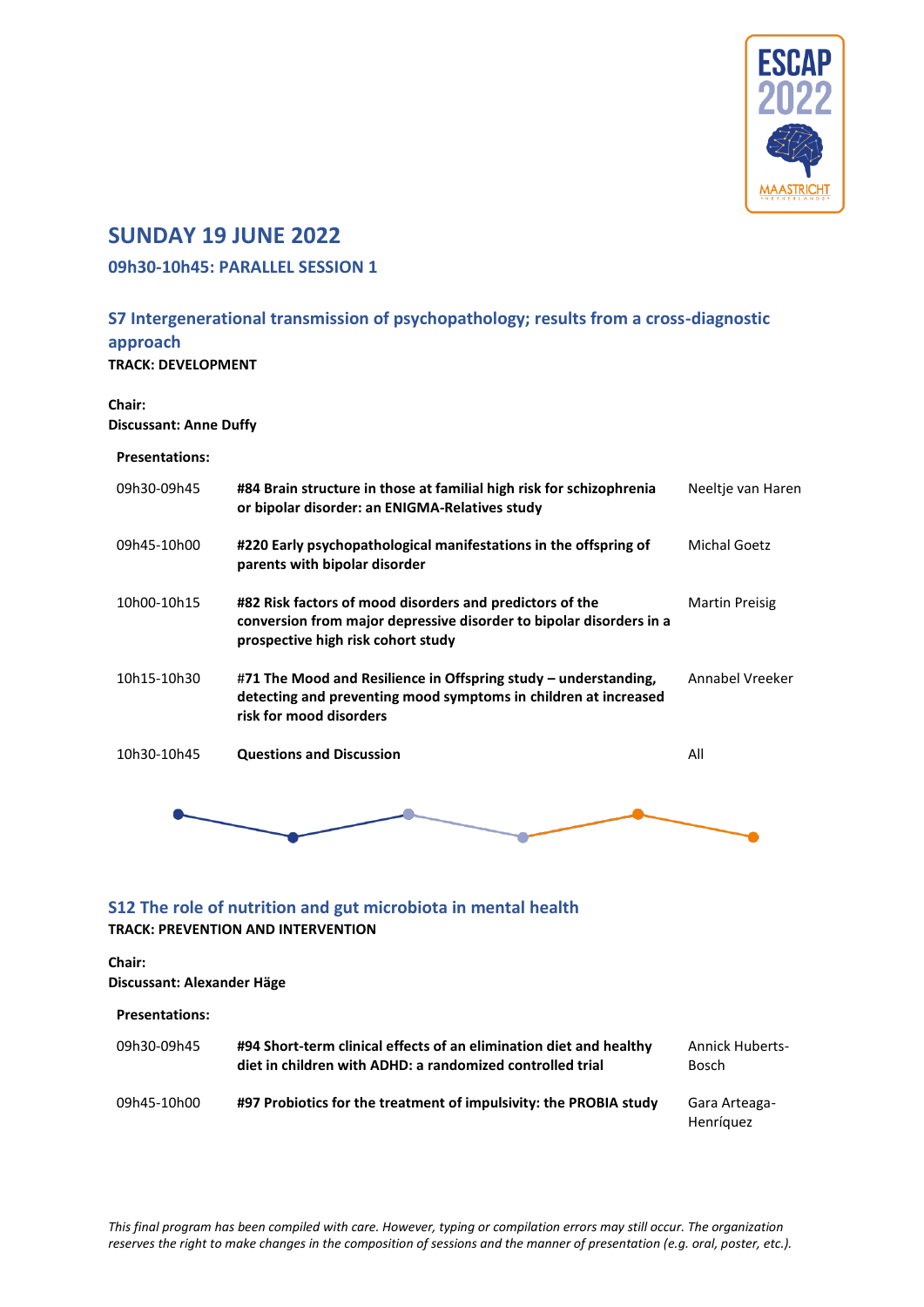



### <span id="page-7-0"></span>**S14 Psychopathology in children with rare monogenetic syndromes TRACK: DETERMINANTS**

#### **Chair: Discussant: Sabine Mous**

#### **Presentations:**

| 09h30-09h45 | #264 Internalizing problems in children with Tuberous Sclerosis<br>Complex (TSC)                                                                                                         | Lotte Feith            |
|-------------|------------------------------------------------------------------------------------------------------------------------------------------------------------------------------------------|------------------------|
| 09h45-10h00 | #361 Child characteristics associated with parental stress and<br>child/parental quality of life in Angelman syndrome                                                                    | Doesjka Hagenaar       |
| 10h00-10h15 | #468 Autism symptoms in children and young adults with Fragile X<br>Syndrome, Angelman Syndrome, Tuberous Sclerosis Complex and<br>Neurofibromatosis Type 1: a cross-syndrome comparison | Kyra Lubbers           |
| 10h15-10h30 | #263 The prevalence and combined measurement prediction of<br>ASD in children with tuberous sclerosis complex (TSC)                                                                      | <b>Chantal Straver</b> |
| 10h30-10h45 | <b>Questions and Discussion</b>                                                                                                                                                          | All                    |



### <span id="page-7-1"></span>**S19 Attachment and trauma: The effects of early intervention in child and adolescent psychiatry TRACK: SOCIAL AND FAMILY NETWORKS**

**Chair: Discussant: Michael Kaess**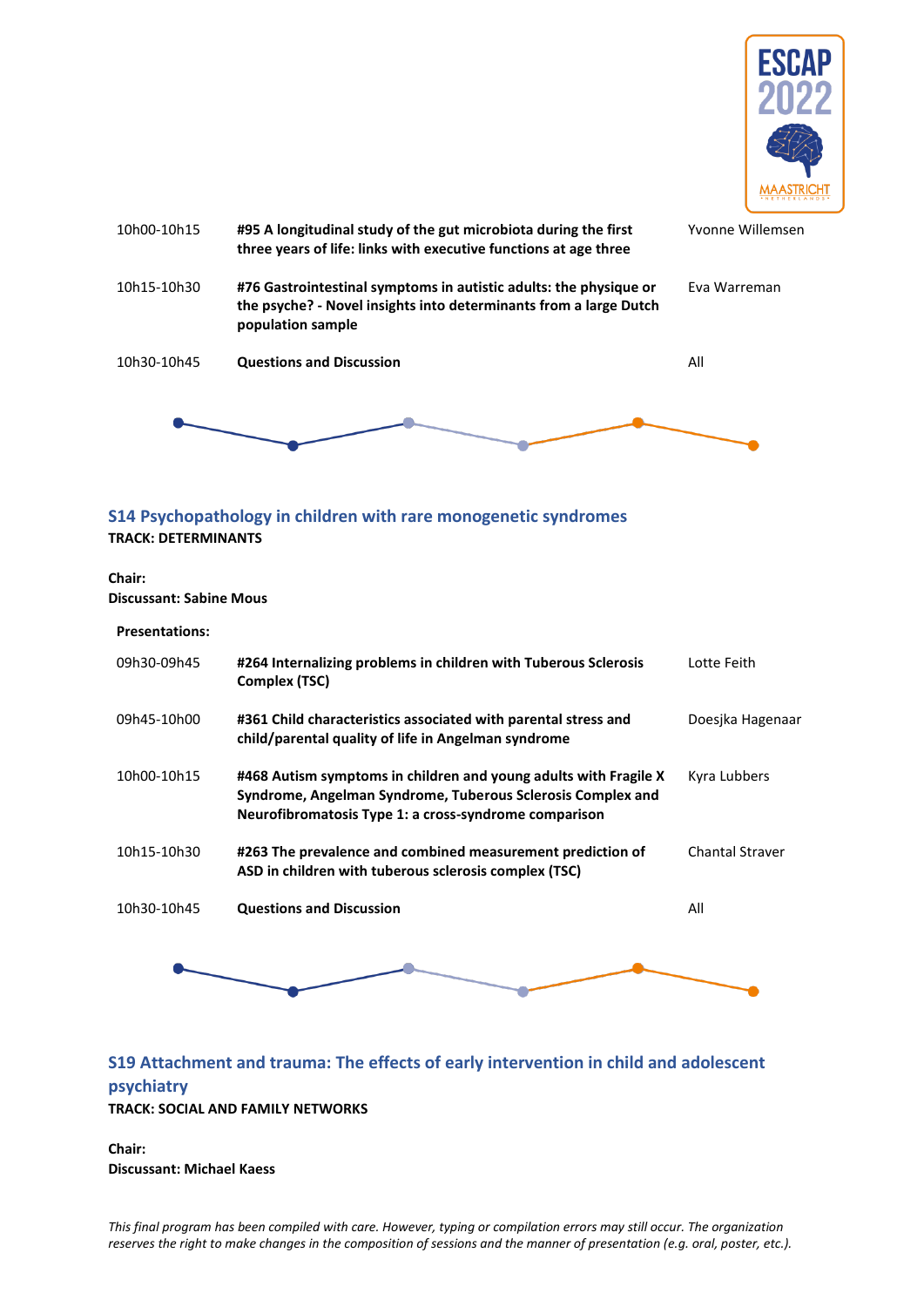

#### **Presentations:**

| 09h30-09h45 | #120 The importance of unresolved attachment in adolescents<br>with psychiatric disorders and its implications for treatment | Manuela Gander                     |
|-------------|------------------------------------------------------------------------------------------------------------------------------|------------------------------------|
| 09h45-10h00 | #160 Attachment patterns and attachment-based affect regulation<br>in mothers of a psychiatric parent-child ward             | Ann-Christin<br>Jahnke-Majorkovits |
| 10h00-10h15 | #124 Mothers' and children's perspectives on children's threat<br>experience and trauma symptoms                             | Silvia Exenberger                  |
| 10h15-10h30 | #127 Non-suicidal self-injury and attachment trauma in<br>adolescents with psychiatric disorders: A treatment approach       | Martin Fuchs                       |
| 10h30-10h45 | <b>Questions and Discussion</b>                                                                                              | All                                |
|             |                                                                                                                              |                                    |

### <span id="page-8-0"></span>**S22 International networks in CAP training: I get by with a little help from my friends TRACK: YOUNG PROFESSIONALS**

**Chair:** 

**Discussant:**

| <b>Presentations:</b> |                                                                                                      |                      |
|-----------------------|------------------------------------------------------------------------------------------------------|----------------------|
| 09h30-09h45           | #345 An introductory overview of the history and present<br>international training activities in CAP | Carmen Schroder      |
| 09h45-10h00           | #228 The UEMS-CAP Curriculum Framework: something old,<br>something new, something for you           | Thorsten<br>Schumann |
| 10h00-10h15           | #158 International examination and assessment for CAP trainees: a<br>bumpy road uphill               | Krisztina Kapornai   |
| 10h15-10h30           | #139 An international community of practice for CAP training -<br>a Delphi study                     | Peter Deschamps      |
| 10h30-10h45:          | <b>Questions and Discussion</b>                                                                      | All                  |
|                       |                                                                                                      |                      |

*This final program has been compiled with care. However, typing or compilation errors may still occur. The organization reserves the right to make changes in the composition of sessions and the manner of presentation (e.g. oral, poster, etc.).* 

÷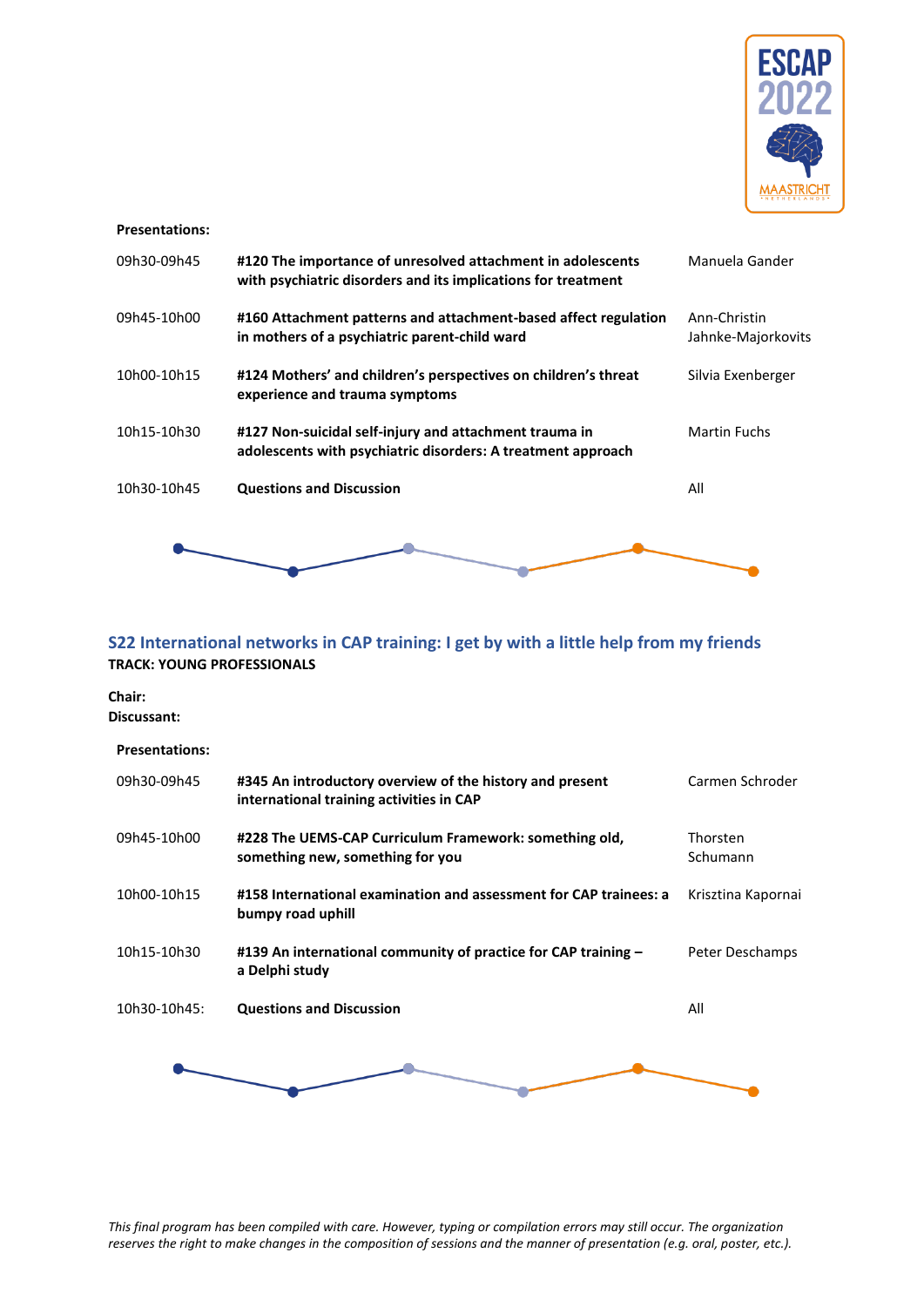

# <span id="page-9-0"></span>**S24 Tracing the origins from synapse to EEG in monogenetic neurodevelopmental disorders: the brainmodel perspective.**

**TRACK: BRAIN AND GENETIC NETWORKS**

**Chair: Discussant: Arne Popma**

#### **Presentations:**

| 09h30-09h45 | #493 Human neurons in a dish: Cellular phenotyping of patients<br>with neurodevelopmental disorders                                                                                    | Maaike van Boven |
|-------------|----------------------------------------------------------------------------------------------------------------------------------------------------------------------------------------|------------------|
| 09h45-10h00 | #537 Bumetanide as a mechanism-based treatment for<br>neurodevelopmental disorders                                                                                                     | Lisa Geertjens   |
| 10h00-10h15 | #377 Identification and validation of EEG biomarkers in the<br>Subject-Specific Bumetanide Treatment of Neurodevelopmental<br>Disorders using The Neurophysiological Biomarker Toolbox | Shilpa Anand     |
| 10h15-10h30 | #385 EEG-based Predictions of Repetitive Behavioral Improvement<br>in a Randomized Controlled Trial "Bumetanide in Autism Spectrum<br>Disorder"                                        | Gianina Cristian |
| 10h30-10h45 | <b>Questions and Discussion</b>                                                                                                                                                        | All              |
|             |                                                                                                                                                                                        |                  |

### <span id="page-9-1"></span>**S33 Innovative strategies to access mental health care for youth TRACK: PREVENTION AND INTERVENTION**

### **Chair: Discussant: Anne Edan**

| <b>Presentations:</b><br>09h30-09h45 | #167 Prevention after traumatic exposition in schools: clinical<br>perspectives of intervention | Guillemette Bouard               |
|--------------------------------------|-------------------------------------------------------------------------------------------------|----------------------------------|
| 09h45-10h00                          | #328 Writing your way out of loneliness                                                         | Claire Prével                    |
| 10h00-10h15                          | #351 Youth suicide prevention on YouTube                                                        | Adriana Radulescu                |
| 10h15-10h30                          | #295 Geneva Model: first line mental health care for adolescents                                | Marian Garcia<br><i>Iglesias</i> |
| 10h30-10h45                          | <b>Questions and Discussion</b>                                                                 | All                              |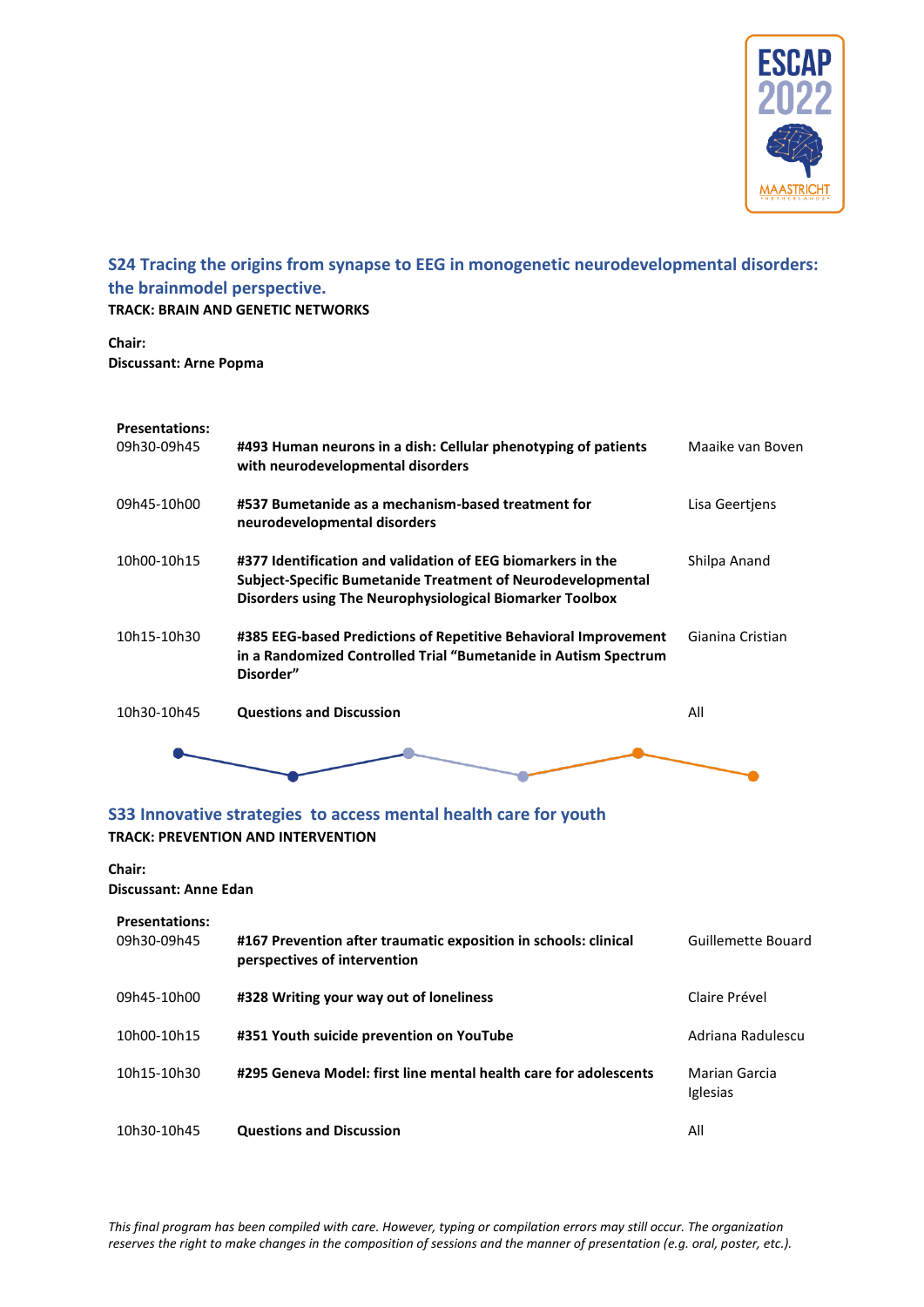



<span id="page-10-0"></span>**S55 Transdiagnostic ecological momentary interventions targeting specific constructs aimed at improving youth mental health. TRACK: PREVENTION AND INTERVENTION**

#### **Chair:**

**Discussant: Ulrich Reininghaus**

#### **Presentations:**

| 09h30-09h45 | #299 The SELFIE-Study: a Novel Self-esteem Ecological Momentary<br><b>Intervention in Traumatized Youth</b>                                                         | Maud Daemen      |
|-------------|---------------------------------------------------------------------------------------------------------------------------------------------------------------------|------------------|
| 09h45-10h00 | #288 A realist evaluation of a transdiagnostic ecological<br>momentary intervention for improving self-esteem (SELFIE) in<br>youth exposed to childhood adversity   | Mary Rose Postma |
| 10h00-10h15 | ##439 An ecological momentary compassion-focused intervention<br>for enhancing resilience in help-seeking youths                                                    | Anita Schick     |
| 10h15-10h30 | #372 Efficacy of Acceptance and Commitment Therapy in Daily Life<br>(ACT-DL) in Early psychosis: Findings from a Multi-Centre<br><b>Randomized Controlled Trial</b> | Thomas Vaessen   |
| 10h30-10h45 | <b>Questions and Discussion</b>                                                                                                                                     | All              |
|             |                                                                                                                                                                     |                  |

### <span id="page-10-1"></span>**S64 Callous unemotional and other conduct disorder related traits: Underlying neurobiology TRACK: BRAIN AND GENETIC NETWORKS**

### **Chair:**

**Discussant: Christina Stadler**

| <b>Presentations:</b> |                                                                                                                                                   |                   |
|-----------------------|---------------------------------------------------------------------------------------------------------------------------------------------------|-------------------|
| 09h30-09h45           | #411 Brain Response to Threatening Faces in Youths with Conduct<br>Disorder: Effects of Sex and Variation in Callous-Unemotional<br><b>Traits</b> | Stephane De Brito |
| 09h45-10h00           | #450 Testing the Ecophenotype Model: Cortical Structure<br>Alterations in Conduct Disorder With Versus Without Childhood<br><b>Maltreatment</b>   | Marlene Staginnus |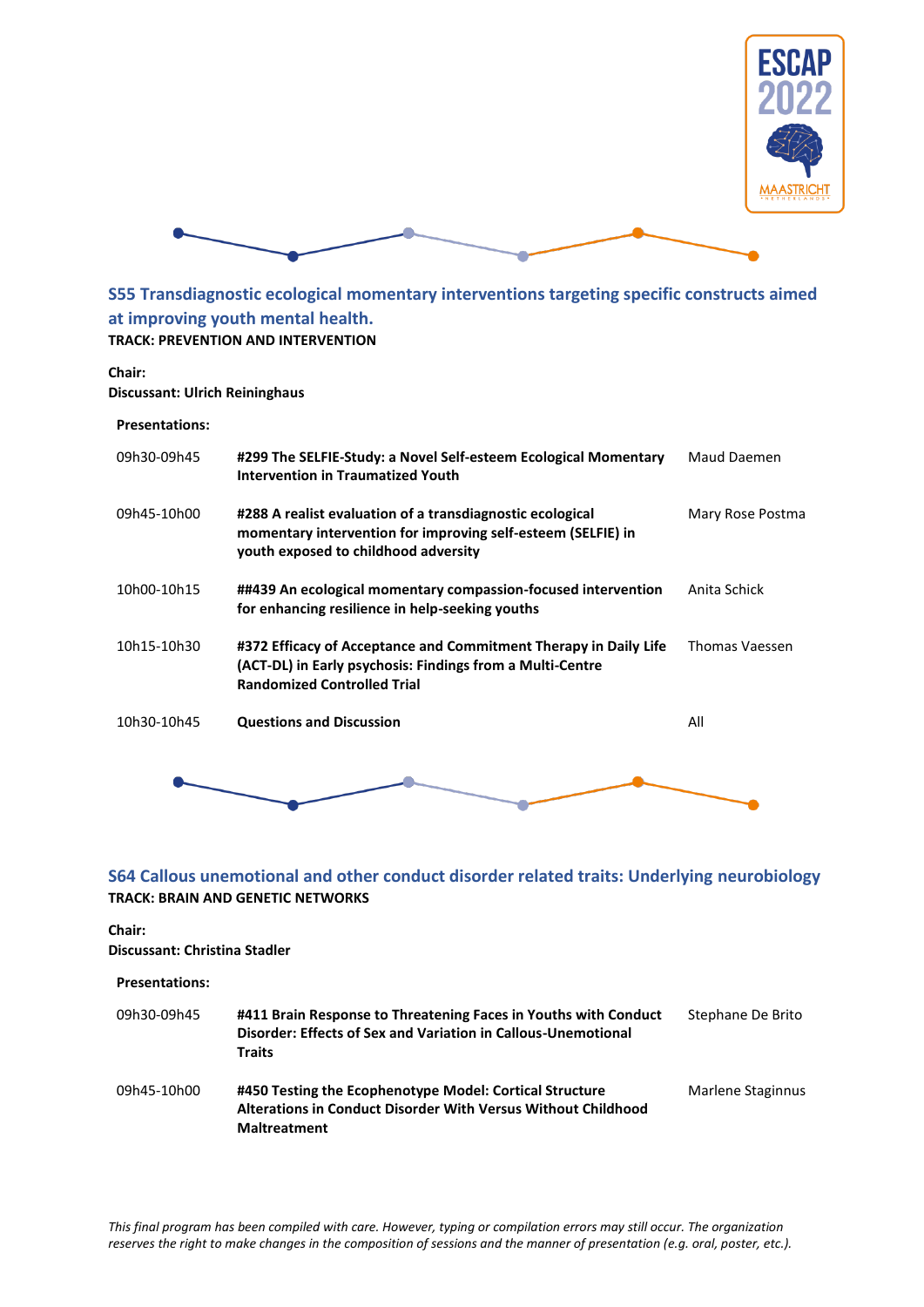

<span id="page-11-0"></span>

| 10h00-10h15                                                 | #405 Genetic networks underlying callous-unemotional and<br>aggressive behaviour                                                                                                                                                     | <b>Christine Freitag</b> |
|-------------------------------------------------------------|--------------------------------------------------------------------------------------------------------------------------------------------------------------------------------------------------------------------------------------|--------------------------|
| 10h15-10h30                                                 | #416 Endocrinologial stress response is differentially related<br>aggressive behaviour and callous unemotional traits                                                                                                                | David Jitten             |
| 10h30-10h45                                                 | <b>Questions and Discussion</b>                                                                                                                                                                                                      | All                      |
|                                                             |                                                                                                                                                                                                                                      |                          |
| <b>S80 Treatment profiles</b><br><b>TRACK: DETERMINANTS</b> |                                                                                                                                                                                                                                      |                          |
| <b>Chair:</b><br>Discussant:                                |                                                                                                                                                                                                                                      |                          |
| <b>Presentations:</b>                                       |                                                                                                                                                                                                                                      |                          |
| 09h30-09h45                                                 | #31 Personality Risk Profiles and Adolescent Alcohol, Cannabis and<br>Tobacco Use - a Panel Network Approach                                                                                                                         | René Freichel            |
| 09h45-10h00                                                 | #1 Mapping the UASC's psychosocial needs and difficulties, and<br>provision of MHPSS services in Greece                                                                                                                              | loanna<br>Giannopoulou   |
| 10h00-10h15                                                 | #8 Risk of onset and persistence of psychiatric conditions in<br>children and young people with long-term physical health<br>conditions: Longitudinal evidence from the British Child and<br><b>Adolescent Mental Health Surveys</b> | Laura Panagi             |
| 10h15-10h30                                                 | #6 Psychotropic Drug Use Following a Terror Attack: An<br>Interrupted Time Series Analysis Using Data from the French<br>National Health Insurance Information System                                                                | <b>Alexis Revet</b>      |
| 10h30-10h45                                                 | <b>Questions and Discussion</b>                                                                                                                                                                                                      | All                      |
|                                                             |                                                                                                                                                                                                                                      |                          |



### <span id="page-11-1"></span>**S81 - Adverse environmental factors TRACK: DETERMINANTS**

#### **Chair: Discussant:**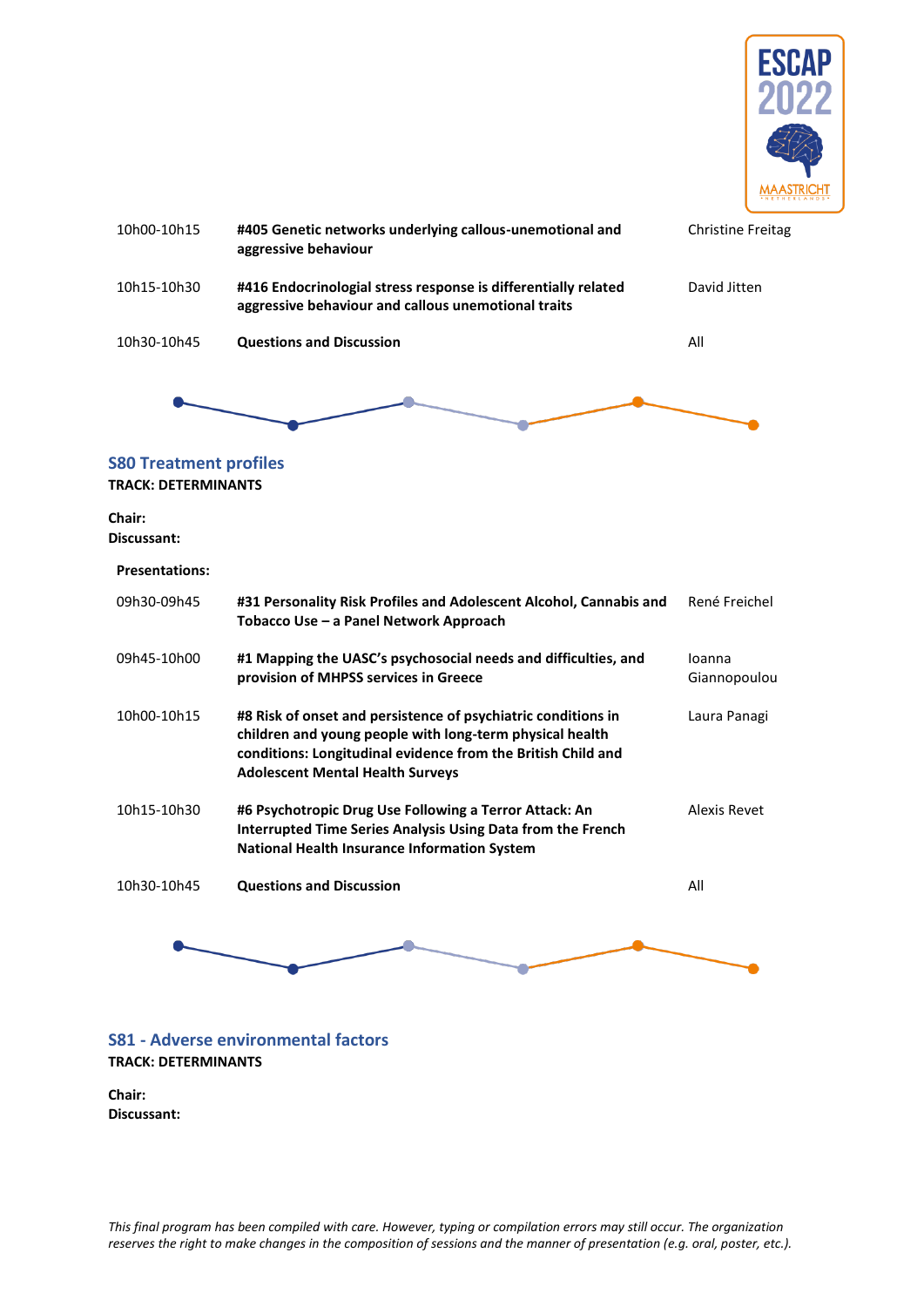

#### **Presentations:**

| 09h30-09h45 | #11 Comparison of social atom diagram traits in Children and<br>adolescents of age 7-17 having psychiatric disorders with general<br>population         | Kamilė Plėšnytė        |
|-------------|---------------------------------------------------------------------------------------------------------------------------------------------------------|------------------------|
| 09h45-10h00 | #64 Specificities of Consensual and Non-consensual Sexting<br><b>Behaviors in Adolescence</b>                                                           | Ricardo Barroso        |
| 10h00-10h15 | #53 Cyberbullying in adolescent girls concerning social media<br>attitude                                                                               | Ayse Rodopman<br>Arman |
| 10h15-10h30 | #389 The evaluation of sociodemographic, developmental,<br>psychological and psychosocial differences of sexually abused<br>youth in terms of causality | Akın Tahıllıoğlu       |
| 10h30-10h45 | <b>Questions and Discussion</b>                                                                                                                         | All                    |
|             |                                                                                                                                                         |                        |

#### <span id="page-12-0"></span>**WORKSHOPS SUNDAY 19 JUNE 2022**

<span id="page-12-1"></span>**09h30-12h30: W1 Autism Spectrum Condition in adolescent natal females**  Abstract ID #205

**TRACK: DEVELOPMENT Presenting: Myooran Canagaratnam**

### <span id="page-12-2"></span>**09h30-12h30: W2 Workshop on Experience Sampling Methods**

Abstract ID #210

**TRACK: EHEALTH NETWORKS Presenting: Fleur Helmink**



# <span id="page-12-3"></span>**SUNDAY 19 JUNE 2022**

<span id="page-12-4"></span>**11h15-12:30: PARALLEL SESSION 2**

### <span id="page-12-5"></span>**S3 Pathways from early trauma to mental health outcomes: A Lifespan perspective TRACK: DETERMINANTS**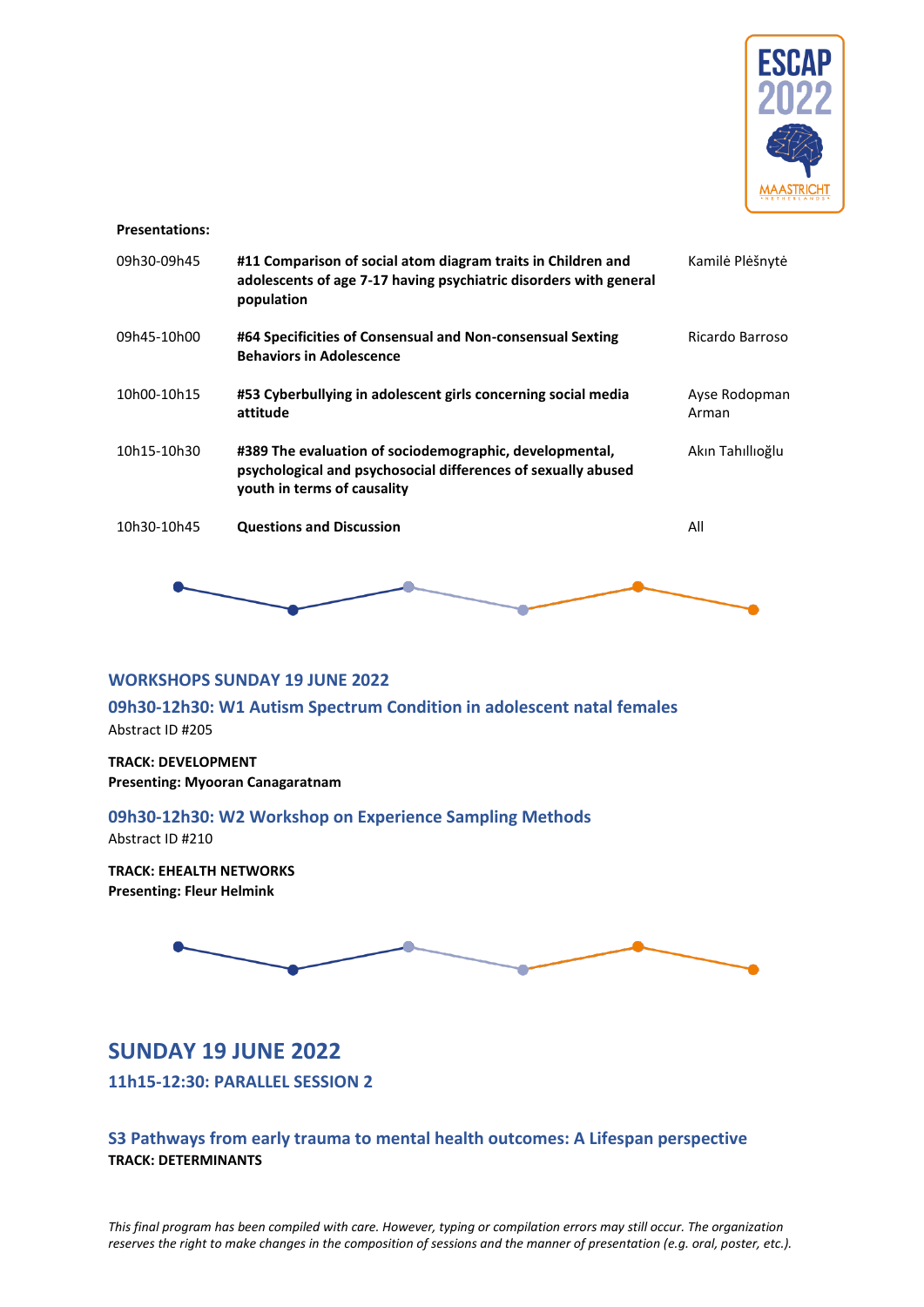

### **Chair: Discussant: Helen Minnis**

| <b>Presentations:</b><br>11h15-11h30 | #543 The expected and the unexpected in recovery and                                                                                                                           | Fiona Turner    |
|--------------------------------------|--------------------------------------------------------------------------------------------------------------------------------------------------------------------------------|-----------------|
|                                      | development after abuse and neglect: The role of early foster carer<br>commitment on young children's symptoms of attachment<br>disorders and mental health problems over time |                 |
| 11h30-11h45                          | #129 Can childhood maltreatment cause ADHD? A systematic<br>review of prospective longitudinal studies using the Bradford-Hill<br>criteria                                     | Fvi Bali        |
| 11h45-12h00                          | #133 The 'Double Jeopardy Model': Can we improve prediction of<br>children and young people at clinical-high-risk of poor mental<br>health outcomes                            | Ruchika Gajwani |
| 12h00-12h15                          | #80 Pathways from childhood maltreatment to adult mental health                                                                                                                | Jala Rizeg      |
| 12h15-12h30                          | <b>Questions and Discussion</b>                                                                                                                                                | All             |
|                                      |                                                                                                                                                                                |                 |

### <span id="page-13-0"></span>**S5 Transitional age youth mental health: how to improve the continuity of psychiatric care at the CAMHS-AMHS interface? TRACK: DETERMINANTS**

# **Chair:**

**Discussant:**

| 11h15-11h30 | #595 From tracking transitions to managing transitional care:<br>lessons from TRACK and MILESTONE                                                              | Swaran Singh    |
|-------------|----------------------------------------------------------------------------------------------------------------------------------------------------------------|-----------------|
| 11h30-11h45 | #212 Trajectories of Psychiatric Care in an Outpatient Program<br>Designed for Transitional Age Youth in French-speaking Belgium                               | Simone Marchini |
| 11h45-12h00 | #354 CURRENT RECOMMENDATIONS REGARDING TRANSITION<br><b>FROM CHILD AND ADOLESCENT MENTAL HEALTH SERVICES</b><br>(CAMHS) TO ADULT MENTAL HEALTH SERVICES (AMHS) | Joana Reis      |
| 12h00-12h15 | #208 The benefits and challenges of involving young people with<br>lived experience in large scale international research in mental<br>health                  | Cathy Street    |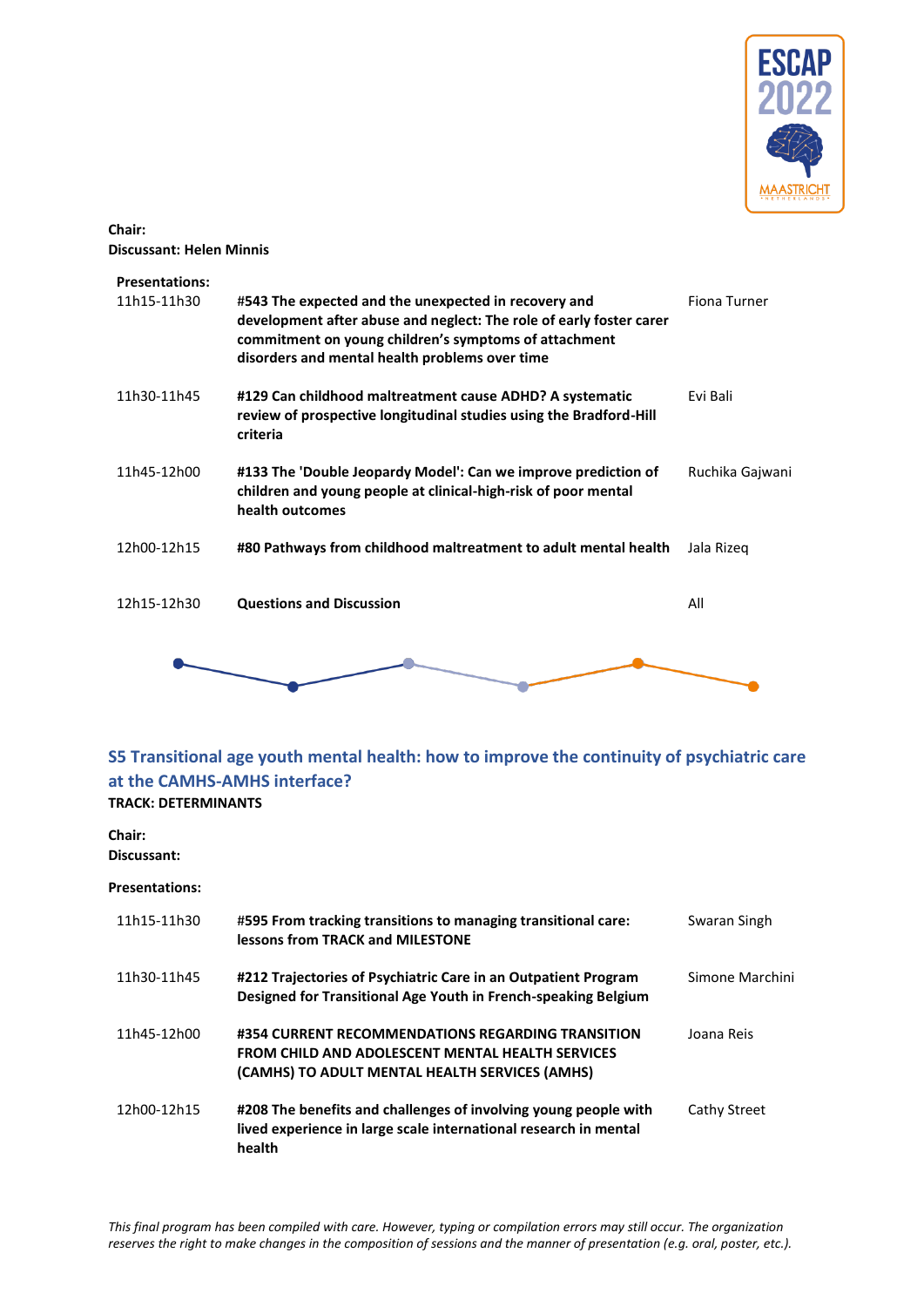



### <span id="page-14-0"></span>**S9 MBT new perspectives**

#### **TRACK: PREVENTION AND INTERVENTION**

#### **Chair:**

#### **Discussant: Dickon Bevington**

#### **Presentations:**

| 11h15-11h30 | #83 Reflective functioning and empathy: associations with<br>externalizing behaviors in typical developing and antisocial<br>adolescents                                              | Larisa Morosan   |
|-------------|---------------------------------------------------------------------------------------------------------------------------------------------------------------------------------------|------------------|
| 11h30-11h45 | #100 Emotion Recognition and Mentalizing in adolescents with<br>ADHD.                                                                                                                 | Elena Poznyak    |
| 11h45-12h00 | #592 Mentalization-based treatment for adolescents with Conduct<br>Disorder (MBT-CD): a feasibility study                                                                             | Sophie Hauschild |
| 12h00-12h15 | #591 Change of mentalization in relation with specific<br>interventions within mentalization-based psychotherapy of<br>adolescents with conduct disorder $-$ a comparative case study | Lea Kasper       |
| 12h15-12h30 | <b>Questions and Discussion</b>                                                                                                                                                       | All              |
|             |                                                                                                                                                                                       |                  |



# <span id="page-14-1"></span>**its neurobiological correlates. TRACK: DETERMINANTS**

### **Chair: Discussant: Gwen Dieleman**

#### **Presentations:**

| 11h15-11h30 | #466 The longitudinal relationship between set-shifting at four<br>years of age and eating disorder related features at nine years of<br>age in the general pediatric population | Cathelijne Steegers |
|-------------|----------------------------------------------------------------------------------------------------------------------------------------------------------------------------------|---------------------|
| 11h30-11h45 | #524 The association between restrictive eating disorder features<br>and brain morphology in the general pediatric population                                                    | Marlies Deen        |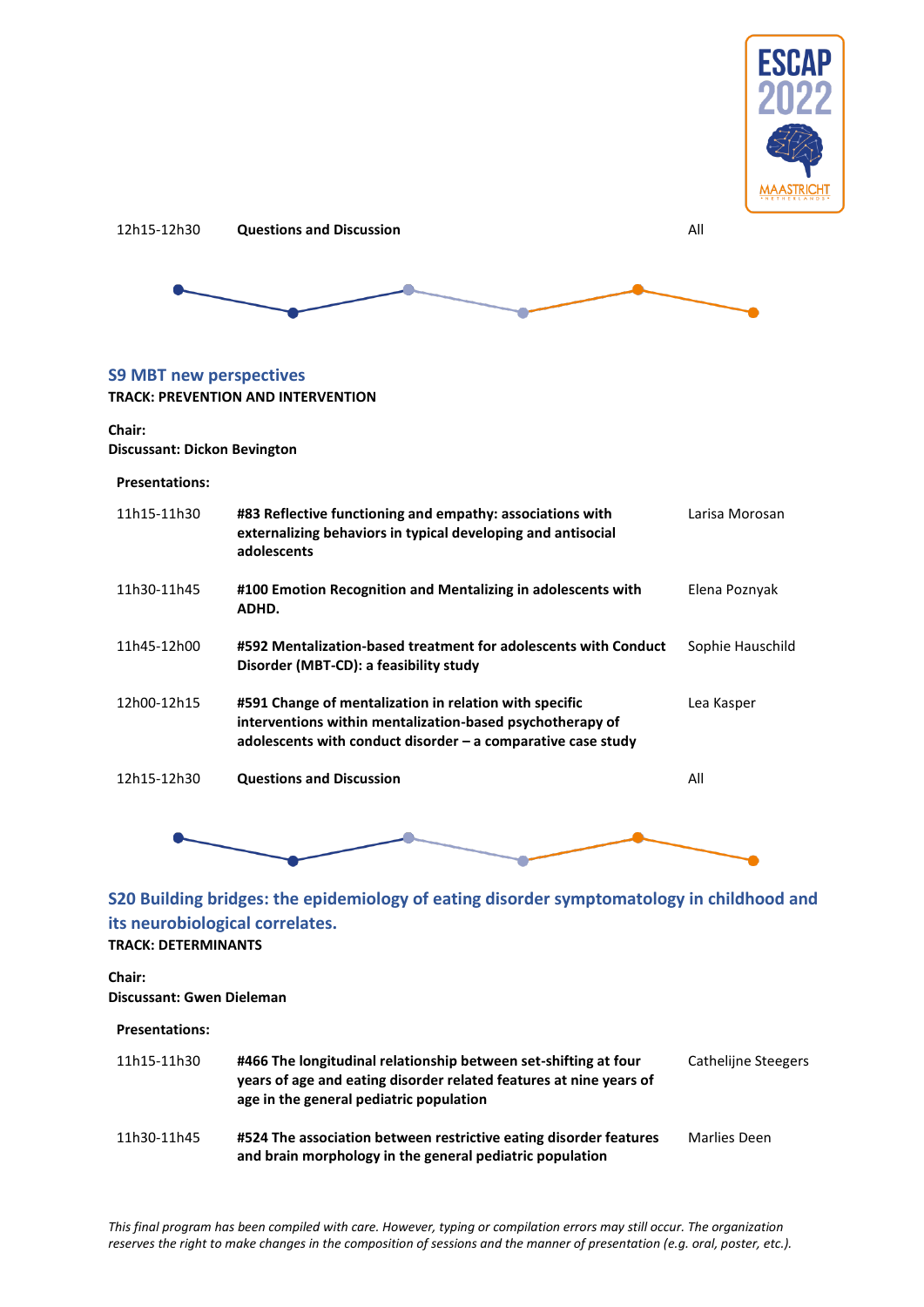



### <span id="page-15-0"></span>**S21 New Research Findings with Clinical Implications from the Amsterdam Transgender Youth Cohort**

#### **TRACK: DEVELOPMENT**

**Chair: Discussant: Roy van Vlerken**

| <b>Presentations:</b> |                                                                                                                                                                         |                          |
|-----------------------|-------------------------------------------------------------------------------------------------------------------------------------------------------------------------|--------------------------|
| 11h15-11h30           | #281 Decision Making Capacity in Transgender Adolescents                                                                                                                | Annelou L.C. de<br>Vries |
| 11h30-11h45           | #215 On the Intersection of Autism and Transgender Identities: A<br>Long-Term Follow-up of Autistic Transgender Children and<br><b>Adolescents into Young Adulthood</b> | Anna van der<br>Miesen   |
| 11h45-12h00           | #596 Mental Health Evaluation of Early Medical Treatment for<br>Gender Dysphoria in Adolescence: a Long Term Follow-up Study<br>into Adulthood                          | Marijn Arnoldussen       |
| 12h00-12h15           | #276 Evaluation of Early Medical Treatment for Gender Dysphoria<br>in Adolescence: a Long Term Follow-up Study into Adulthood                                           | Frédérique de Rooy       |
| 12h15-12h30           | <b>Questions and Discussion</b>                                                                                                                                         | All                      |



# <span id="page-15-1"></span>**S25 The Two-Way Road - Transactional Processes of Parenting and Child Mental Health Outcomes TRACK: SOCIAL AND FAMILY NETWORKS**

**Chair: Discussant: Bernet Elzinga**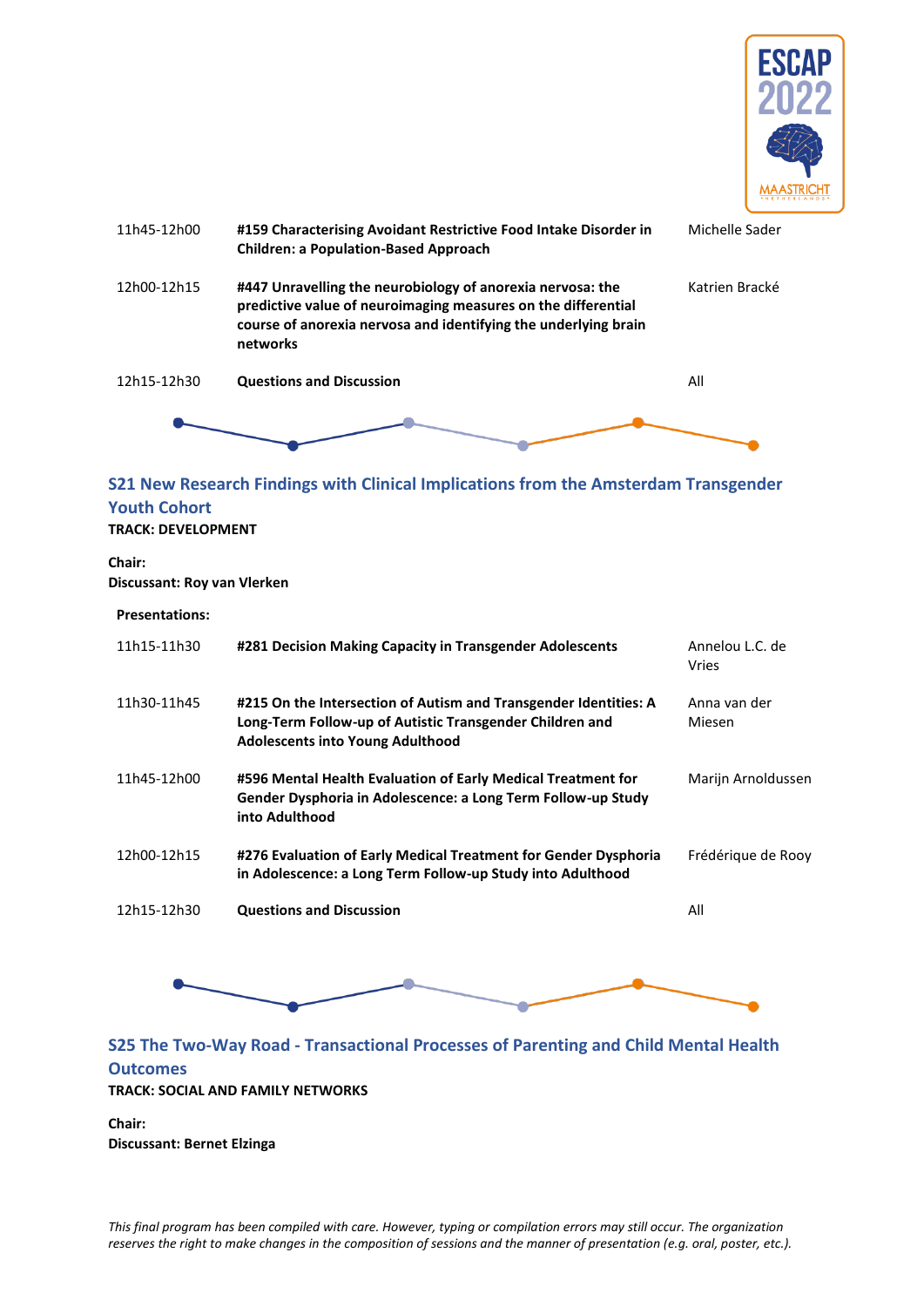

#### **Presentations:**

| 11h15-11h27 | #149 Unravelling bidirectional associations between harsh parental<br>discipline and offspring emotional and behavioural problems:<br>Triangulating findings across three longitudinal models | Marie-Louise<br>Kullberg |
|-------------|-----------------------------------------------------------------------------------------------------------------------------------------------------------------------------------------------|--------------------------|
| 11h27-11h39 | #189 An exploration of intergenerational transmission of parenting<br>and attachment related processes $-$ a three generation study in a<br>high risk sample                                  | <b>Esther Mesman</b>     |
| 11h39-11h51 | #198 "Covid-19 is dangerous": The Role of Parental Verbal Threat<br>Information on Children's Fear of Covid-19                                                                                | Cosima Nimphy            |
| 11h51-12h03 | #157 The impact of COVID-19 on adolescents' daily lives – and the<br>role of the parents                                                                                                      | Robin Achterhof          |
| 12h03-12h15 | #341 The moderating effect of mind-mindedness on parenting<br>skills in Parent-Child Interaction Therapy                                                                                      | Merlijn Meynen           |
| 12h15-12h30 | <b>Questions and Discussion</b>                                                                                                                                                               | All                      |
|             |                                                                                                                                                                                               |                          |
|             |                                                                                                                                                                                               |                          |

<span id="page-16-0"></span>**S34 Early detection of Personality Disorders and Personality Difficulties by assessing impairments in Personality functioning (Criterion A) in self and informant report TRACK: PREVENTION AND INTERVENTION**

**Chair: Discussant: Eva Moehler**

| 11h15-11h30 | #407 Levels of Personality functioning in self-report and informant<br>report (LoPF-Q 6-18 Parent) in school and clinic samples:<br>Differences between 6-12 and 13-18 year olds in impairment levels<br>and in relation to categorical personality disorder criteria and in<br>different diagnostic groups | Marc Birkhölzer |
|-------------|-------------------------------------------------------------------------------------------------------------------------------------------------------------------------------------------------------------------------------------------------------------------------------------------------------------|-----------------|
| 11h30-11h45 | #528 Personality functioning assessed by therapist report (LoPF-Q)<br>Therap) compared to self-report and parent-report as outcome<br>variable in a pre-post therapy setting (START-Kids)                                                                                                                   | Andrea Dixius   |
| 11h45-12h00 | #446 Personality structure of children and adolescents assessed<br>with age-specific questionnaires for the OPD-CA2 concept:<br>Comparison of self and parent report and relation to<br>psychopathology in clinic and school populations                                                                    | Lea Sarrar      |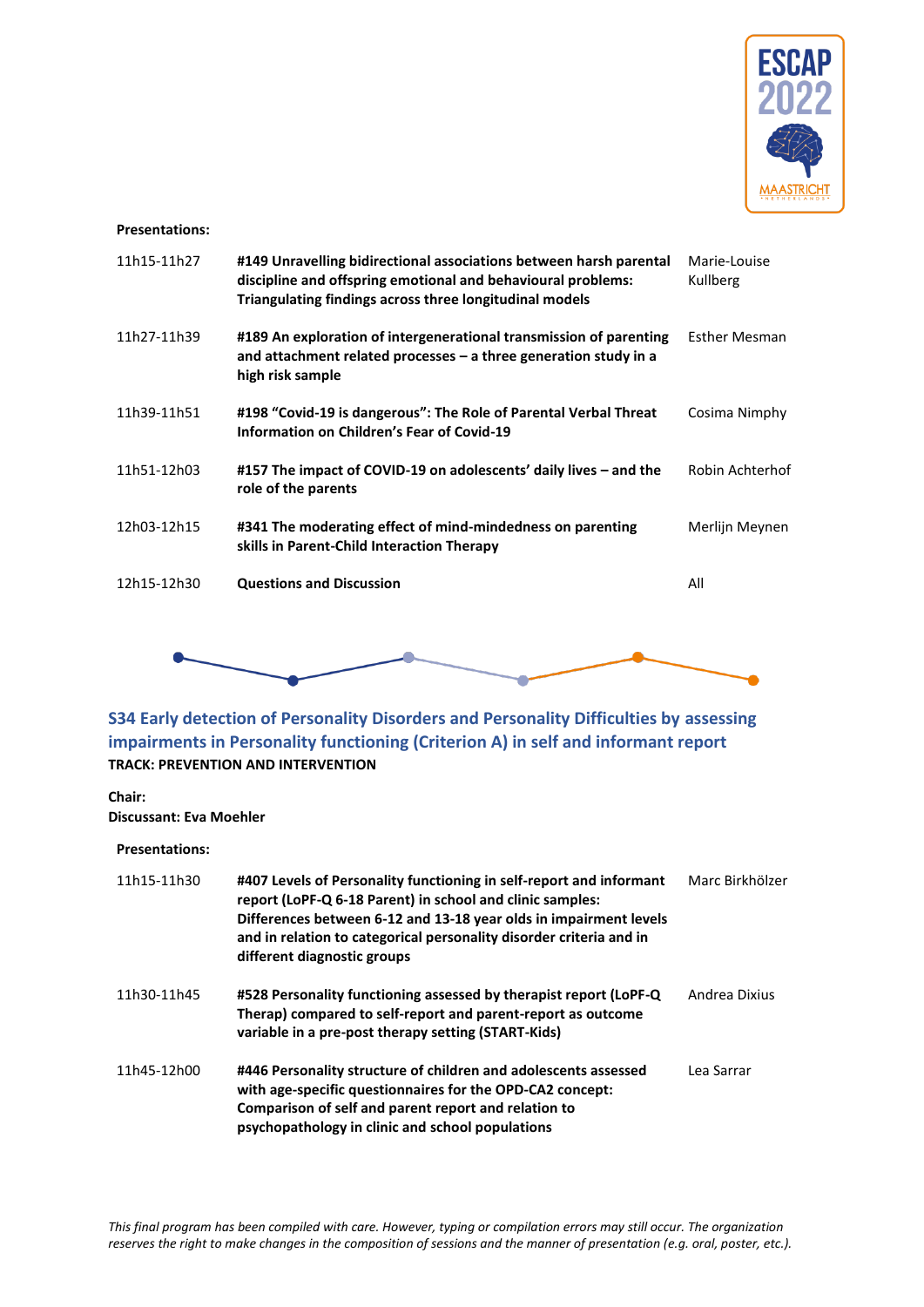



### <span id="page-17-0"></span>**S47 Anorexia nervosa – recent specific treatment trials using various settings in adolescents TRACK: TREATMENT**

**Chair:** 

**Discussant: Beate Herpertz-Dahlmann**

#### **Presentations:**

| 11h15-11h30 | #478 The cognitive interpersonal model for adolescents and their<br>carers                                                                                                  | Janet Treasure   |
|-------------|-----------------------------------------------------------------------------------------------------------------------------------------------------------------------------|------------------|
| 11h30-11h45 | #333 The Maudsley model of anorexia nervosa treatment for<br>adolescents and young adults (MANTRa): A promising new<br>treatment option for anorexia nervosa in adolescents | Andrea Schneider |
| 11h45-12h00 | #352 Short-Term Outcome of Inpatient Treatment for Adolescents<br>with Anorexia Nervosa Using DSM-5 Remission Criteria                                                      | Dunja Mairhofer  |
| 12h00-12h15 | #503 Day patient treatment and home treatment as alternatives to<br>inpatient treatment                                                                                     | Brigitte Dahmen  |
| 12h15-12h30 | <b>Questions and Discussion</b>                                                                                                                                             | All              |



#### <span id="page-17-1"></span>**S51 CAP training during the pandemic**

**TRACK: YOUNG PROFESSIONALS**

**Chair:** 

**Discussant: Dimitris Anagnostopoulos**

| <b>Presentations:</b> |                                                                                                          |                     |
|-----------------------|----------------------------------------------------------------------------------------------------------|---------------------|
| 11h15-11h30           | #253 Online training during the pandemic                                                                 | Konstantinos Kotsis |
| 11h30-11h45           | #245 Psychotherapy Training in Child and Adolescent Psychiatry:<br><b>Europe and Covid-19</b>            | Asilay Seker        |
| 11h45-12h00           | #593 How building CAP competence for trainees through online<br>format? An exploratory qualitative study | Marie-Aude PIOT     |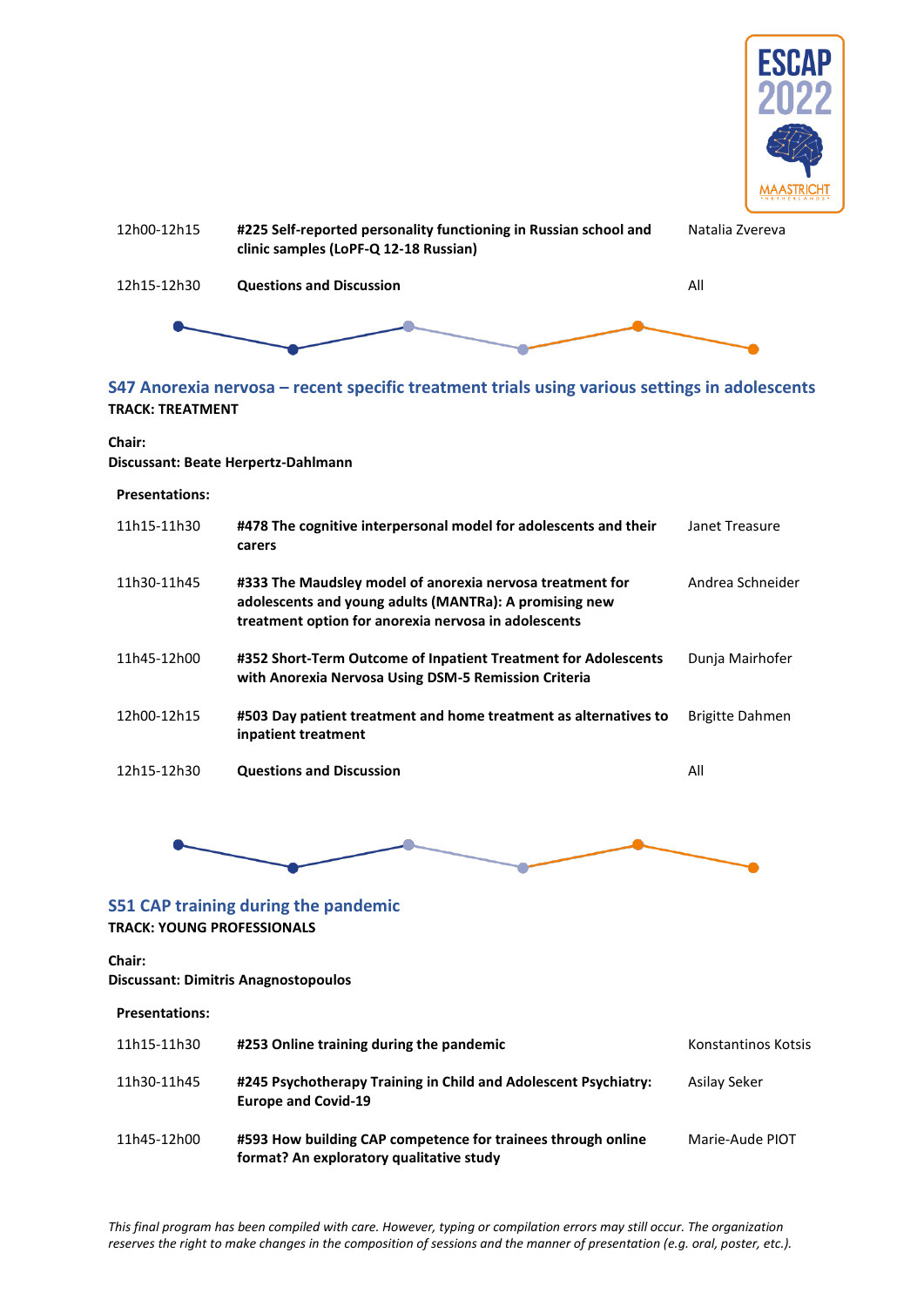

<span id="page-18-0"></span>

| <b>Questions and Discussion</b><br>All<br>12h15-12h30<br>S82 COVID-19 Session 1<br><b>TRACK: COVID-19</b><br><b>Chair: Cédric Galera</b><br>Discussant:<br><b>Presentations:</b><br>11h15-11h25<br>#2 Video Consulting within Child and Adolescent Mental Health<br>Alka Ahuja<br>Services in Wales throughout the COVID-19 pandemic<br>11h25-11h35<br>#150 Pre-pandemic emotion regulation as a protective factor for<br>Jessica Maruyama<br>adolescent mental health problems during the COVID-19 pandemic<br><b>Flore Moulin</b><br>11h35-11h45<br>#52 Longitudinal impact of psychosocial status on children's<br>mental health in the context of COVID-19 pandemic restrictions<br>Jacintha Tieskens<br>11h45-11h55<br>#201 Differences in mental health problems before and during the<br>COVID-19 pandemic in Dutch children and adolescents referred to<br>youth care<br>11h55-12h05<br>#231 Mental health problems during the COVID-19 pandemic in<br>Josjan Zijlmans<br>Dutch children and adolescents with and without pre-existing<br>mental health problems<br>12h05-12h15<br>#581 How to treat pandemic scars?<br>Milica Pejovic<br>Milovancevic<br>All<br>12h15-12h30<br><b>Questions and Discussion</b> | 12h00-12h15 | #331 Potential effects of Covid-19 on training in CAP: the balance<br>after a year | Peter Deschamps |
|-------------------------------------------------------------------------------------------------------------------------------------------------------------------------------------------------------------------------------------------------------------------------------------------------------------------------------------------------------------------------------------------------------------------------------------------------------------------------------------------------------------------------------------------------------------------------------------------------------------------------------------------------------------------------------------------------------------------------------------------------------------------------------------------------------------------------------------------------------------------------------------------------------------------------------------------------------------------------------------------------------------------------------------------------------------------------------------------------------------------------------------------------------------------------------------------------------------------------|-------------|------------------------------------------------------------------------------------|-----------------|
|                                                                                                                                                                                                                                                                                                                                                                                                                                                                                                                                                                                                                                                                                                                                                                                                                                                                                                                                                                                                                                                                                                                                                                                                                         |             |                                                                                    |                 |
|                                                                                                                                                                                                                                                                                                                                                                                                                                                                                                                                                                                                                                                                                                                                                                                                                                                                                                                                                                                                                                                                                                                                                                                                                         |             |                                                                                    |                 |
|                                                                                                                                                                                                                                                                                                                                                                                                                                                                                                                                                                                                                                                                                                                                                                                                                                                                                                                                                                                                                                                                                                                                                                                                                         |             |                                                                                    |                 |
|                                                                                                                                                                                                                                                                                                                                                                                                                                                                                                                                                                                                                                                                                                                                                                                                                                                                                                                                                                                                                                                                                                                                                                                                                         |             |                                                                                    |                 |
|                                                                                                                                                                                                                                                                                                                                                                                                                                                                                                                                                                                                                                                                                                                                                                                                                                                                                                                                                                                                                                                                                                                                                                                                                         |             |                                                                                    |                 |
|                                                                                                                                                                                                                                                                                                                                                                                                                                                                                                                                                                                                                                                                                                                                                                                                                                                                                                                                                                                                                                                                                                                                                                                                                         |             |                                                                                    |                 |
|                                                                                                                                                                                                                                                                                                                                                                                                                                                                                                                                                                                                                                                                                                                                                                                                                                                                                                                                                                                                                                                                                                                                                                                                                         |             |                                                                                    |                 |
|                                                                                                                                                                                                                                                                                                                                                                                                                                                                                                                                                                                                                                                                                                                                                                                                                                                                                                                                                                                                                                                                                                                                                                                                                         |             |                                                                                    |                 |
|                                                                                                                                                                                                                                                                                                                                                                                                                                                                                                                                                                                                                                                                                                                                                                                                                                                                                                                                                                                                                                                                                                                                                                                                                         |             |                                                                                    |                 |
|                                                                                                                                                                                                                                                                                                                                                                                                                                                                                                                                                                                                                                                                                                                                                                                                                                                                                                                                                                                                                                                                                                                                                                                                                         |             |                                                                                    |                 |
|                                                                                                                                                                                                                                                                                                                                                                                                                                                                                                                                                                                                                                                                                                                                                                                                                                                                                                                                                                                                                                                                                                                                                                                                                         |             |                                                                                    |                 |
|                                                                                                                                                                                                                                                                                                                                                                                                                                                                                                                                                                                                                                                                                                                                                                                                                                                                                                                                                                                                                                                                                                                                                                                                                         |             |                                                                                    |                 |
|                                                                                                                                                                                                                                                                                                                                                                                                                                                                                                                                                                                                                                                                                                                                                                                                                                                                                                                                                                                                                                                                                                                                                                                                                         |             |                                                                                    |                 |



### <span id="page-18-1"></span>**S83 New insight from brain imaging studies TRACK: BRAIN AND GENETIC NETWORKS**

**Chair: Discussant:**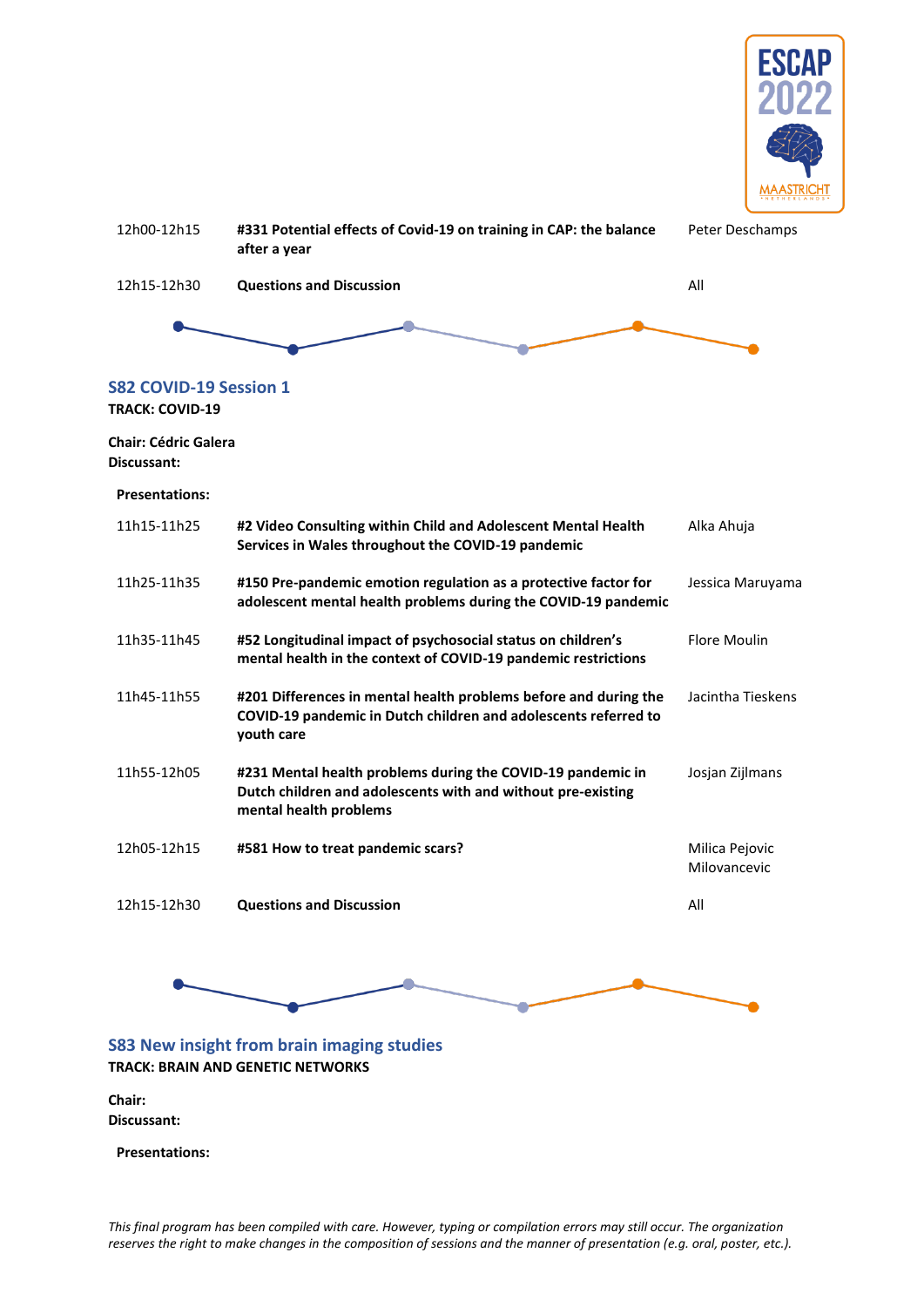

| 11h15-11h27 | #219 Longitudinal Neuroimaging Analysis of the Limbic Lobe<br><b>Network in ADHD</b>                                                                   | Michael<br>Connaughton |
|-------------|--------------------------------------------------------------------------------------------------------------------------------------------------------|------------------------|
| 11h27-11h39 | #277 Transdiagnostic Neural Signatures in common Pediatric<br>Psychiatric Disorders: a data-driven meta-analysis of functional<br>neuroimaging studies | Jules Dugré            |
| 11h39-11h51 | #40 Subcortical brain maturation predicts healthy adolescents'<br>externalizing symptomatology                                                         | Irina Jarvers          |
| 11h51-12h03 | #90 Longitudinal effects of antidepressant treatment on resting-<br>state functional connectivity in adolescents with major depressive<br>disorder     | Jae-Won Kim            |
| 12h03-12h15 | #254 A longitudinal MRI study of the connectome in adolescent<br>offspring at familial high risk for bipolar disorder or schizophrenia                 | Simon Poortman         |
| 12h15-12h30 | <b>Questions and Discussion</b>                                                                                                                        | All                    |
|             |                                                                                                                                                        |                        |

# <span id="page-19-0"></span>**MONDAY 20 JUNE 2022**

### <span id="page-19-1"></span>**09h15-10:30: PARALLEL SESSION 1**

### <span id="page-19-2"></span>**S2 Cognitive and functional outcomes in children of parents with severe mental illness across development TRACK: DETERMINANTS**

# **Chair:**

**Discussant: Kerstin von Plessen**

| 09h15-09h30 | #43 Systematic Review: Functional Outcome and Quality of Life in<br><b>Offspring of Parents with Bipolar Disorder</b>                                                                                   | Fleur Helmink      |
|-------------|---------------------------------------------------------------------------------------------------------------------------------------------------------------------------------------------------------|--------------------|
| 09h30-09h45 | #59 Development of Social and Neurocognitive Functioning in<br>preadolescent children at familial high risk of schizophrenia or<br>bipolar disorder: The Danish High Risk and Resilience Study - VIA 11 | Nicoline Hemager   |
| 09h45-10h00 | #63 Genetic and structural brain correlates of cognitive subtypes<br>across youth at family risk for schizophrenia and bipolar disorder                                                                 | Isabel Valli       |
| 10h00-10h15 | #105 Psychosocial functioning in offspring of parents with bipolar<br>and unipolar mood disorders assessed across 15 years of follow-up                                                                 | Caroline Vandeleur |
| 10h15-10h30 | <b>Questions and Discussion</b>                                                                                                                                                                         | All                |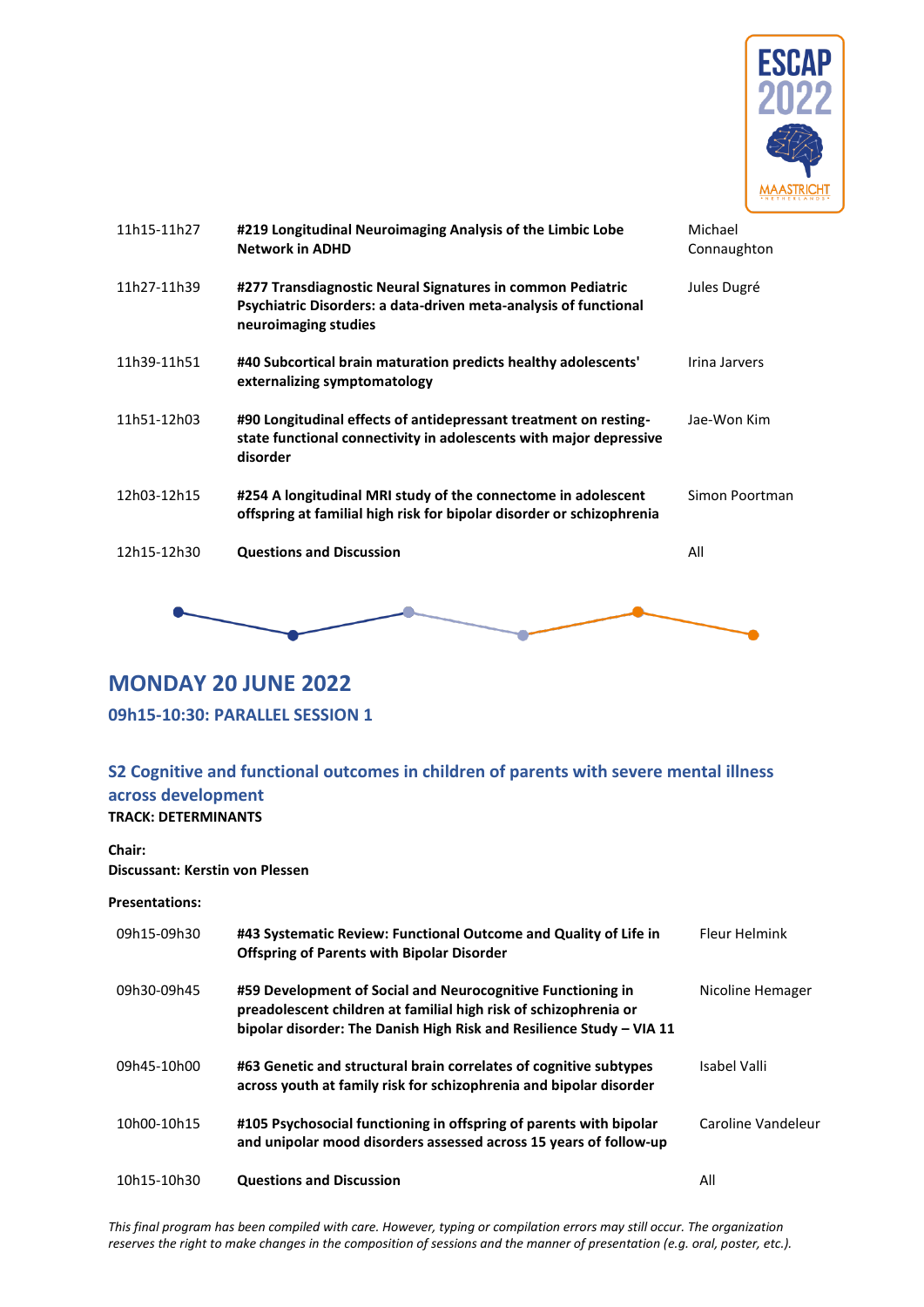



# <span id="page-20-0"></span>**S36 Lifestyle intervention in child psychiatry**

#### **TRACK: PREVENTION AND INTERVENTION**

**Chair: Discussant:**

#### **Presentations:**

| 09h15-09h30 | #183 Novel insights into somatic comorbidities in children and<br>adolescents across psychiatric diagnoses                                                                                                      | Jet Muskens                   |
|-------------|-----------------------------------------------------------------------------------------------------------------------------------------------------------------------------------------------------------------|-------------------------------|
| 09h30-09h45 | #609 Lifestyle interventions in daycare and clinical residencies in<br>child and adolescent psychiatry: qualitative research                                                                                    | Malindi van der<br>Mheen      |
| 09h45-10h00 | # -                                                                                                                                                                                                             | Coco Jilesen                  |
| 10h00-10h15 | #203 The Movements study A randomized controlled trail comparing<br>the short and long term effects of a lifestyle intervention in children<br>with a psychiatric disorder. Rationale, study design and methode | Emilie van<br><b>Tetering</b> |
| 10h15-10h30 | <b>Questions and Discussion</b>                                                                                                                                                                                 | All                           |
|             |                                                                                                                                                                                                                 |                               |



### <span id="page-20-1"></span>**S39 Complex youth or Complex care? A multiple perspective study on youth with severe and enduring mental health problems (Clinical Perspective) TRACK: TREATMENT**

### **Chair:**

#### **Discussant: Robert Vermeiren**

| <b>Presentations:</b> |                                                                                                                      |                     |
|-----------------------|----------------------------------------------------------------------------------------------------------------------|---------------------|
| 09h15-09h30           | #187 Key features of youth with severe and enduring mental health<br>problems                                        | Chanel Bansema      |
| 09h30-09h45           | #206 Integrating lived experience of youngsters with mental health<br>problems in the funding and conduct of science | Vivian<br>Hemmelder |
| 09h45-10h00           | #186 Contributing and hindering factors in treatment of youth with<br>severe and enduring mental health problems     | Rianne de Soet      |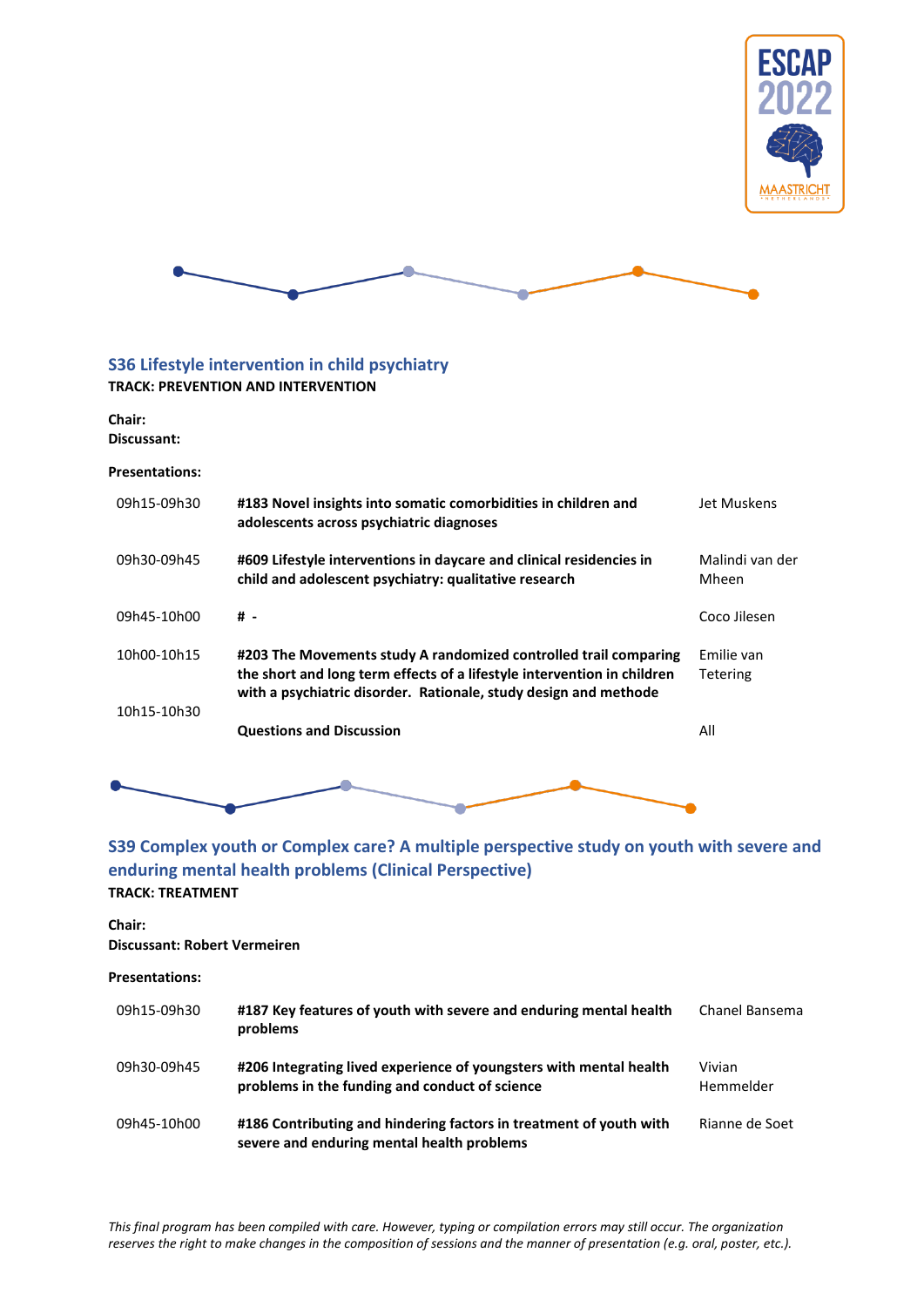



### <span id="page-21-0"></span>**S48 Improving the effectiveness of antipsychotic drugs in children with neurodevelopmental disorders: Adverse effects and quality of life TRACK: TREATMENT**

**Chair: Discussant: Gisela Sugranyes**

#### **Presentations:**

| 09h15-09h30 | #540 Long-term effectiveness of off-label risperidone in children and<br>adolescents: a randomized, placebo-controlled discontinuation study | P.J. Hoekstra                     |
|-------------|----------------------------------------------------------------------------------------------------------------------------------------------|-----------------------------------|
| 09h30-09h45 | #435 Safety of second generation antipsychotics in developmental<br>psychiatric disorders: what update?                                      | <b>MARIA PIA</b><br><b>RICCIO</b> |
| 09h45-10h00 | #453 Antipsychotics in the treatment of pediatric tic disorders                                                                              | Peter Nagy                        |
| 10h00-10h15 | #337 Molecular mechanisms of metabolic disorders induced by<br>antipsychotics: road to prevention and treatment                              | Marco Pozzi                       |
| 10h15-10h30 | <b>Questions and Discussion</b>                                                                                                              | All                               |



### <span id="page-21-1"></span>**S52 Preservation of mental health in minors - Determinants and online approaches TRACK: PREVENTION AND INTERVENTION**

### **Chair: Miriam Rassenhofer Discussant:**

**Presentations:**

| 09h15-09h30 | #386 Competence Area Mental Health Prevention - Obstacles<br>towards the use of professional help and mobilization of short-term<br>prevention activities within the context of the COVID-19 pandemic | Emily Gossmann         |
|-------------|-------------------------------------------------------------------------------------------------------------------------------------------------------------------------------------------------------|------------------------|
| 09h30-09h45 | #332 Lifespan risks of growing up in a family with mental illness or<br>substance abuse                                                                                                               | Vera Clemens           |
| 09h45-10h00 | #500 We make you STRONG - Online prevention program for<br>children and adolescents from divorced families                                                                                            | <b>Thorsten Sukale</b> |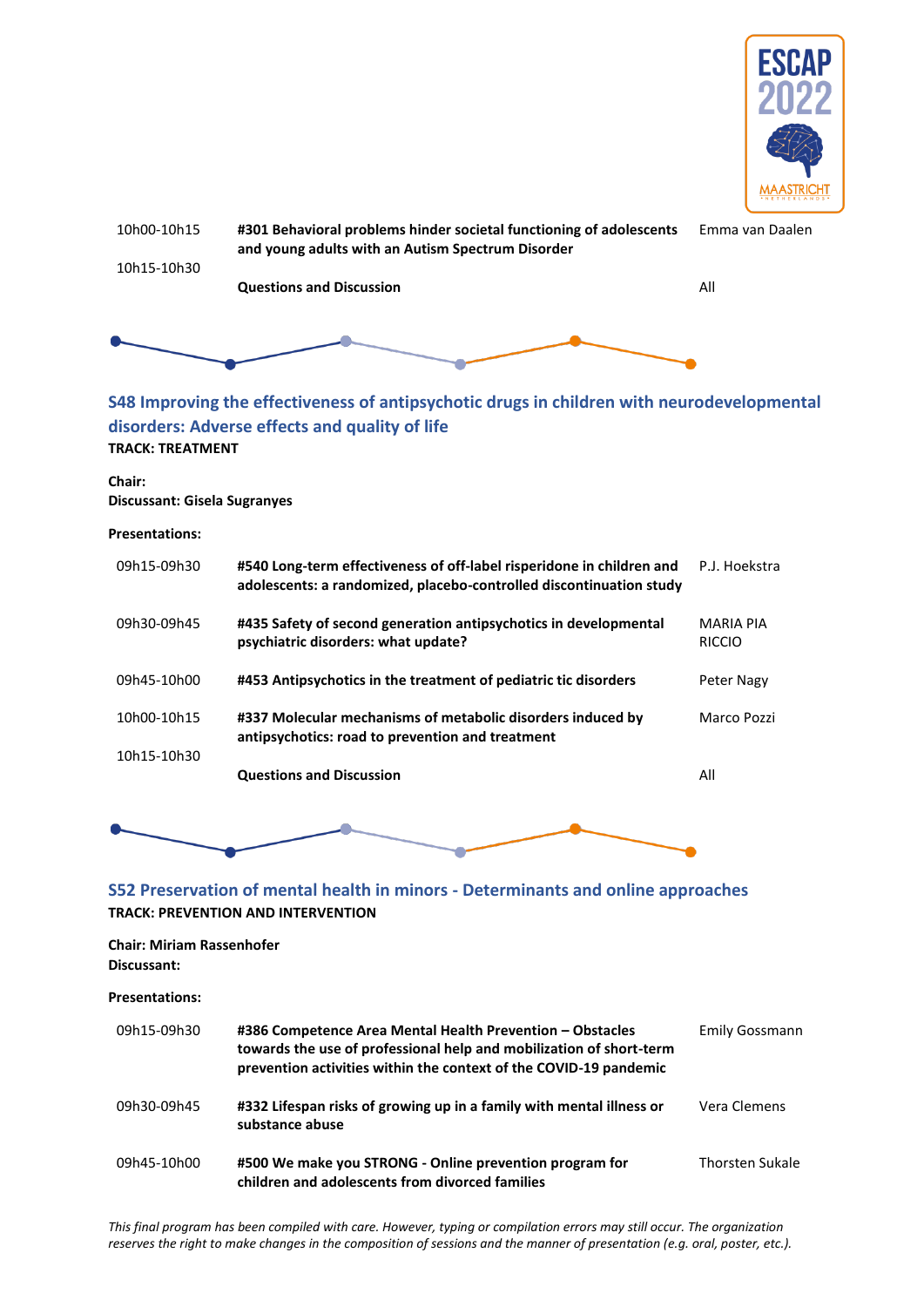



### <span id="page-22-0"></span>**S53 Understanding environmental mediators in the presence of genetic vulnerability for psychopathology, the model of 22q11.2 Deletion Syndrome. TRACK: DEVELOPMENT**

**Chair:** 

**Discussant:**

**Presentations:**

| 09h15-09h30 | #296 Characteristics of individuals with 22q11.2DS who convert to<br>psychotic disorders during a long-term close psychiatric follow-up                                          | Michal Taler              |
|-------------|----------------------------------------------------------------------------------------------------------------------------------------------------------------------------------|---------------------------|
| 09h30-09h45 | #271 Post-traumatic stress in individuals with 22q11.2 deletion<br>syndrome                                                                                                      | Therese van<br>Amelsvoort |
| 09h45-10h00 | #287 Parental Expressed Emotion, Parenting Stress, and Behavioral<br>Problems of Young Children with 22q11.2 Deletion Syndrome and<br><b>Idiopathic Autism Spectrum Disorder</b> | Yaffa Serur               |
| 10h00-10h15 | #261 Differences in daily-life psychopathology dynamics across<br>neurodevelopment disorders, revealed by a novel multi-layer<br>network analysis approache                      | Corrado Sandini           |
| 10h15-10h30 | <b>Questions and Discussion</b>                                                                                                                                                  | All                       |
|             |                                                                                                                                                                                  |                           |

# <span id="page-22-1"></span>**S60 Findings from the Milestone Project: A European Study on Transition from Child to Adult Mental Health Care**

### **TRACK: PREVENTION AND INTERVENTION**

**Chair: Discussant: Leanne Walker**

#### **Presentations:**

09h15-09h30 **#487 Managed Transition to support mental health outcomes at the child and adult mental health service boundary**

Helena Tuomainen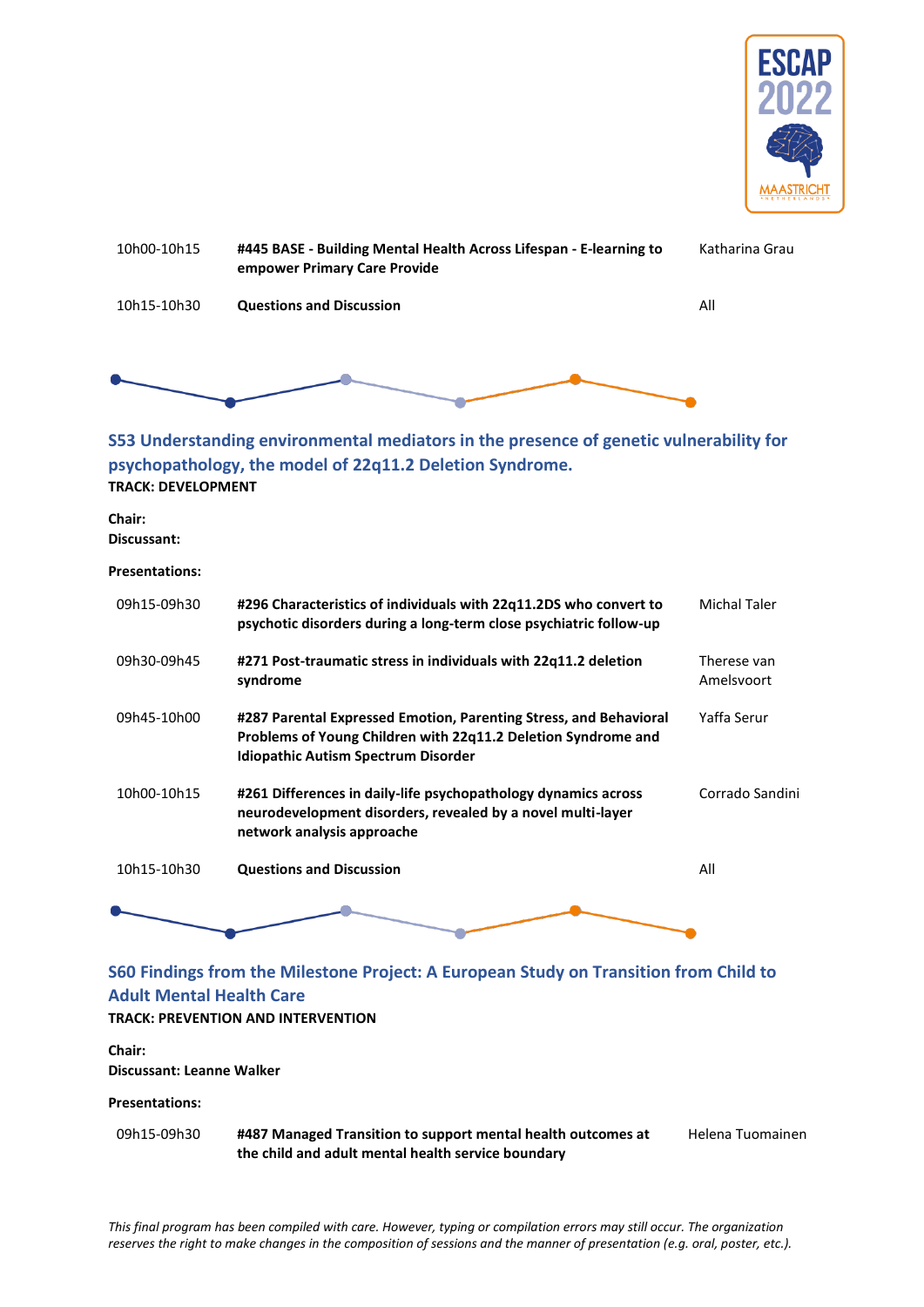

| 09h30-09h45 | #344 Leaving Child and Adolescent Mental Health Services in<br>Europe: Young People's Mental Health Indicators, Care Pathways<br>and Outcomes                                                | Suzanne Gerritsen       |
|-------------|----------------------------------------------------------------------------------------------------------------------------------------------------------------------------------------------|-------------------------|
| 09h45-10h00 | #434 THE IMPORTANCE OF CLINICIANS' AND PARENTS'<br><b>AWARENESS OF SUICIDAL BEHAVIOUR IN ADOLESCENTS REACHING</b><br>THE UPPER AGE LIMIT OF THEIR MENTAL HEALTH SERVICES IN<br><b>EUROPE</b> | Giovanni de<br>Girolamo |
| 10h00-10h15 | #458 The Perspective of Young Project Advisors on the MILESTONE<br><b>Findings</b>                                                                                                           | Amanda Tuffrey          |
| 10h15-10h30 | <b>Questions and Discussion</b>                                                                                                                                                              | All                     |
|             |                                                                                                                                                                                              |                         |

### <span id="page-23-0"></span>**S71 The microbiome-gut-brain axis in Anorexia nervosa. TRACK: BRAIN AND GENETIC NETWORKS**

# **Chair:**

**Discussant: Nadia Micali**

**Presentations:**

<span id="page-23-1"></span>

| 09h15-09h30                                             | #559 Gut microbiota and Anorexia Nervosa. A systematic review and<br>quantitative synthesis of pooled microbiological data | Laura Di Lodovico   |
|---------------------------------------------------------|----------------------------------------------------------------------------------------------------------------------------|---------------------|
| 09h30-09h45                                             | #460 Gut-brain axis in child psychiatry - aetiology, probiotics<br>treatment, and well-being                               | Andreas<br>Karwautz |
| 09h45-10h00                                             | #449 GUT MICROBIOME ALTERATIONS IN ANOREXIA NERVOSA DO<br>NOT NORMALIZE AFTER SHORT-TERM WEIGHT RESTORATION                | Jochen Seitz        |
| 10h00-10h15                                             | #587 CHANGES IN THE GUT MICROBIOME IN AN ANIMAL MODEL OF<br><b>ANOREXIA NERVOSA</b>                                        | Stefanie Trinh      |
| 10h15-10h30                                             | <b>Questions and Discussion</b>                                                                                            | All                 |
|                                                         |                                                                                                                            |                     |
| <b>S84 COVID-19 Session 2</b><br><b>TRACK: COVID-19</b> |                                                                                                                            |                     |
| <b>Chair: Arne Popma</b><br>Discussant:                 |                                                                                                                            |                     |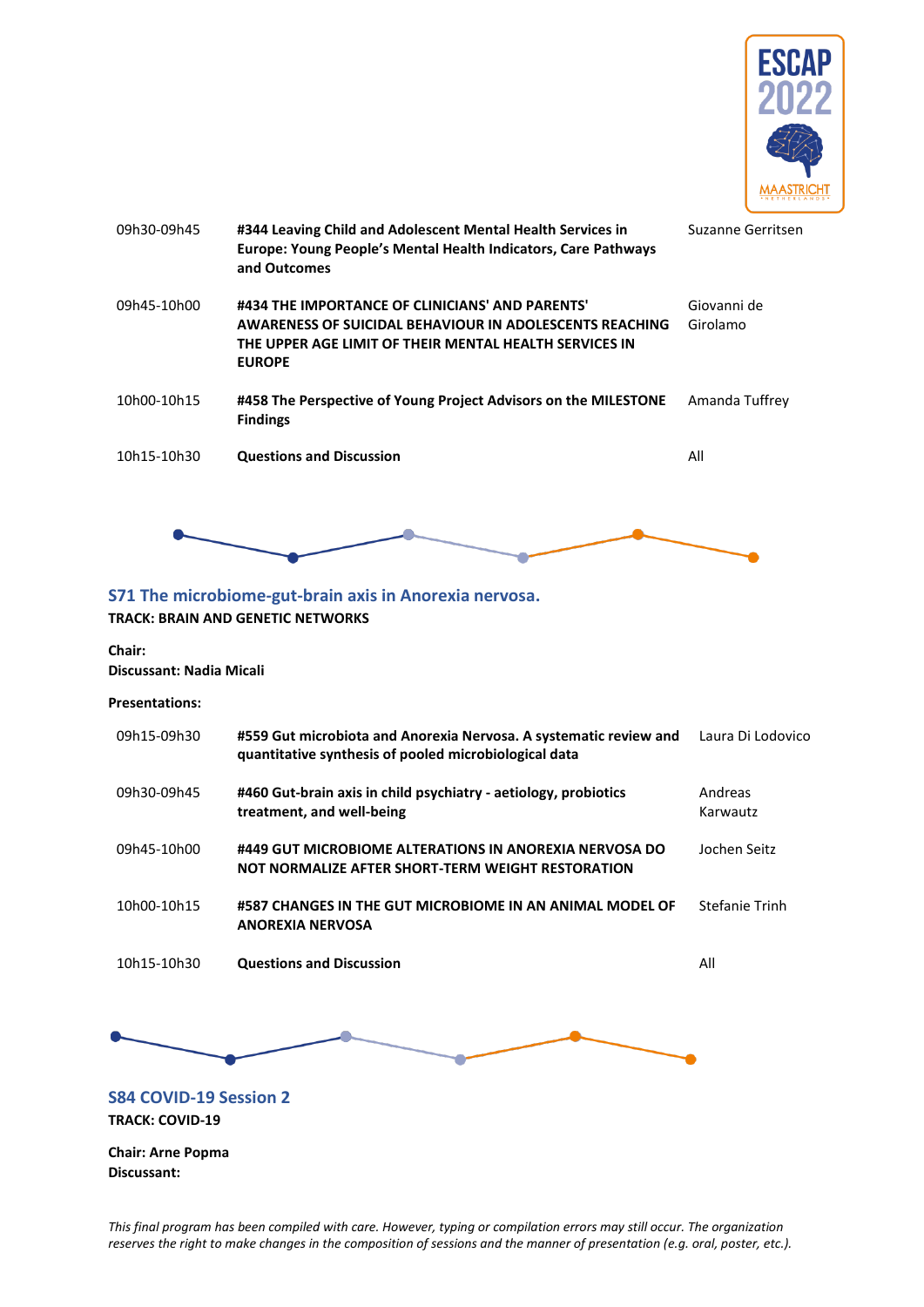

#### **Presentations:**

| 09h15-09h23 | #477 Generalized anxiety among Finnish youth from 2013 to 2021 -<br>trend and the impact of COVID-19                                                                                                                                 | Terhi Aalto-Setälä       |
|-------------|--------------------------------------------------------------------------------------------------------------------------------------------------------------------------------------------------------------------------------------|--------------------------|
| 09h23-09h31 | #412 Exploring the impact of the second pandemic-related lockdown<br>on preschool children in Greece: The VYronas KIds (VYKI) Study                                                                                                  | Konstantina<br>Magklara  |
| 09h31-09h39 | #134 Adolescent mental health before and during the COVID-19<br>pandemics: The 2004 Pelotas Birth Cohort                                                                                                                             | Alicia<br>Matijasevich   |
| 09h39-09h47 | #324 Impact of COVID-19 pandemic on internet gaming disorder<br>among children and adolescents: what can we tell so far?                                                                                                             | Luis Paulino<br>Ferreira |
| 09h47-09h55 | #364 Internalizing Problems Before and During the COVID-19<br>Pandemic in Dutch Children and Adolescents from the General<br><b>Population</b>                                                                                       | Hedy van Oers            |
| 09h55-10h03 | #480 Impact of the COVID-19 pandemic on mental health and digital<br>media use of patients referred to child and adolescent psychiatry.<br>Results of surveys among children, adolescents and their parents in<br><b>Switzerland</b> | Anna Maria<br>Werling    |
| 10h03-10h11 | #114 Happier During Lockdown: A descriptive analysis of self-<br>reported wellbeing in 17,000 UK school students during Covid-19<br>lockdown                                                                                         | Emma Soneson             |
| 10h11-10h30 | <b>Questions and Discussion</b>                                                                                                                                                                                                      | All                      |



### <span id="page-24-0"></span>**S85 Families and Trauma TRACK: PREVENTION AND INTERVENTION**

# **Chair:**

**Discussant:**

| 09h15-09h30 | #338 Families with violence exposure and the intergenerational<br>transmission of somatization                                                                                       | Jennifer Glaus  |
|-------------|--------------------------------------------------------------------------------------------------------------------------------------------------------------------------------------|-----------------|
| 09h30-09h45 | #255 Parental reports on corporal punishment attitudes and norms,<br>and on child dysfunctioning: is there a connection? Reports by<br>parents in a nationally representative sample | Roberto Grujcic |
| 09h45-10h00 | #22 Prolonged exposure to violence: The effect of Post-Traumatic<br>Stress symptoms and Sleep problems on Suicidal Thoughts and<br>Behaviors among college students                  | Sami Hamdan     |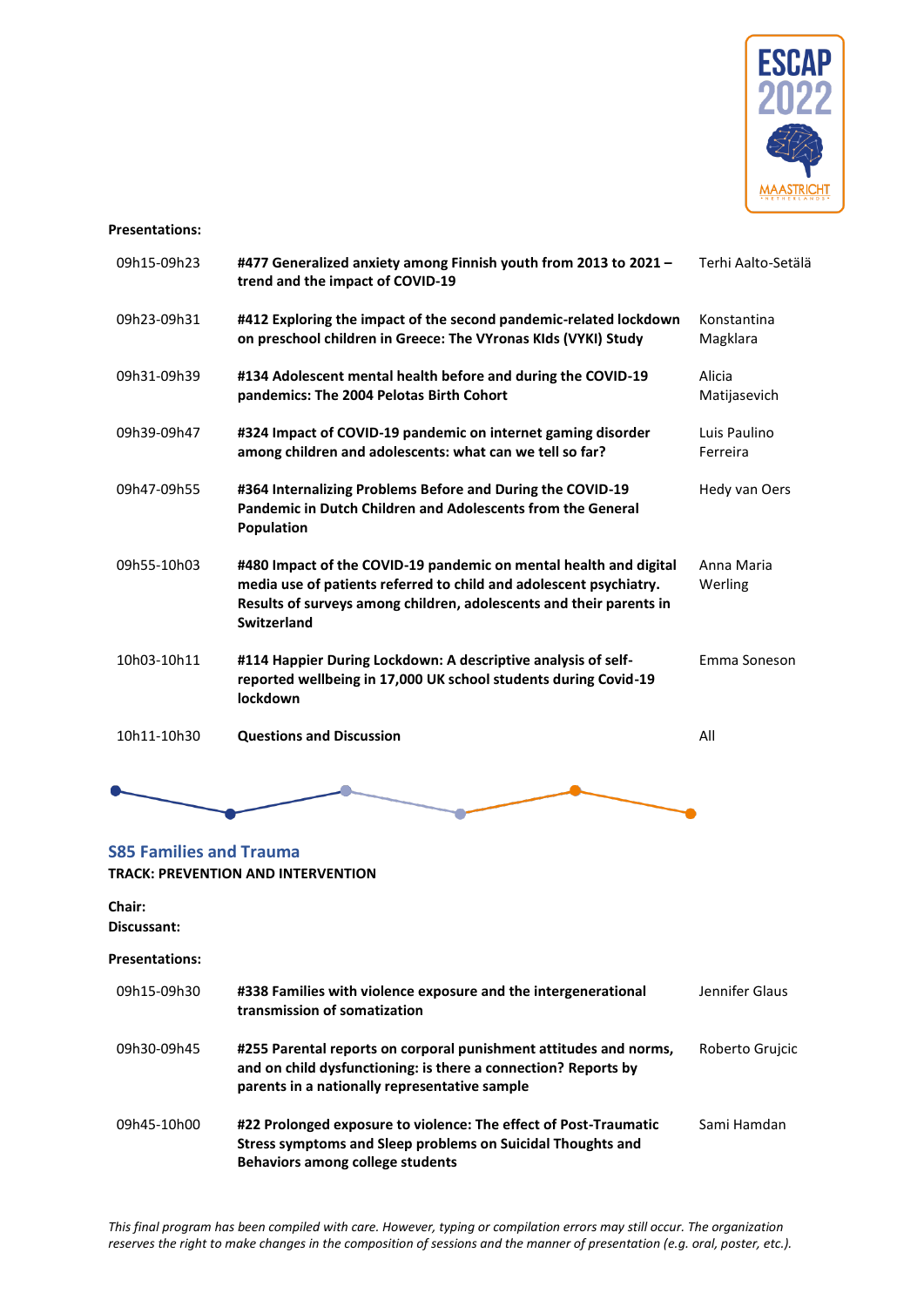

<span id="page-25-0"></span>

### <span id="page-25-2"></span><span id="page-25-1"></span>**wisely!**

Abstract ID #229

**TRACK: PREVENTION AND INTERVENTION Presenting: Matthias Köster**



### <span id="page-25-3"></span>**TCS1 Trainee Case Session TRACK: TRAINEE CASE SESSION**

**Chair: Discussant:**

| 09h15-09h23 | #20 A 6-Year-Old Boy with Foot Fetish and Feminine Behaviors: The<br>Role of Psychoanalytically Oriented Play Therapy | Aslı Begüm Can<br>Aydın |
|-------------|-----------------------------------------------------------------------------------------------------------------------|-------------------------|
| 09h23-09h31 | #525 A rare case of hair loss induced by aripiprazole in a child with<br>behavioral impairments                       | Aybike Aydın            |
| 09h31-09h39 | #28 Case Report: Pseudohallucination in an Adolescent Girl with<br><b>Gender Dysphoria</b>                            | Beste Doğar<br>Karaca   |
| 09h39-09h47 | #359 Psychiatric and neurological expressions of a ADCY5-gen<br>mutation in a 7-year old boy: a case report           | Paula Karuza            |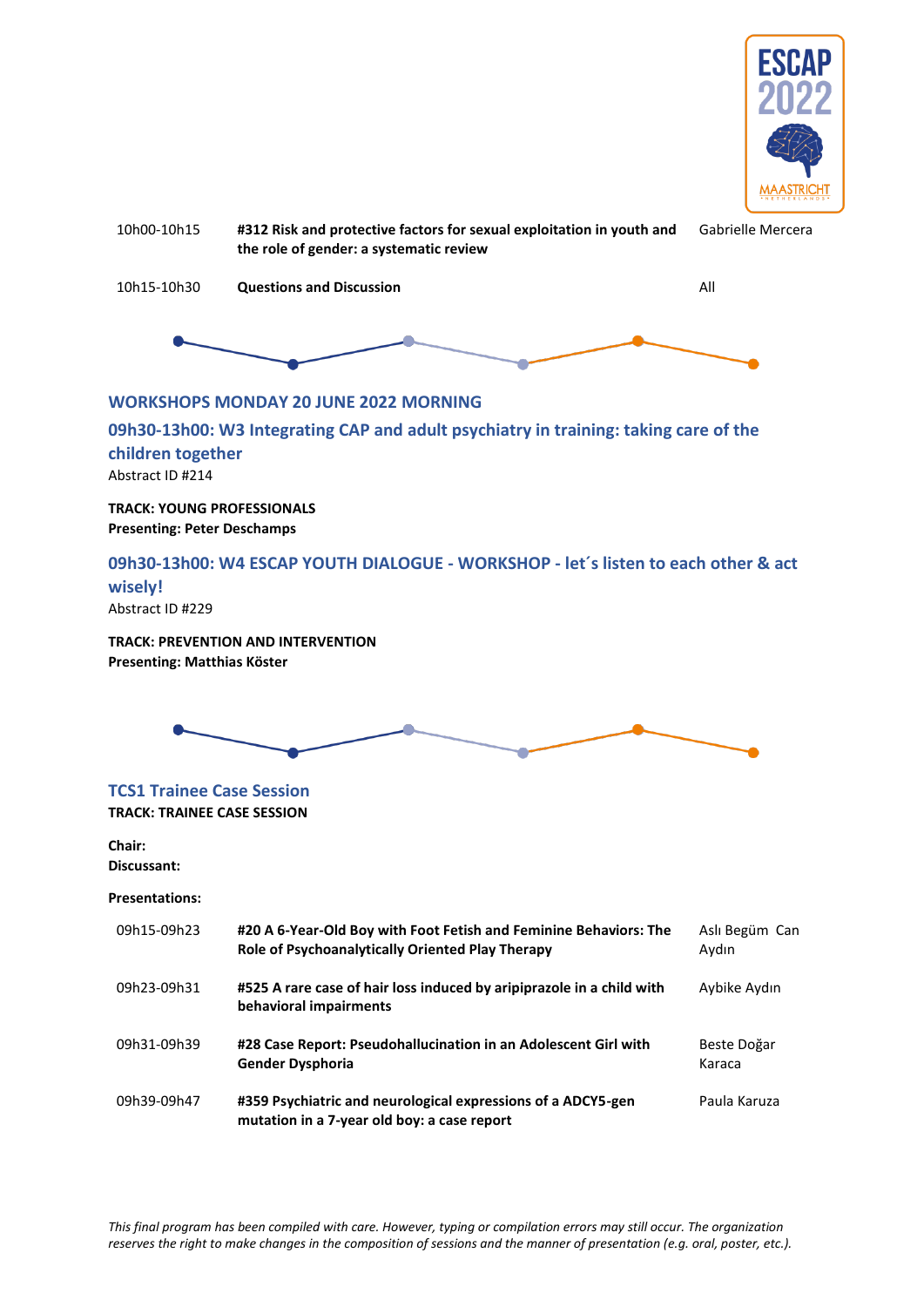

| 09h47-09h55 | #420 The diagnosis of juvenile myasthenia gravis in a 14-years-old<br>adolescent presenting with mood and anxiety disorders: the<br>complex balance between neurology and psychiatry | Anna Salvalaggio         |
|-------------|--------------------------------------------------------------------------------------------------------------------------------------------------------------------------------------|--------------------------|
| 09h55-10h03 | #168 A severe presentation of schizophrenia in a young patient with<br>a 2q13 duplication                                                                                            | Cecilia Sanjuan<br>Ortiz |
| 10h03-10h11 | #122 Flying under the radar: A case of a young woman with Autism<br>Spectrum Disorder (ASD) presenting in late adolescence                                                           | Aleksandra<br>Szczap     |
| 10h11-10h30 | <b>Questions and Discussion</b>                                                                                                                                                      | All                      |

# <span id="page-26-0"></span>**LUNCH SEMINAR - Neurim**

<span id="page-26-1"></span>**12:30-14:00: Sponsored Lunch seminar of Neurim**

**TRACK: Sponsored lunch seminar**

**Chair: Discussant:** 

**Presenting:** 

### <span id="page-26-2"></span>**MONDAY 20 JUNE 2022**

### <span id="page-26-3"></span>**14h45-16:00: PARALLEL SESSION 2**

### <span id="page-26-4"></span>**S13 Intergenerational Transmission of Traumatic Stress and Attachment-Related Risk Prenatally and Postnatally: Mechanisms and Implications for Intervention TRACK: DETERMINANTS**

**Chair: Daniel S. Schechter Discussant: Sylvie Viaux Savelon**

| 14h45-15h00 | #533 Longitudinal perspectives focused on narrativity from infancy<br>to toddlerhood of children of borderline mothers. What can research<br>teach us on early mother-baby clinical therapeutic settings? | Genet Marie-<br>Camille |
|-------------|-----------------------------------------------------------------------------------------------------------------------------------------------------------------------------------------------------------|-------------------------|
| 15h00-15h15 | #77 The role of the HPA axis in predicting associations between<br>maternal prenatal stress and child outcomes                                                                                            | Naomi Downes            |
| 15h15-15h30 | #96 Effects of maternal trauma and associated psychopathology on<br>atypical maternal behavior and infant social withdrawal six months<br>postpartum                                                      | Nina Burtchen           |
| 15h30-15h45 | #140 Accumulated risk factors of maternal violence related PTSD and<br>related concepts associate in dimensional way to child pathology<br>and other outcome risks.                                       | Dominik Moser           |
| 15h45-16h00 | <b>Questions and Discussion</b>                                                                                                                                                                           | All                     |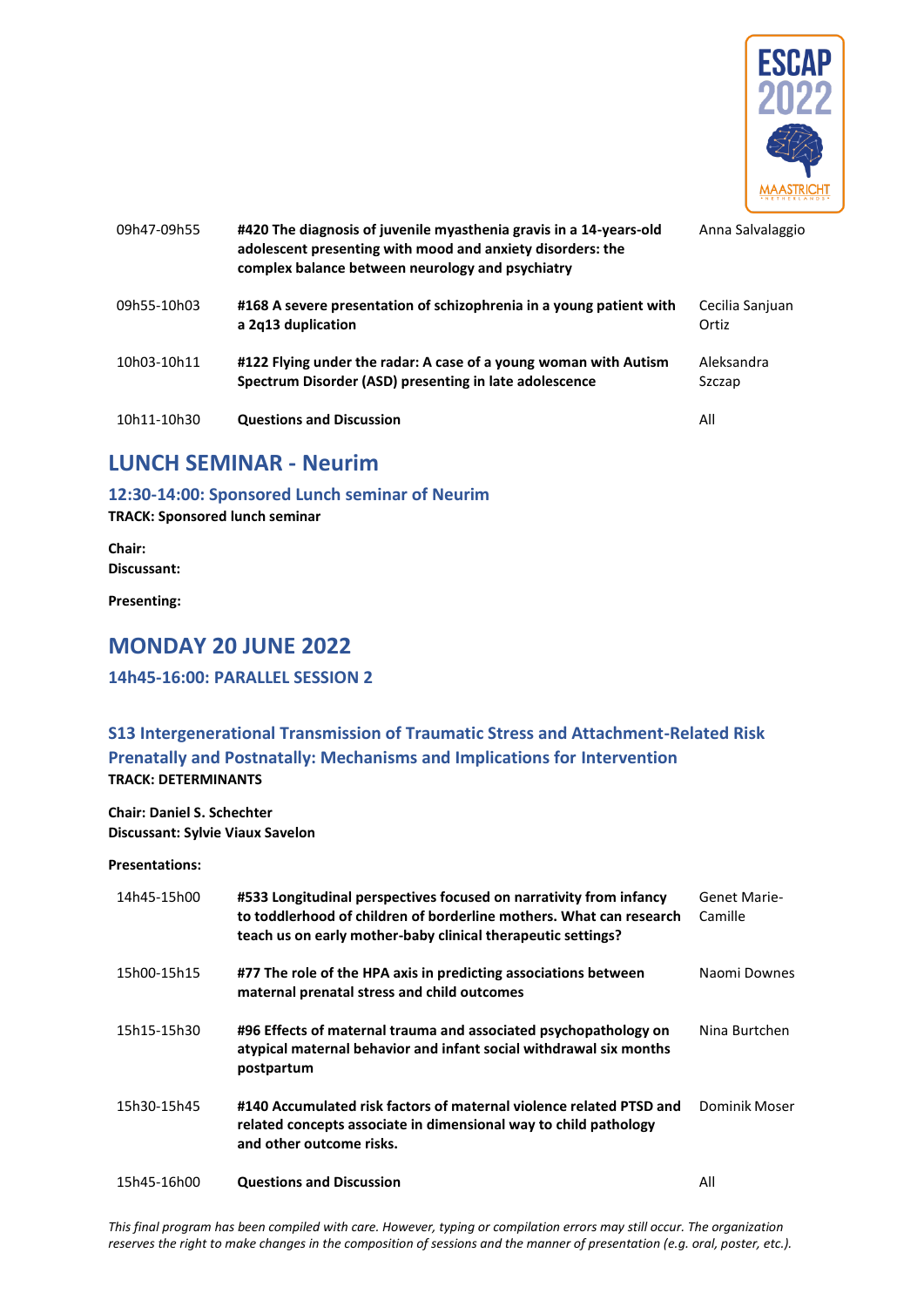



### <span id="page-27-0"></span>**S27 MBT Group: Working with Parents from a Mentalization Based Approach TRACK: PREVENTION AND INTERVENTION**

### **Chair:**

**Discussant: Norka Malberg**

#### **Presentations:**

| 14h45-15h00 | #178 Perspectives on the body in mentalizationoriented<br>Psychotherapy                                                                                | Maria Teresa Diez<br>Grieser |
|-------------|--------------------------------------------------------------------------------------------------------------------------------------------------------|------------------------------|
| 15h00-15h15 | #156 Working with parents alongside mentalization based treatment<br>with children, with a special focus on working with traumatized<br>parents.       | Nicole Muller                |
| 15h15-15h30 | #151 Relational Savoring: A Positive Psychology Intervention<br><b>Targeting the Enhancement of Mentalizing</b>                                        | Lyric Russo                  |
| 15h30-15h45 | #152 The Mediational Intervention for Sensitizing Caregivers:<br>Evidence from South Africa and mothers with Borderline Personality<br><b>Disorder</b> | Carla Sharp                  |
| 15h45-16h00 | <b>Questions and Discussion</b>                                                                                                                        | All                          |
|             |                                                                                                                                                        |                              |

### <span id="page-27-1"></span>**S35 Child and adolescent mental health care provision in Europe during the COVID-19 pandemic (Clinical Perspective) TRACK: COVID-19**

**Chair:** 

**Discussant: Anne Marie Råberg Christensen**

| 14h45-15h00 | #606 Need adapted development of care-systems for children and<br>adolescent psychiatric disorders - results of a health care research<br>project in Germany | Michael Kölch           |
|-------------|--------------------------------------------------------------------------------------------------------------------------------------------------------------|-------------------------|
| 15h00-15h15 | #601 Child psychiatry as a social medical profession: developments<br>in the Netherlands                                                                     | <b>Robert Vermeiren</b> |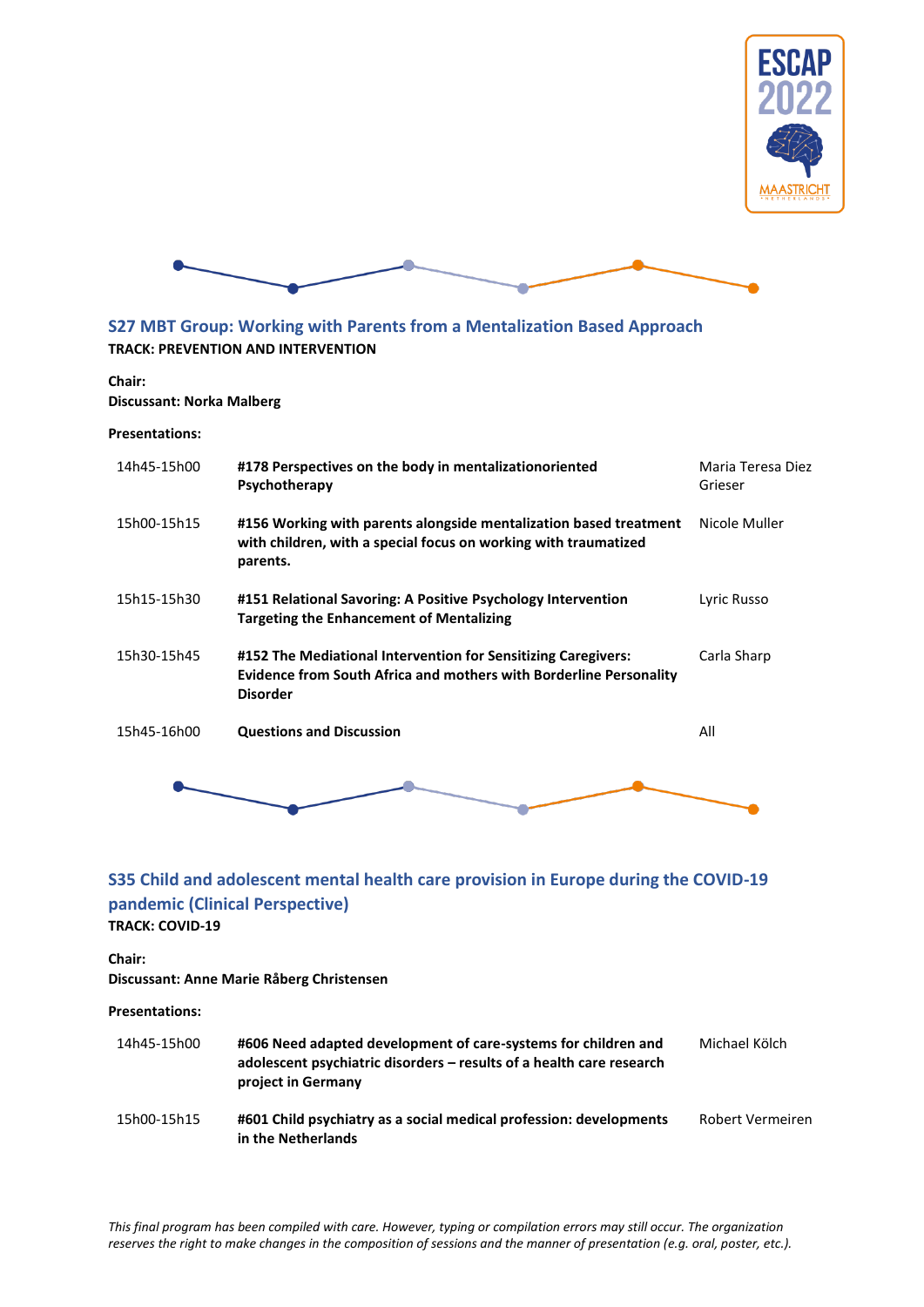



### <span id="page-28-0"></span>**S38 Looking ahead with the SIGMA-project: Investigating processes at different timescales to better understand adolescent psychopathological development TRACK: DETERMINANTS**

**Chair: Discussant: Inez Myin-Germeys**

#### **Presentations:**

| 14h45-15h00 | #185 COVID-19-related changes in adolescents' daily-life social<br>interactions and psychopathology symptoms                                                      | Robin Achterhof |
|-------------|-------------------------------------------------------------------------------------------------------------------------------------------------------------------|-----------------|
| 15h00-15h15 | #451 The role of childhood adversity and threat anticipation in the<br>development of psychopathology in adolescence                                              | Isabell Pätzold |
| 15h15-15h30 | #426 Future orientation and anticipatory emotion regulation in<br>adolescence during the Covid-19 pandemic: The role of<br>psychopathology and contextual factors | Anu Hiekkaranta |
| 15h30-15h45 | #403 Advancing credibility in longitudinal research by implementing<br>open science practices: Examples from the SIGMA study                                      | Olivia Kirtley  |
| 15h45-16h00 | <b>Questions and Discussion</b>                                                                                                                                   | All             |
|             |                                                                                                                                                                   |                 |

### <span id="page-28-1"></span>**S42 Opportunities of different types of eHealth for treatment and prevention of psychological difficulties including depression. TRACK: EHEALTH NETWORKS**

#### **Chair: Discussant: Annabel Vreeker**

#### **Presentations:**

| 14h45-15h00 | #211 Appealing to youth with video game based depression | Marlou            |
|-------------|----------------------------------------------------------|-------------------|
|             | prevention                                               | <b>Poppelaars</b> |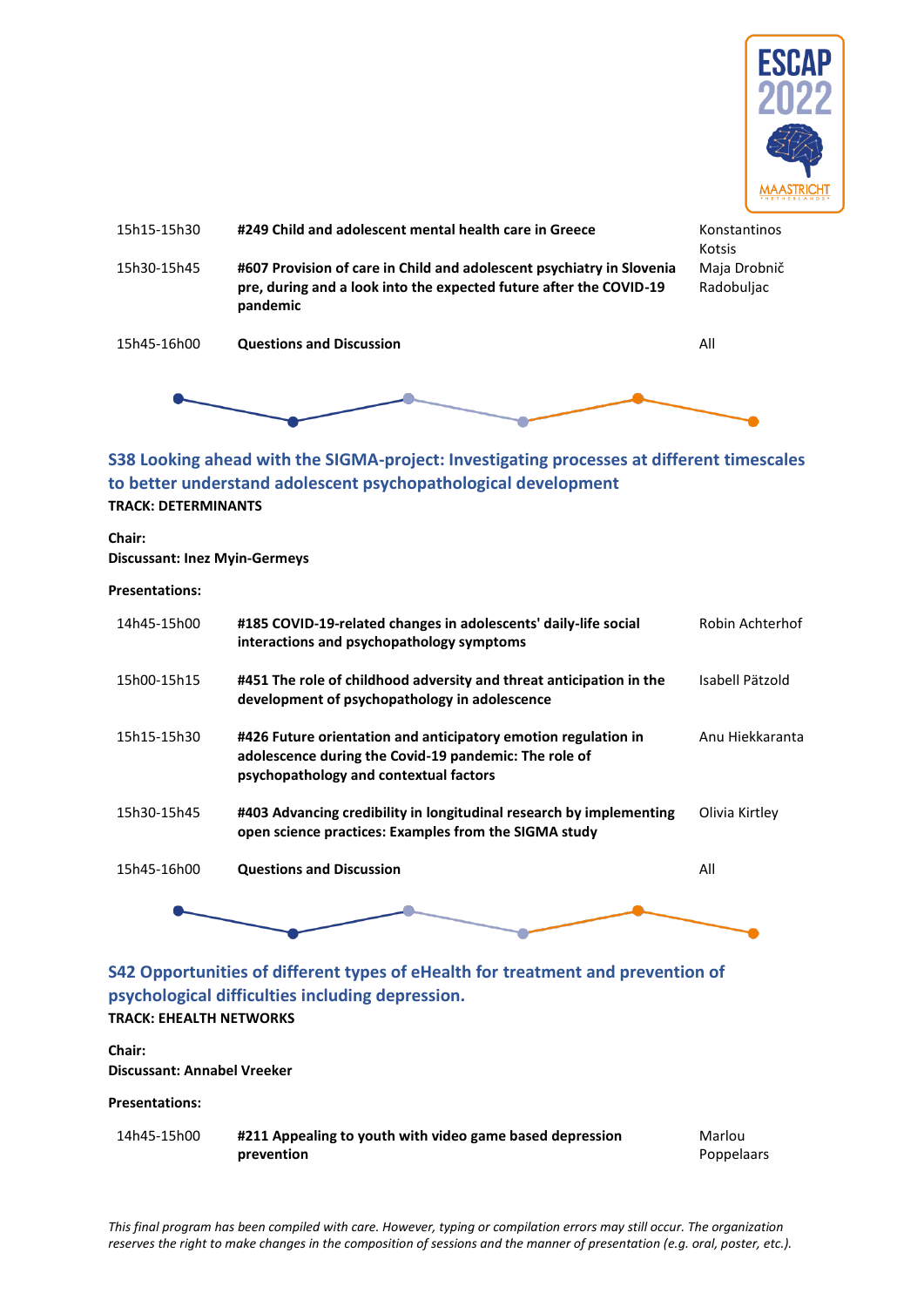

| 15h00-15h15 | #380 "Taking action": an e-health early intervention targeting<br>parents, embedded in a school context                                                                                                     | Maurane Desmet         |
|-------------|-------------------------------------------------------------------------------------------------------------------------------------------------------------------------------------------------------------|------------------------|
| 15h15-15h30 | #369 A Systematic Review on Blended Care in Youth Mental Health                                                                                                                                             | Elisa Boelens          |
| 15h30-15h45 | #284 Pragmatic Quasi-Experimental Controlled Trial Evaluating the<br><b>Outcomes of Blended CBT Compared to Face-to-Face CBT and</b><br><b>Treatment as Usual for Adolescents with Depressive Disorders</b> | Yvonne<br>Stikkelbroek |
| 15h45-16h00 | <b>Questions and Discussion</b>                                                                                                                                                                             | All                    |
|             |                                                                                                                                                                                                             |                        |

### <span id="page-29-0"></span>**S54 Novel insights into multifactorial mechanisms affecting mental health in neurodevelopmental disorders: The case of 22q11.2 Deletion Syndrome TRACK: DEVELOPMENT**

**Chair: Discussant: Corrado Sandini**

#### **Presentations:**

| 14h45-15h00 | #274 The Validation of the Medical Burden Scale in Individuals with<br>22q11.2 Deletion Syndrome                                             | Noam Matalon         |
|-------------|----------------------------------------------------------------------------------------------------------------------------------------------|----------------------|
| 15h00-15h15 | #358 Clinical and cognitive correlates of multivariate patterns of<br>sleep disturbance in 22q11.2 Deletion Syndrome                         | Natacha Reich        |
| 15h15-15h30 | #273 Involvement of inflammation and blood-brain barrier<br>permeability in cognitive deficits and psychosis in 22q11.2 deletion<br>syndrome | <b>Michal Taller</b> |
| 15h30-15h45 | #268 Characterizing ADHD symptomatology and the effects of<br>methylphenidate treatment in individuals with 22q11.2 deletion<br>syndrome     | Caren Latrèche       |
| 15h45-16h00 | <b>Questions and Discussion</b>                                                                                                              | All                  |
|             |                                                                                                                                              |                      |
|             | S59 Attention in children with autism spectrum disorders                                                                                     |                      |

<span id="page-29-1"></span>**TRACK: DEVELOPMENT**

**Chair: Discussant: Marie Schaer**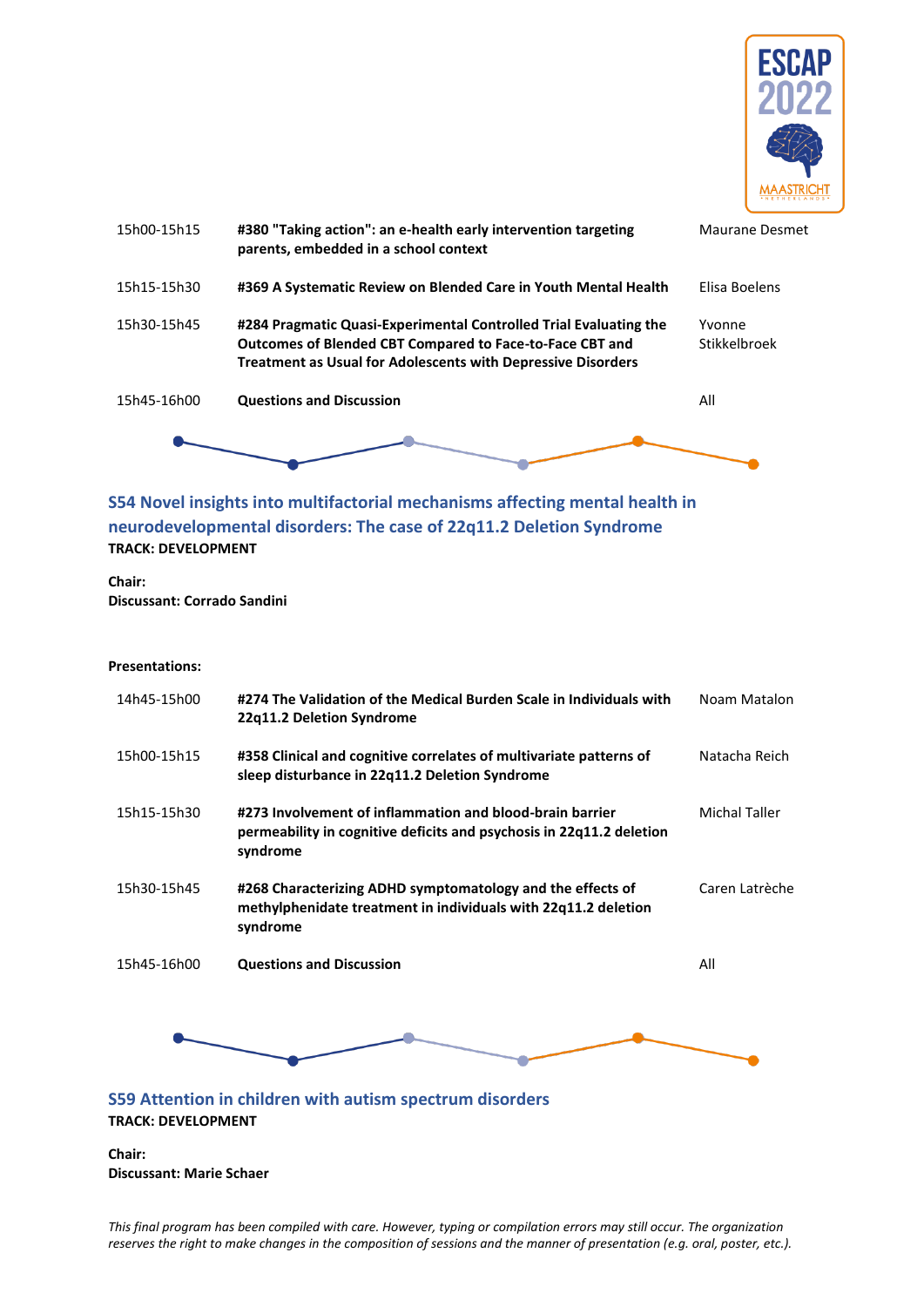

#### **Presentations:**

| 14h45-15h00 | #394 Measuring social orienting in preschoolers with autism<br>spectrum disorder using different types of eye-tracking paradigms                            | Francois Robain          |
|-------------|-------------------------------------------------------------------------------------------------------------------------------------------------------------|--------------------------|
| 15h00-15h15 | #441 Pupillometric measures of locus coeruleus-norepinephrine<br>activity explain altered gaze preferences in preschoolers with autism<br>spectrum disorder | <b>Christine Freitag</b> |
| 15h15-15h30 | #357 Neural networks involved in social visual engagement in<br>preschoolers with ASD                                                                       | Nada Kojovic             |
| 15h30-15h45 | #342 Characterizing Cognitive flexibility in ASD and ADHD children                                                                                          | Fiona Journal            |
| 15h45-16h00 | <b>Questions and Discussion</b>                                                                                                                             | All                      |



### <span id="page-30-0"></span>**S86 Lifelong learning for professionals**

**TRACK: YOUNG PROFESSIONALS**

# **Chair:**

**Discussant:**

### **Presentations:**

| 14h45-15h00 | #44 Establishing effective working relationships between youth peer<br>specialists and clinicians in child and adolescent mental health<br>services | Carolijn de Beer     |
|-------------|-----------------------------------------------------------------------------------------------------------------------------------------------------|----------------------|
| 15h00-15h15 | #111 Career pathways for child and adolescent psychiatrists -A<br>national trainee led recruitment project                                          | Anna Sofie<br>Hansen |
| 15h15-15h30 | #305 Attitudes towards patients with mental health disorders<br>among child psychiatrists across Europe                                             | Dorottya Ori         |
| 15h30-15h45 | #74 QUALITY IMPROVEMENT APPROACH OF CLINICAL HANDOVER IN<br>THE LIAISON PSYCHIATRY DEPARTMENT IN CHI- CRUMLIN                                       | Engy Shehata         |
| 15h45-16h00 | <b>Questions and Discussion</b>                                                                                                                     | All                  |
|             |                                                                                                                                                     |                      |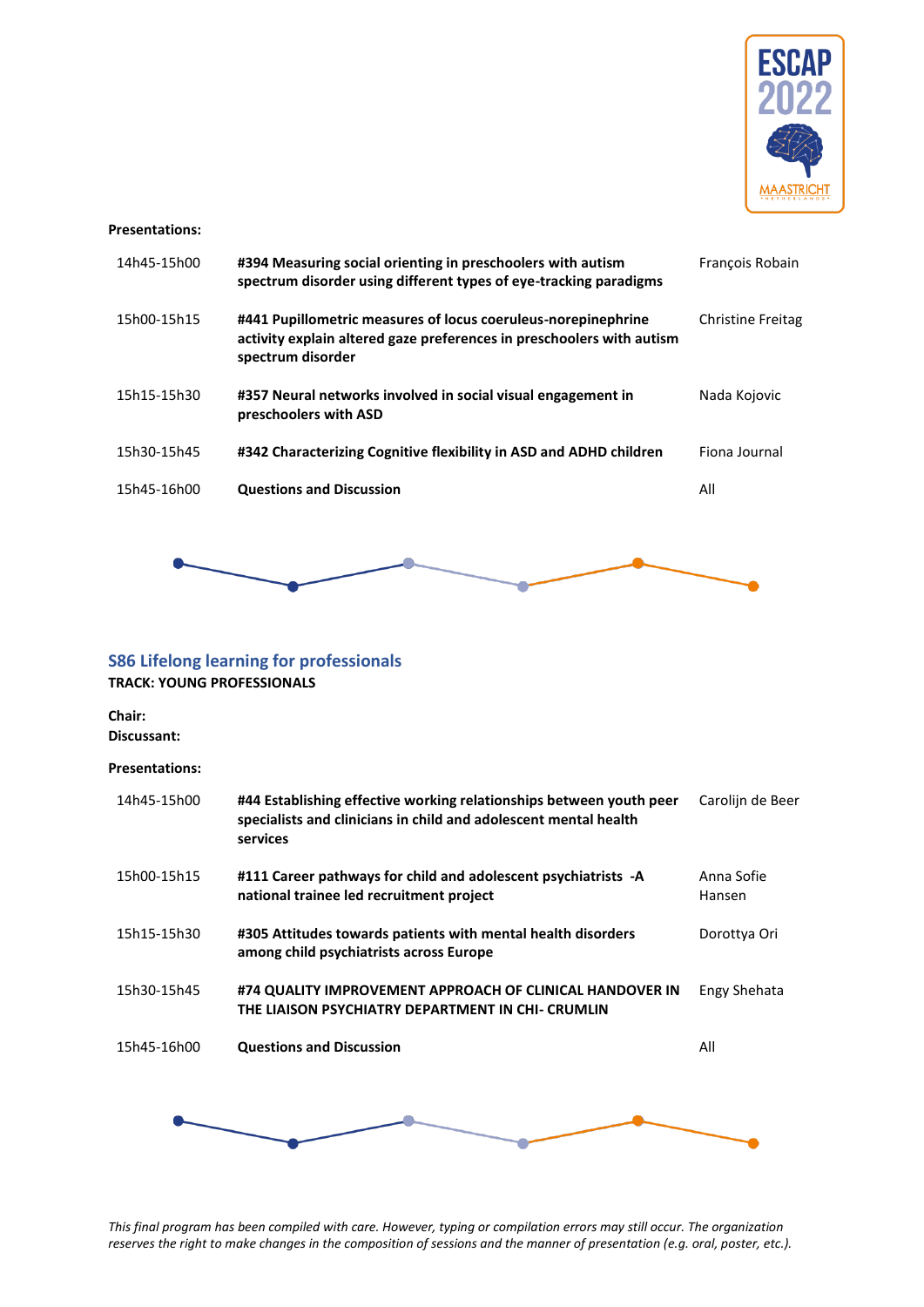

### <span id="page-31-0"></span>**S87 Genetics in CAP**

**TRACK: BRAIN AND GENETIC NETWORKS**

**Chair: Discussant:**

#### **Presentations:**

| 14h45-15h00 | #163 Genome-wide gene-environment interplay on child subcortical<br>brain structures and psychopathology risk                                                  | Koen Bolhuis           |
|-------------|----------------------------------------------------------------------------------------------------------------------------------------------------------------|------------------------|
| 15h00-15h15 | #371 Genetic overlap between somatic diseases and psychiatric<br>disorders                                                                                     | Janita Bralten         |
| 15h15-15h30 | #465 Could the stereotypes level be used to differentiate the clinical<br>manifestation of autism: Ankara University Autism Biobank<br><b>Preliminary Data</b> | Merve Cikili-<br>Uytun |
| 15h30-15h45 | #382 Impact of ADHD polygenic risk on childhood growth                                                                                                         | Manuela<br>Kouakou     |
| 15h45-16h00 | <b>Questions and Discussion</b>                                                                                                                                | All                    |



### <span id="page-31-1"></span>**S107 Organization in CAMHS**

### **TRACK: PREVENTION AND INTERVENTION**

#### **Chair: Discussant:**

| 14h45-15h00 | #60 Gender-Specific Child and Adolescent Mental Health Care                                                                                                              | Lena Herrmann                |
|-------------|--------------------------------------------------------------------------------------------------------------------------------------------------------------------------|------------------------------|
| 15h00-15h15 | #23 Evaluation of an online-course for professionals on supporting<br>transition of young people with mental illness from adolescence to<br>adulthood (ProTransition)    | Elisa Koenig                 |
| 15h15-15h30 | #517 The use of DAWBA algorithm diagnoses in psychiatric<br>assessment in child and adolescent psychiatry                                                                | Marlene Briciet<br>Lauritsen |
| 15h30-15h45 | #67 Effects of burnout symptoms on the institutional consequences.<br>A study among professionals at psychiatric clinics and departments<br>for children and adolescents | Sarah Haehnle                |
| 15h45-16h00 | <b>Questions and Discussion</b>                                                                                                                                          | All                          |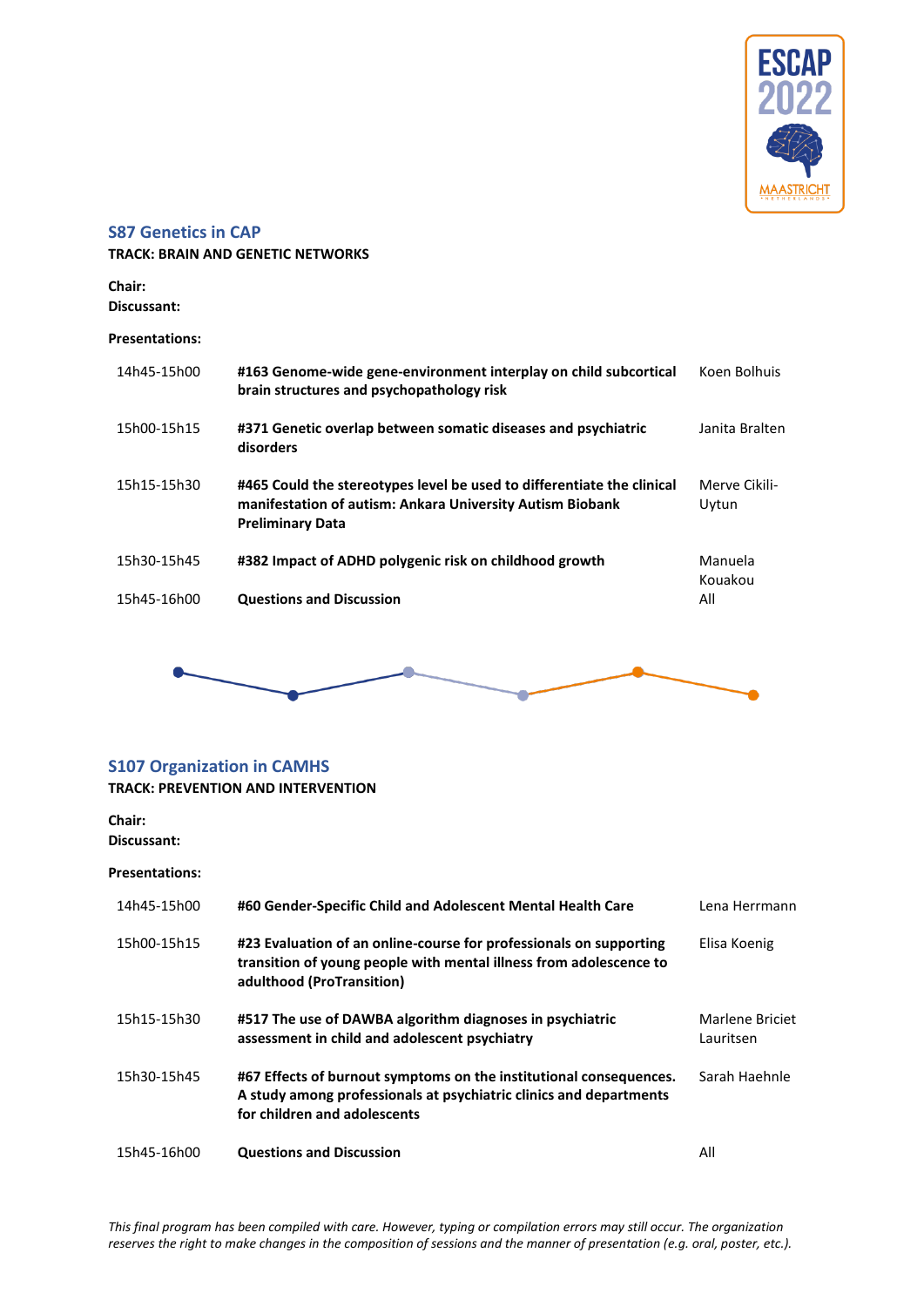

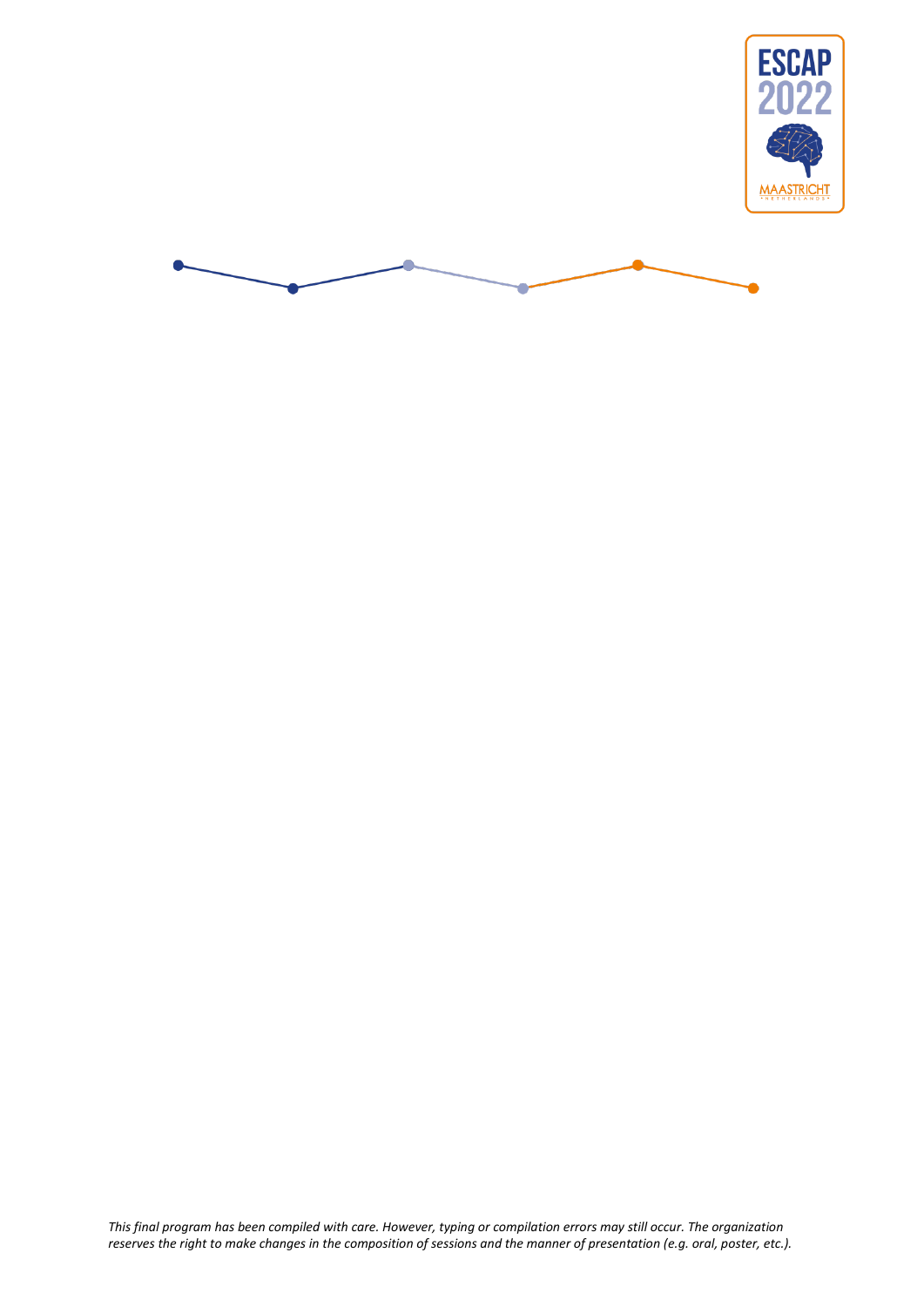

#### <span id="page-33-0"></span>**SPONSORED SESSION - MEDICE**

**TRACK: Sponsored session Chair: Discussant: Presentations:** 14h45-15h00 **#-** - 15h00-15h15 **#-** - 15h15-15h30 **#-** - 15h30-15h45 **#-** - 15h45-16h00 **Questions and Discussion** All

### <span id="page-33-1"></span>**WORKSHOPS MONDAY 20 JUNE 2022 AFTERNOON**

<span id="page-33-2"></span>**14h45-18h15: W6 Lighthouse MBT-Parenting Programme for reducing risk of maltreatment**  Abstract ID #392

**TRACK: TREATMENT Presentation: Gerry Byrne**

**14h45-18h15: W5 'Evidence-based trauma treatment for young people: Doing what works!'**  Abstract ID #232

**TRACK: TREATMENT Presentation: Marlies van Dijk**



# <span id="page-33-3"></span>**MONDAY 20 JUNE 2022**

<span id="page-33-4"></span>**17h15-18h15: PARALLEL SESSION 3**

<span id="page-33-5"></span>**S11 ADHD und externalizing disorders in family context – exploring the role of parenting stress and parent child relationship TRACK: DEVELOPMENT**

**Chair: Discussant:**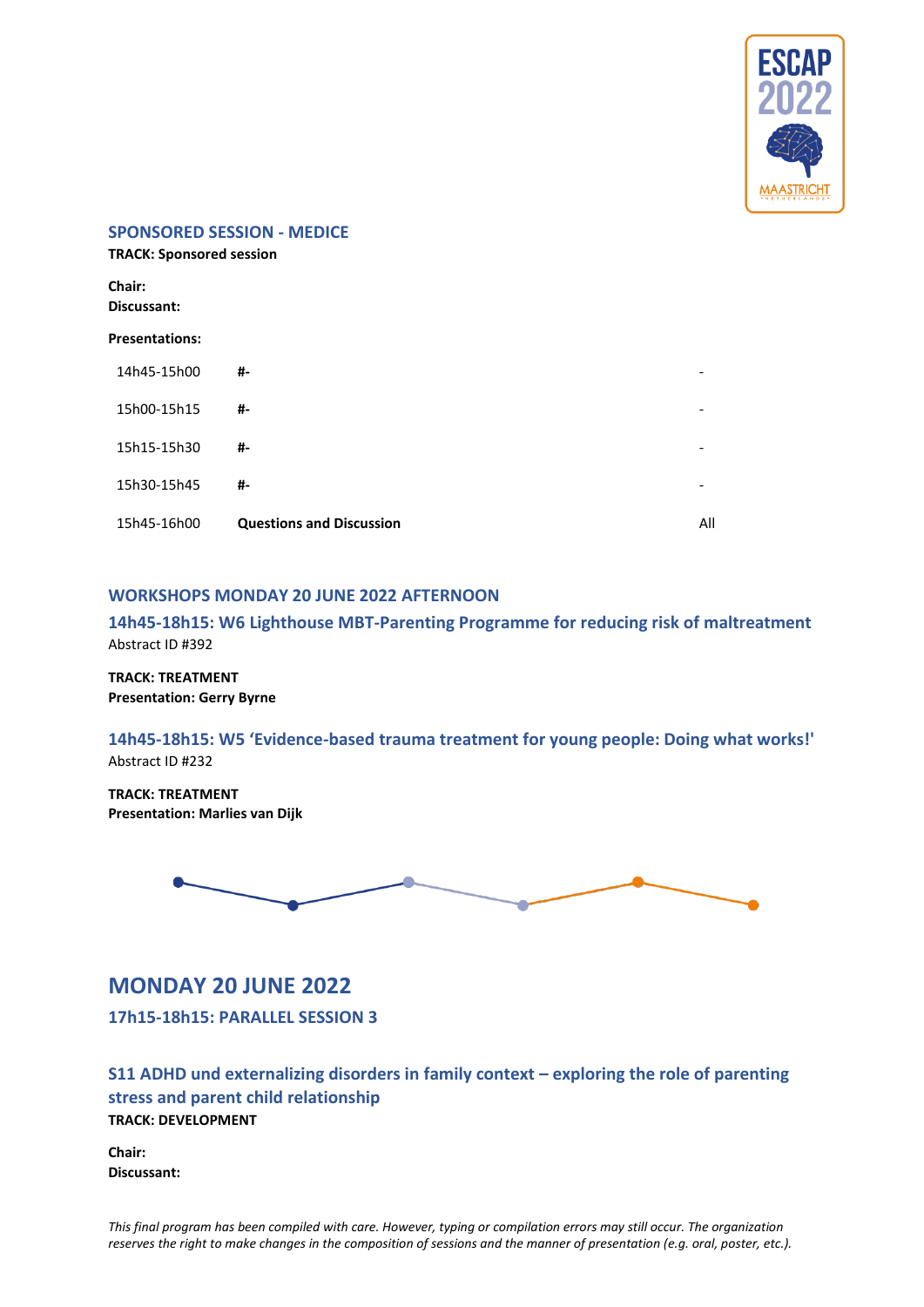

#### **Presentations:**

| 17h15-17h30 | #101 Maternal adverse childhood experiences and mother-child<br>interaction                                                                                                                          | Eva Möhler            |
|-------------|------------------------------------------------------------------------------------------------------------------------------------------------------------------------------------------------------|-----------------------|
| 17h30-17h45 | #109 Parental hair cortisol concentration and child's ADHD<br>symptomatology between preschool- and school age                                                                                       | Alisa Susann<br>Cosan |
| 17h45-18h00 | #126 Role of parental positive reinforcement and expressed emotion<br>in developing attention deficit hyperactivity disorder, oppositional,<br>callous unemotional symptoms, and executive functions | Ursula Pauli-Pott     |
| 18h00-18h15 | <b>Questions and Discussion</b>                                                                                                                                                                      | All                   |
|             |                                                                                                                                                                                                      |                       |

# <span id="page-34-0"></span>**S18 New developments in the assessment and treatment of young people with a clinical high risk state of psychosis**

### **TRACK: PREVENTION AND INTERVENTION**

#### **Chair:**

### **Discussant: Marco Armando**

#### **Presentations:**

| 17h15-17h30 | #119 Clinical high-risk criteria of psychosis in 8- to 17-year-old<br>community subjects and inpatients not clinically suspected to<br>develop psychosis  | Frauke Schultze-<br>Lutter |
|-------------|-----------------------------------------------------------------------------------------------------------------------------------------------------------|----------------------------|
| 17h30-17h45 | #118 An ecological momentary assessment study of age effects on<br>perceptive and non-perceptive clinical high-risk symptoms of<br>psychosis              | <b>Chantal Michel</b>      |
| 17h45-18h00 | #146 Treatment approach "Robin": standardized manual and<br>smartphone app for adolescents at clinically high risk for developing<br>a psychotic disorder | Nina Traber-<br>Walker     |
| 18h00-18h15 | <b>Questions and Discussion</b>                                                                                                                           | All                        |
|             |                                                                                                                                                           |                            |

<span id="page-34-1"></span>**S61 European perspectives on the impact of the COVID-19 pandemic on the development and course of eating disorders in youth TRACK: COVID-19**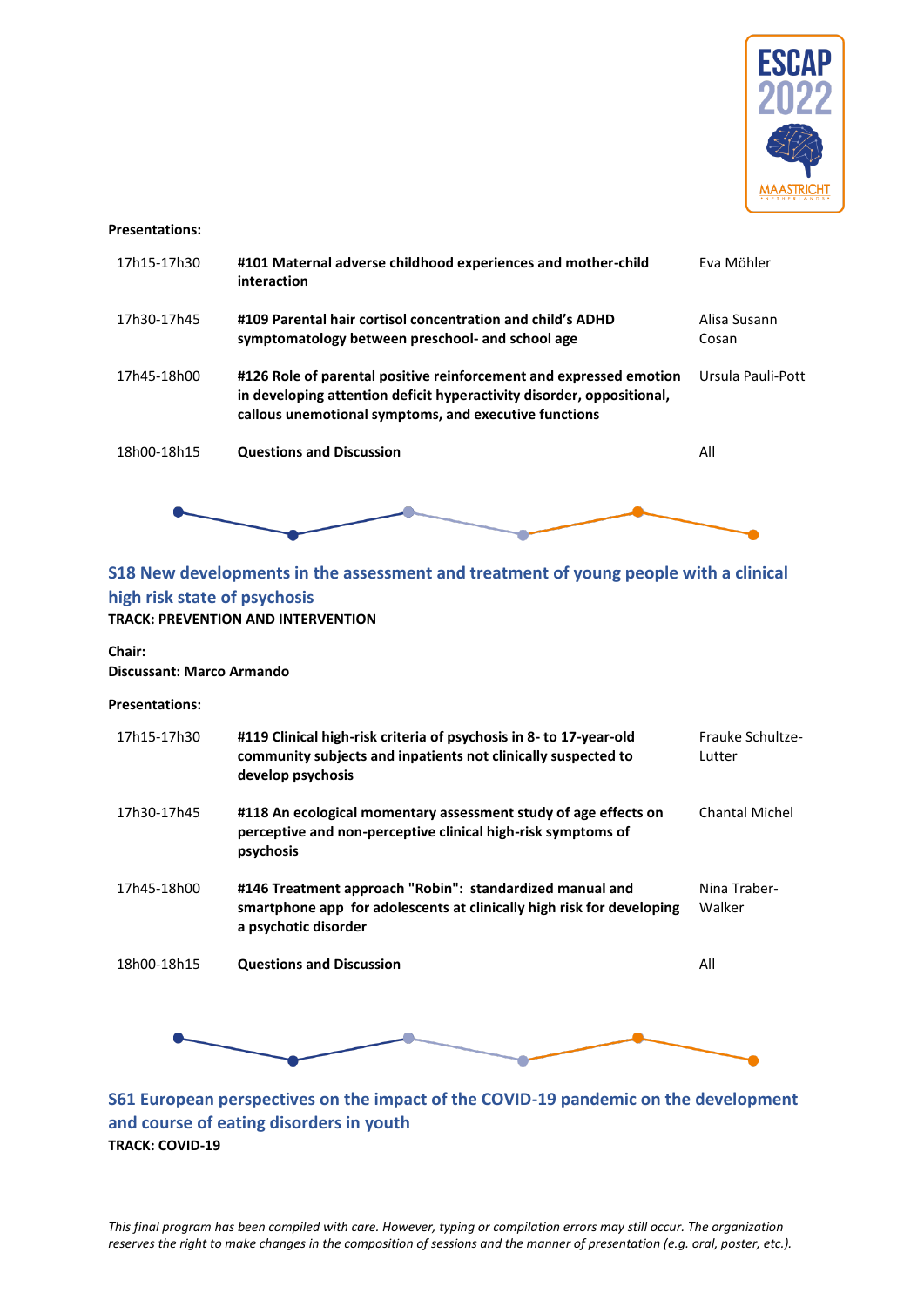

**Chair: Discussant: Mima Simic**

#### **Presentations:**

| 17h15-17h30 | #486 Increase in admission rates and symptom severity of childhood<br>and adolescent anorexia nervosa in Europe during the COVID-19<br>pandemic: Data from specialised eating disorder units in different<br>European countries and from a health insurance data set | <b>Beate Herpertz-</b><br>Dahlmann |
|-------------|----------------------------------------------------------------------------------------------------------------------------------------------------------------------------------------------------------------------------------------------------------------------|------------------------------------|
| 17h30-17h45 | #555 Locked down with my Eating Disorder: a retrospective study on<br>the impact of COVID-19 lockdown on adolescents with ED                                                                                                                                         | Nadia Micali                       |
| 17h45-18h00 | #431 Experiences of adolescents with anorexia nervosa and their<br>caregivers on the inpatient and outpatient treatment during COVID-<br>19 confinement                                                                                                              | Michael Zeiler                     |
| 18h00-18h15 | <b>Questions and Discussion</b>                                                                                                                                                                                                                                      | All                                |
|             |                                                                                                                                                                                                                                                                      |                                    |

### <span id="page-35-0"></span>**S100 Personalised pharmalogical treatment TRACK: TREATMENT**

**Chair: Discussant:**

#### **Presentations:**

| 17h15-17h30 | #421 Precision dosing of aripiprazole in children and adolescents:<br>linking blood levels to weight gain and effectiveness                                    | Rebecca Hermans     |
|-------------|----------------------------------------------------------------------------------------------------------------------------------------------------------------|---------------------|
| 17h30-17h45 | #7 Monitoring of adverse drug reaction-related parameters in<br>children and adolescents treated with antipsychotic drugs in<br>psychiatric outpatient clinics | Rob Heerdink        |
| 17h45-18h00 | #107 Psychiatric adverse events during antipsychotic treatment in<br>naïf children and adolescents                                                             | Susanne<br>Thümmler |
| 18h00-18h15 | <b>Questions and Discussion</b>                                                                                                                                | All                 |
|             |                                                                                                                                                                |                     |



### <span id="page-35-1"></span>**S90 Tailored treatment TRACK: TREATMENT**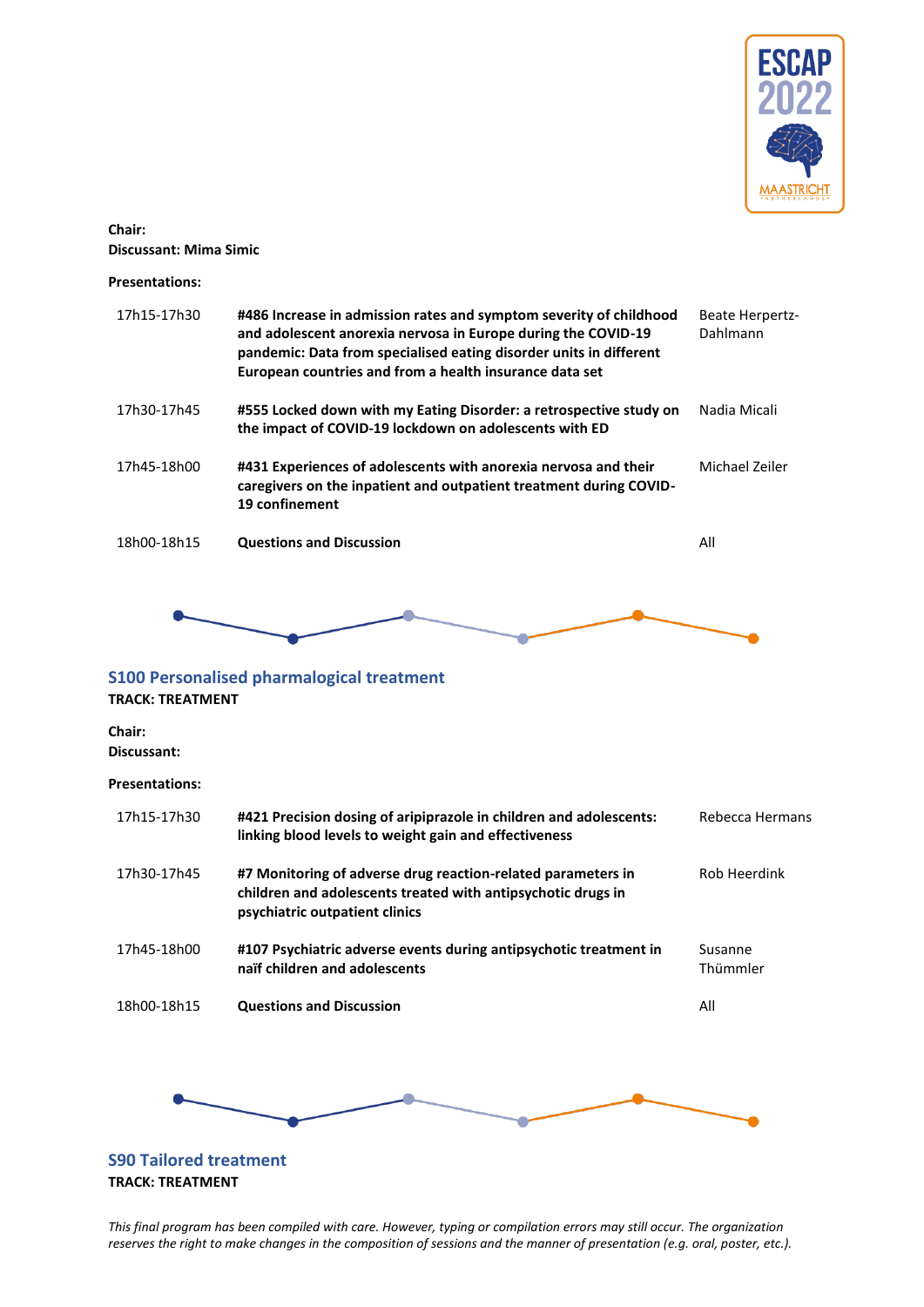

# **Chair:**

**Discussant:**

### **Presentations:**

| 17h15-17h30 | #388 Serious adverse drug reactions in children and adolescents<br>during (off-label) antidepressant and antipsychotic<br>pharmacotherapy | Karin Egberts         |
|-------------|-------------------------------------------------------------------------------------------------------------------------------------------|-----------------------|
| 17h30-17h45 | #45 Relapse prevention strategies in adolescents and young adults<br>remitted from depression and anxiety                                 | Suzanne<br>Robberegt  |
| 17h45-18h00 | #70 Modalities of pediatric appropriate PR melatonin (PedPRM)<br>prescription in children with ASD and insomnia - a case studies          | Carmen M.<br>Schroder |
| 18h00-18h15 | <b>Questions and Discussion</b>                                                                                                           | All                   |



### <span id="page-36-0"></span>**S91 Network of CAMHS TRACK: PREVENTION AND INTERVENTION**

# **Chair:**

**Discussant:**

### **Presentations:**

| 17h15-17h30 | #61 The development of a regional out-patient system following<br>clinical epidemiology-die Luzerner Psychiatrieplanung | Oliver Bilke-<br><b>Hentsch</b> |
|-------------|-------------------------------------------------------------------------------------------------------------------------|---------------------------------|
| 17h30-17h45 | #571 Child and adolescent psychiatry in the Netherlands: patterns of<br>change over the last 25 years                   | Frits Boer                      |
| 17h45-18h00 | #121 A qualitative evidence synthesis of school staff perspectives of<br>youth mental health                            | Maeye Dwan<br>O'Reilly          |
| 18h00-18h15 | <b>Questions and Discussion</b>                                                                                         | All                             |



### <span id="page-36-1"></span>**S6 Interventions for children of parents with a mental illness TRACK: PREVENTION AND INTERVENTION**

**Chair: Discussant: Manon Hillegers**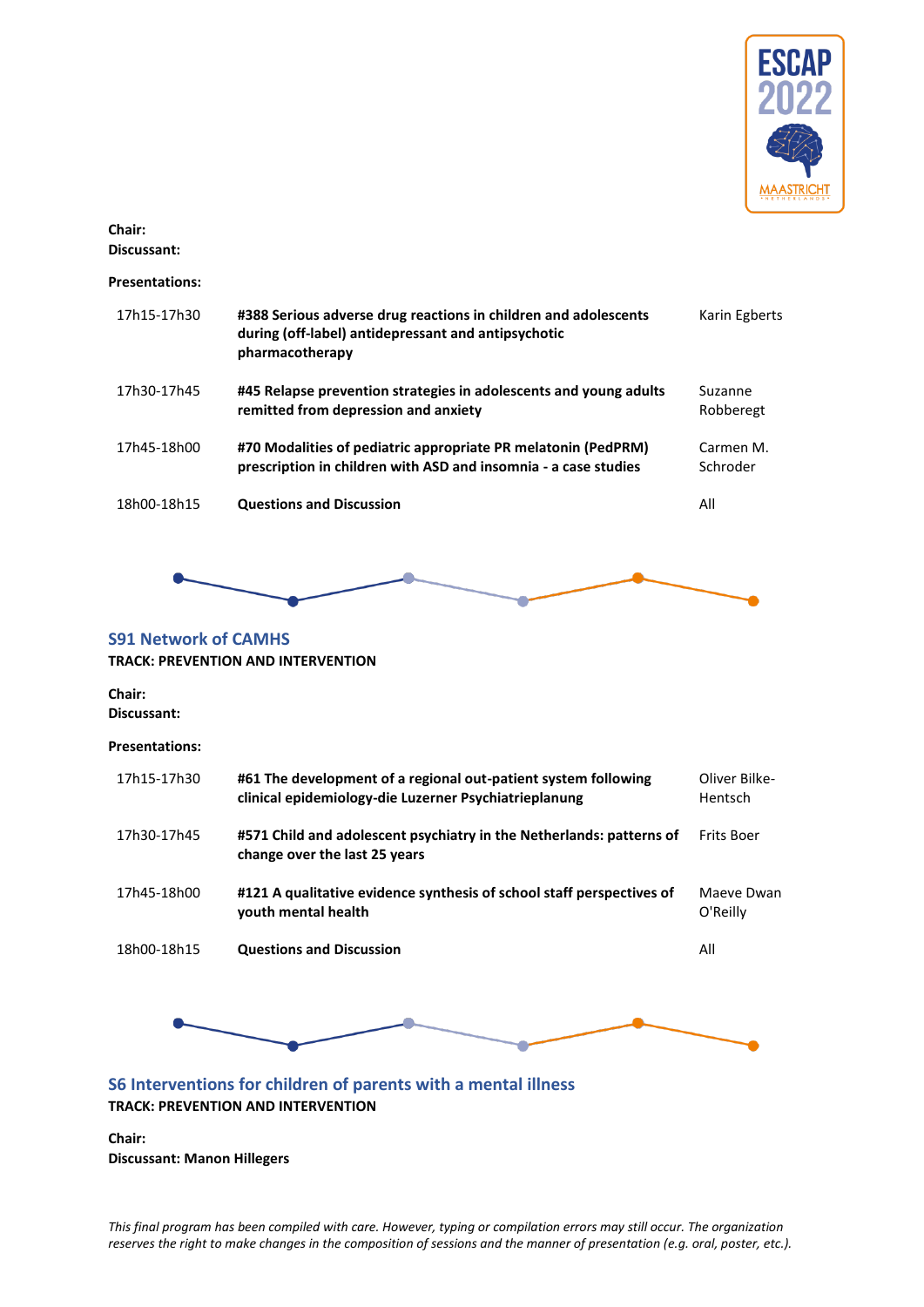

#### **Presentations:**

| 17h15-17h30 | #130 SAFIR FAMILY TALK: an ongoing randomized controlled trial<br>investigating a selective primary preventive intervention vs. service<br>as usual for children of parents with mental illness | Anne Ranning          |
|-------------|-------------------------------------------------------------------------------------------------------------------------------------------------------------------------------------------------|-----------------------|
| 17h30-17h45 | #216 Children of Parents with a Mental Illness At Risk Evaluation -<br>The COMPARE Study                                                                                                        | Hanna<br>Christiansen |
| 17h45-18h00 | #75 Intervention for mood disorder symptoms in children of parents<br>with psychiatric disorders - The MARIO intervention study                                                                 | Melany Horsfall       |
| 18h00-18h15 | <b>Questions and Discussion</b>                                                                                                                                                                 | All                   |



# <span id="page-37-0"></span>**S69 Female adolescent conduct disorder: Neurobiological findings and their relation to intervention outcome.**

### **TRACK: PREVENTION AND INTERVENTION**

**Chair:** 

**Discussant: Christine Freitag**

#### **Presentations:**

| 17h15-17h27 | #564 Predicting follow-up outcome of the CBT-skillstraining START<br>NOW for female adolescents with conduct disorder and oppositional<br>defiant disorder | Christina Stadler |
|-------------|------------------------------------------------------------------------------------------------------------------------------------------------------------|-------------------|
| 17h27-17h39 | #481 Psychophysiological correlates of antisocial behavior in girls                                                                                        | Helena Oldenhof   |
| 17h39-17h51 | #583 Linking heart rate variability emotion regulation and brain<br>structure in adolescents with and without conduct disorder                             | Antonia Tkalcec   |
| 17h51-18h03 | #49 Using wearables to study psychophysiological activity in relation<br>to child aggressive behavior; a feasibility study in a clinical setting           | Fleur Velders     |
| 18h03-18h15 | <b>Questions and Discussion</b>                                                                                                                            | All               |
|             |                                                                                                                                                            |                   |



### <span id="page-37-1"></span>**S41 Crossing borders: Animal-assisted therapy in child psychiatry (Clinical Perspective) TRACK: TREATMENT**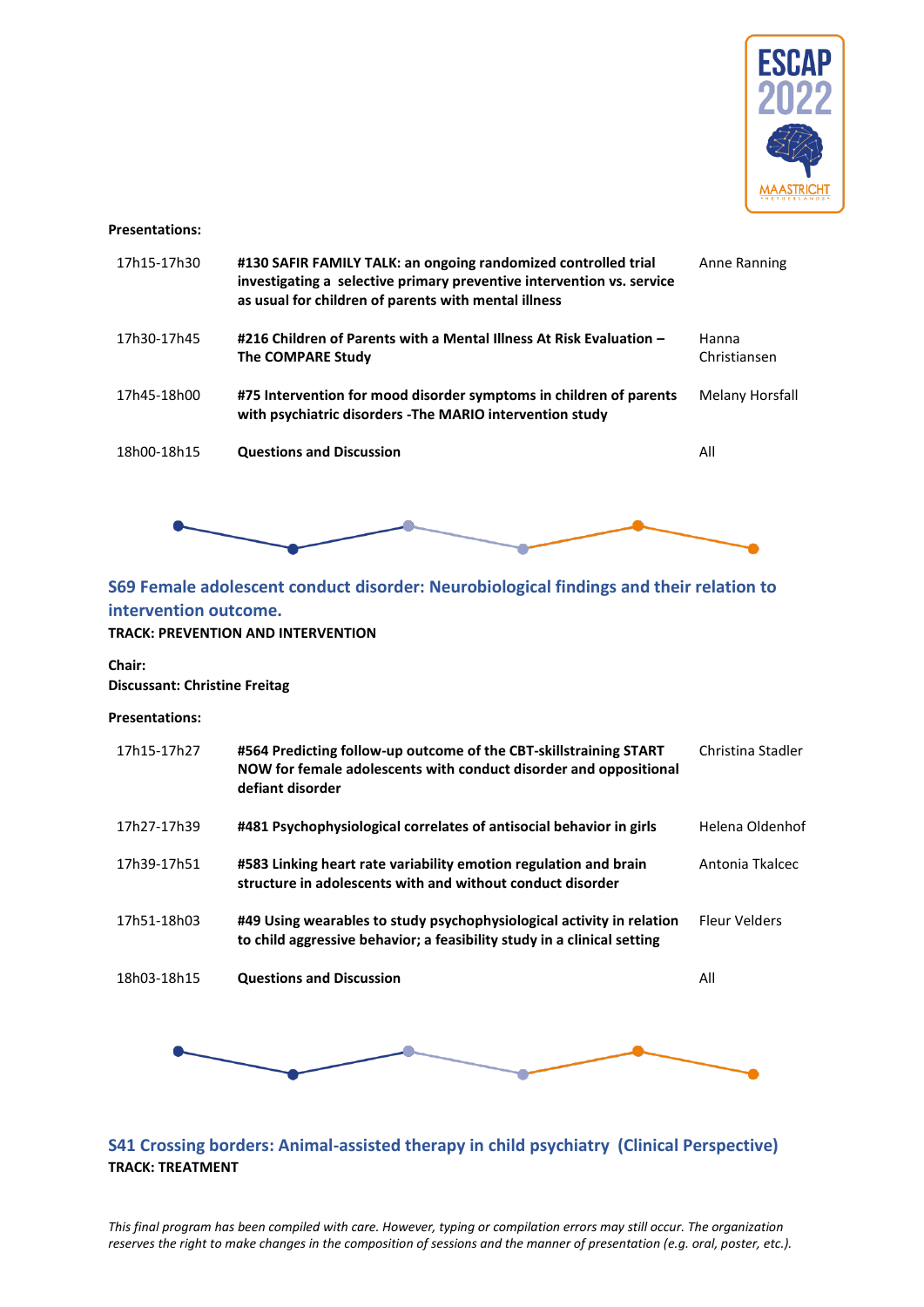

### **Chair:**

**Discussant:**

### **Presentations:**

| 17h15-17h27 | #573 Networks of animal-assisted therapy in child and adolescent<br>psychiatry - state of the art                                     | Ingo Spitczok von<br><b>Brisinski</b> |
|-------------|---------------------------------------------------------------------------------------------------------------------------------------|---------------------------------------|
| 17h27-17h39 | #544 KELPIE, a pilot study of animal-assisted intervention in child<br>and adolescent psychiatry to build a therapeutic relationship. | Andrea Schmitz                        |
| 17h39-17h51 | #297 Pegasus, Equine-Assisted Therapy for therapy-resistant<br>adolescents with autism spectrum disorders, a replicated AB design     | Jenny den Boer                        |
| 17h51-18h03 | #286 Crossing borders (in multiple ways)                                                                                              | Esther Hiemstra                       |
| 18h03-18h15 | <b>Questions and Discussion</b>                                                                                                       | All                                   |
|             |                                                                                                                                       |                                       |

### <span id="page-38-0"></span>**S88 TO BE DETERMINED**

**TRACK: TO BE ADVISE**

**Chair: Discussant:**

**Presentations:**

| 17h15-17h30  | #144 Mandatory check for COPMI in adult mental healthcare<br>services in the Netherlands $-$ a quantitative and qualitative<br>evaluation                                          | Sophie<br>Leijdesdorff |
|--------------|------------------------------------------------------------------------------------------------------------------------------------------------------------------------------------|------------------------|
| 17h30-17h45  | #267 Comparison of antipsychotic drug use among Dutch Youth<br>before and after implementation of the Youth Act (2010-2019).                                                       | Youssra Bais           |
| 17h45-18h00  | #110 The effect of the Development and Well-Being Assessment as<br>an adjunct to standard referral letters on referral decisions by Child<br>and Adolescent Mental Health Services | Anna Sofie<br>Hansen   |
| 18h00-18h15  | <b>Questions and Discussion</b>                                                                                                                                                    | All                    |
|              |                                                                                                                                                                                    |                        |
| S89 Genetics |                                                                                                                                                                                    |                        |

<span id="page-38-1"></span>**TRACK: BRAIN AND GENETIC NETWORKS**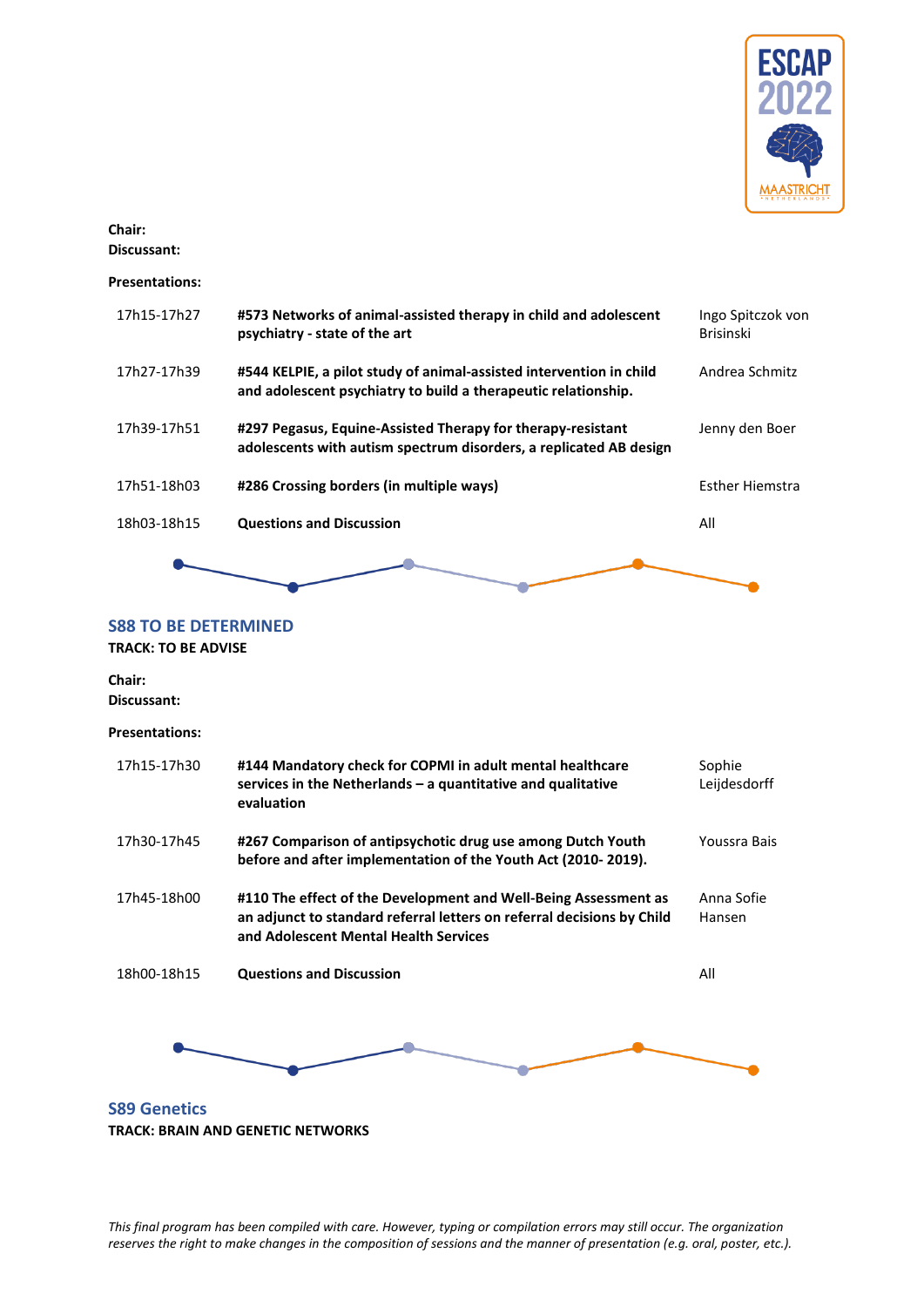

# **Chair:**

**Discussant:**

### **Presentations:**

| 17h15-17h30 | # -                                                                                                                                                            |                            |
|-------------|----------------------------------------------------------------------------------------------------------------------------------------------------------------|----------------------------|
| 17h30-17h45 | #589 PTBP2 - a gene with relevance for both Anorexia nervosa and<br>body weight regulation                                                                     | Anke Hinney                |
| 17h45-18h00 | #475 Investigation of the Relationship Between Brain Oxysterol<br><b>Metabolism and Liver X Receptor Gene Variants with Autism</b><br><b>Spectrum Disorder</b> | Tuğba Mentese<br>Babayiğit |
| 18h00-18h15 | <b>Questions and Discussion</b>                                                                                                                                | All                        |



# <span id="page-39-0"></span>**TUESDAY 21 JUNE 2022**

<span id="page-39-1"></span>**09h00-10h15: PARALLEL SESSION 1**

### <span id="page-39-2"></span>**S28 Adolescent Suicidality in Different Psychiatric Contexts: Overview and Prevention TRACK: PREVENTION AND INTERVENTION**

**Chair:** 

**Discussant: Benedetto Vitiello**

| 09h00-09h15 | #161 Prevalence and predictors of self-harm and suicidality in<br>adolescents hospitalized in a mental health inpatient unit                                    | Marco Armando   |
|-------------|-----------------------------------------------------------------------------------------------------------------------------------------------------------------|-----------------|
| 09h15-09h30 | #169 PROSPECT: Predicting Outcome and Suicidality during and Post-<br>hospitalization: an EMA study in a Clinical unit for Teenagers                            | Maude Schneider |
| 09h30-09h45 | #202 Investigating real-time social interactive pathways to suicidal<br>thoughts and behaviours: The Social Connections of yoUth in<br>disTress (SCOUT) Project | Olivia Kirtley  |
| 09h45-10h00 | #339 Suicidal risk and the quality of sleep in Autism Spectrum<br><b>Disorder</b>                                                                               | Luigi Mazzone   |
| 10h00-10h15 | <b>Questions and Discussion</b>                                                                                                                                 | All             |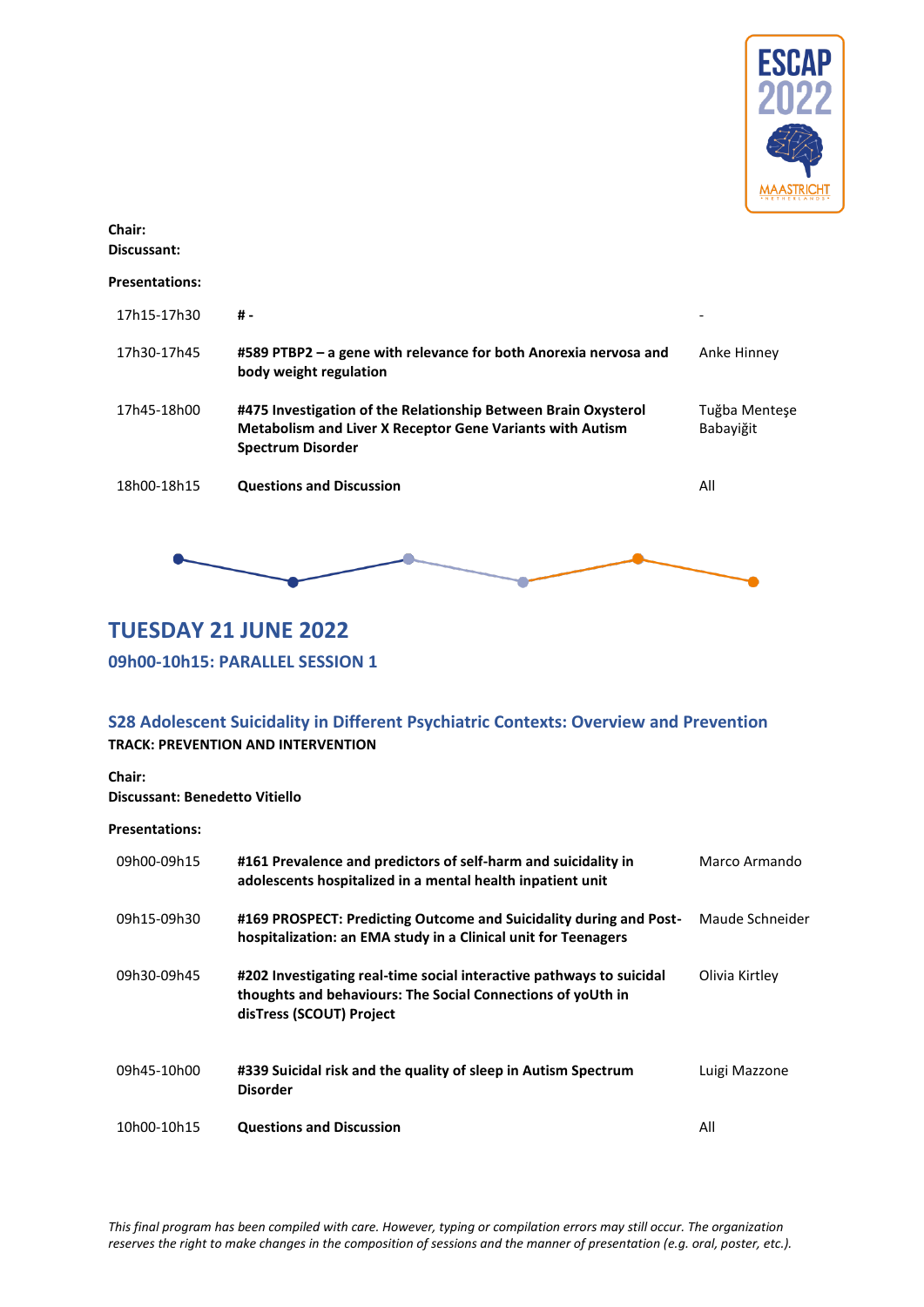



<span id="page-40-0"></span>**S92 Selfharm/COVID-19 TRACK: COVID-19**

**Chair: Discussant:**

### **Presentations:**

| 09h00-09h15 | #414 Covid-19 pandemic and emergency visits for psychiatric reason<br>among children and adolescents: trend of suicidal attempts in the<br><b>Northwest of Italy</b> | Chiara Davico |
|-------------|----------------------------------------------------------------------------------------------------------------------------------------------------------------------|---------------|
| 09h15-09h30 | #393 Suicidality and CoVid-19 in child and adolescent psychiatry                                                                                                     | Paul Plener   |
| 09h30-09h45 | #289 Self-harm and suicidal behavior among children and youth - the<br>impact of the COVID-19 pandemic                                                               | Darja Segan   |
| 09h45-10h00 | #227 Changes in the profile of adolescents who make suicide<br>attempts during COVID19 pandemic.                                                                     | Rebeca Gracia |
| 10h00-10h15 | <b>Questions and Discussion</b>                                                                                                                                      | All           |



### <span id="page-40-1"></span>**S97 Cultural sensitivity in CAMHS**

**TRACK: SOCIAL AND FAMILY NETWORKS**

#### **Chair:**

**Discussant:**

| 09h00-09h15 | #348 So many countries, so many customs: A register-based analysis<br>of conduct disorder prevalence and treatment patterns in five<br><b>Western countries</b> | Christian<br><b>Bachmann</b> |
|-------------|-----------------------------------------------------------------------------------------------------------------------------------------------------------------|------------------------------|
| 09h15-09h30 | #360 How does parents' perception of an adolescent mental health<br>problem predict their intentions towards seeking help?                                      | Daráine Murphy               |
| 09h30-09h45 | #48 Regional distributions of psychiatrically disordered youth in a<br>segregated German town - A trend study                                                   | Olaf Reis                    |
| 09h45-10h00 | #509 Intimate partner violence and prenatal attachment                                                                                                          | Laures Meddouri              |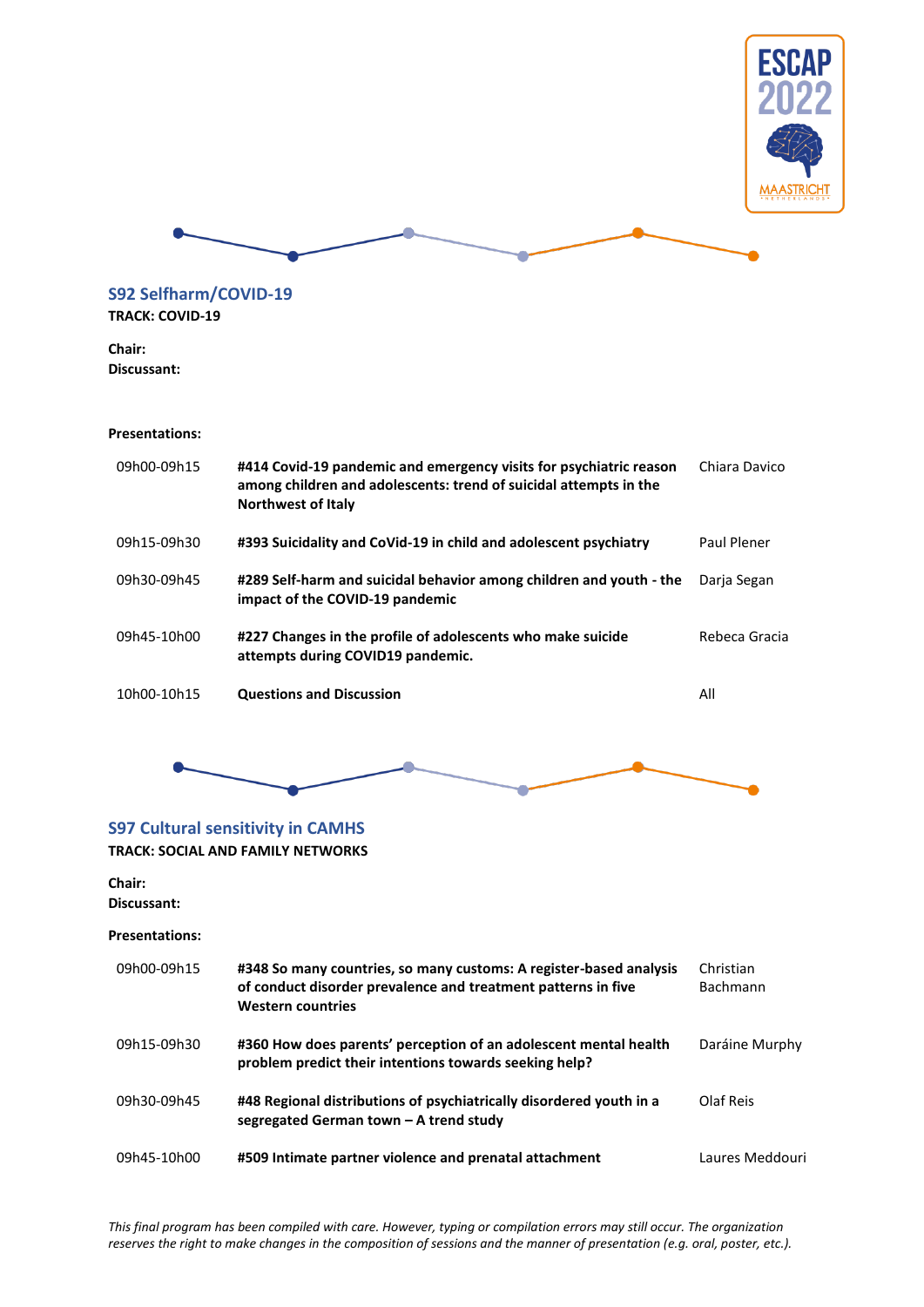





<span id="page-41-0"></span>**S44 Novel technologies to investigate social processes across the lifespan TRACK: DETERMINANTS**

#### **Chair: Discussant: Maude Schneider**

#### **Presentations:**

| 09h00-09h15 | #266 Imitation performance and visual exploration in young children<br>with Autism Spectrum Disorder                                                     | Kenza Latrèche  |
|-------------|----------------------------------------------------------------------------------------------------------------------------------------------------------|-----------------|
| 09h15-09h30 | #236 Sensitivity to Autism-Related Differences in Visual Kinematics<br>in Observers with and without Clinical Expertise                                  | Novella Pretti  |
| 09h30-09h45 | #204 Decoding intentions from movement: an embedded approach<br>of social cognition in neurodevelopmental disorder                                       | Clémence Feller |
| 09h45-10h00 | #222 Interpersonal functioning from adolescence to young<br>adulthood: a macro- and micro- level investigation using the TRAILS<br><b>TRANS-ID study</b> | Larisa Morosan  |
| 10h00-10h15 | <b>Questions and Discussion</b>                                                                                                                          | All             |



### <span id="page-41-1"></span>**S46 The promise of digital phenotyping to provide a better characterization of behavior in children and adolescents with autism spectrum disorders TRACK: EHEALTH NETWORKS**

#### **Chair: Discussant: Christine Freitag**

| 09h00-09h15 | #233 Automated identification of ASD in preschoolers using pose<br>estimation from videos                          | Nada Kojovic     |
|-------------|--------------------------------------------------------------------------------------------------------------------|------------------|
| 09h15-09h30 | #463 AI classification on video data with post-hoc skeletal tracking<br>to identify stereotypic behavior in autism | Christian Lemler |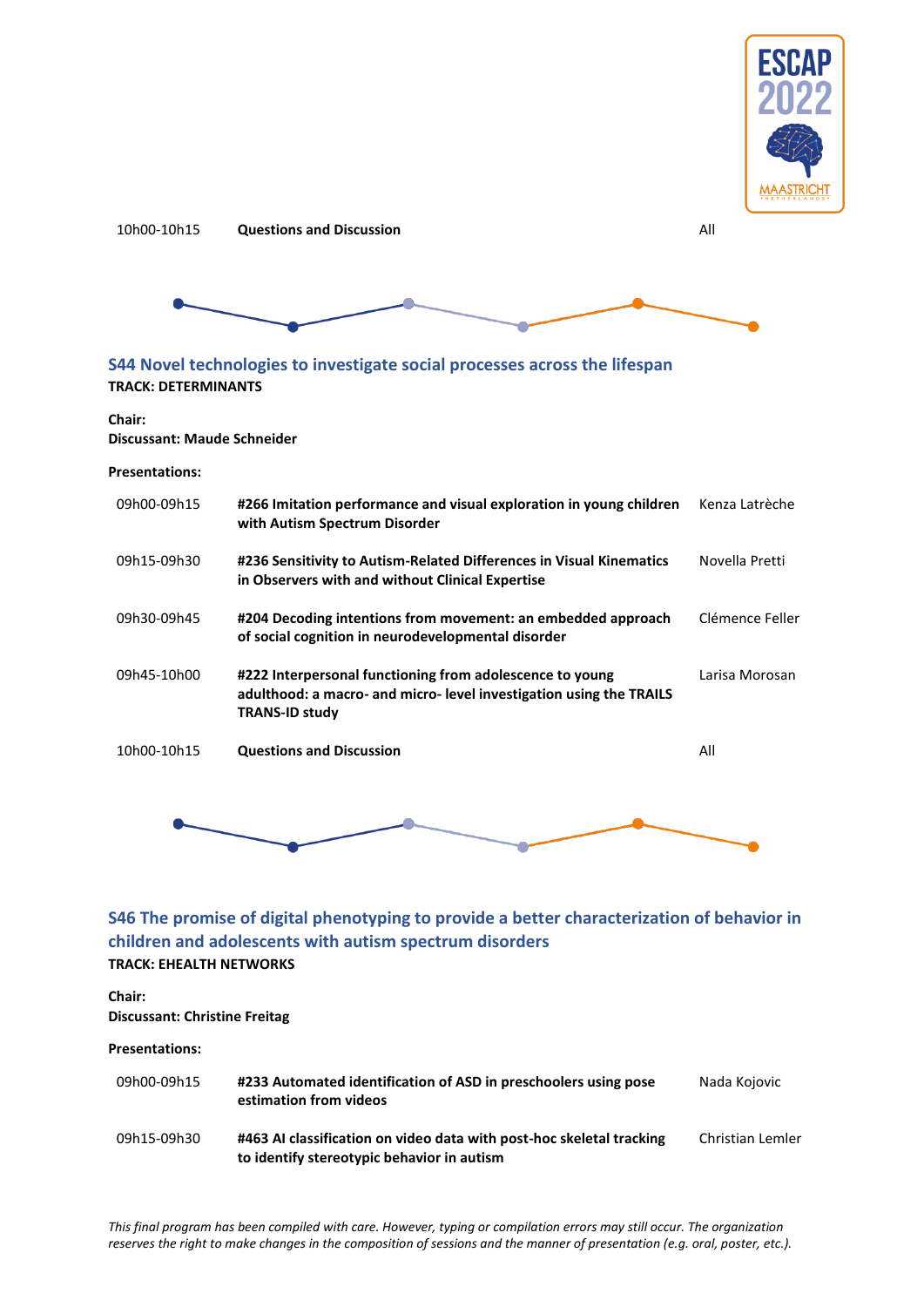

| 09h30-09h45 | #308 Atypical prosody in young children with ASD relates to motor<br>delay and stereotypies as well as to subsequent speech<br>development | Michel Godel |
|-------------|--------------------------------------------------------------------------------------------------------------------------------------------|--------------|
| 09h45-10h00 | #265 Using the Ecological Momentary Assessment to investigate<br>daily-life stress reactivity in youth with autism spectrum disorders      | Laura Ilen   |
| 10h00-10h15 | <b>Questions and Discussion</b>                                                                                                            | All          |
|             |                                                                                                                                            |              |

### <span id="page-42-0"></span>**S58 Mentalizing in systems, organisations and society TRACK: SOCIAL AND FAMILY NETWORKS**

**Chair: Discussant:**

**Presentations:**

| 09h00-09h15 | #323 Mentalizing beyond the monad and dyad                                                                           | Dickon Bevington |
|-------------|----------------------------------------------------------------------------------------------------------------------|------------------|
| 09h15-09h30 | #417 Mentalizing and non-mentalizing social systems, culture and<br>contexts                                         | Chloe Campbell   |
| 09h30-09h45 | #424 Ecophenotypes, the digital environment and epistemic trust                                                      | Patrick Luyten   |
| 09h45-10h00 | #365 Applying mentalization across the network: AMBIT (Adaptive<br><b>Mentalization Based Integrative Treatment)</b> | Liz Cracknell    |
| 10h00-10h15 | <b>Questions and Discussion</b>                                                                                      | All              |
|             |                                                                                                                      |                  |

### <span id="page-42-1"></span>**S65 Recent developments in the treatment of childhood obsessive-compulsive disorder TRACK: TREATMENT**

**Chair: Discussant: Kerstin von Plessen**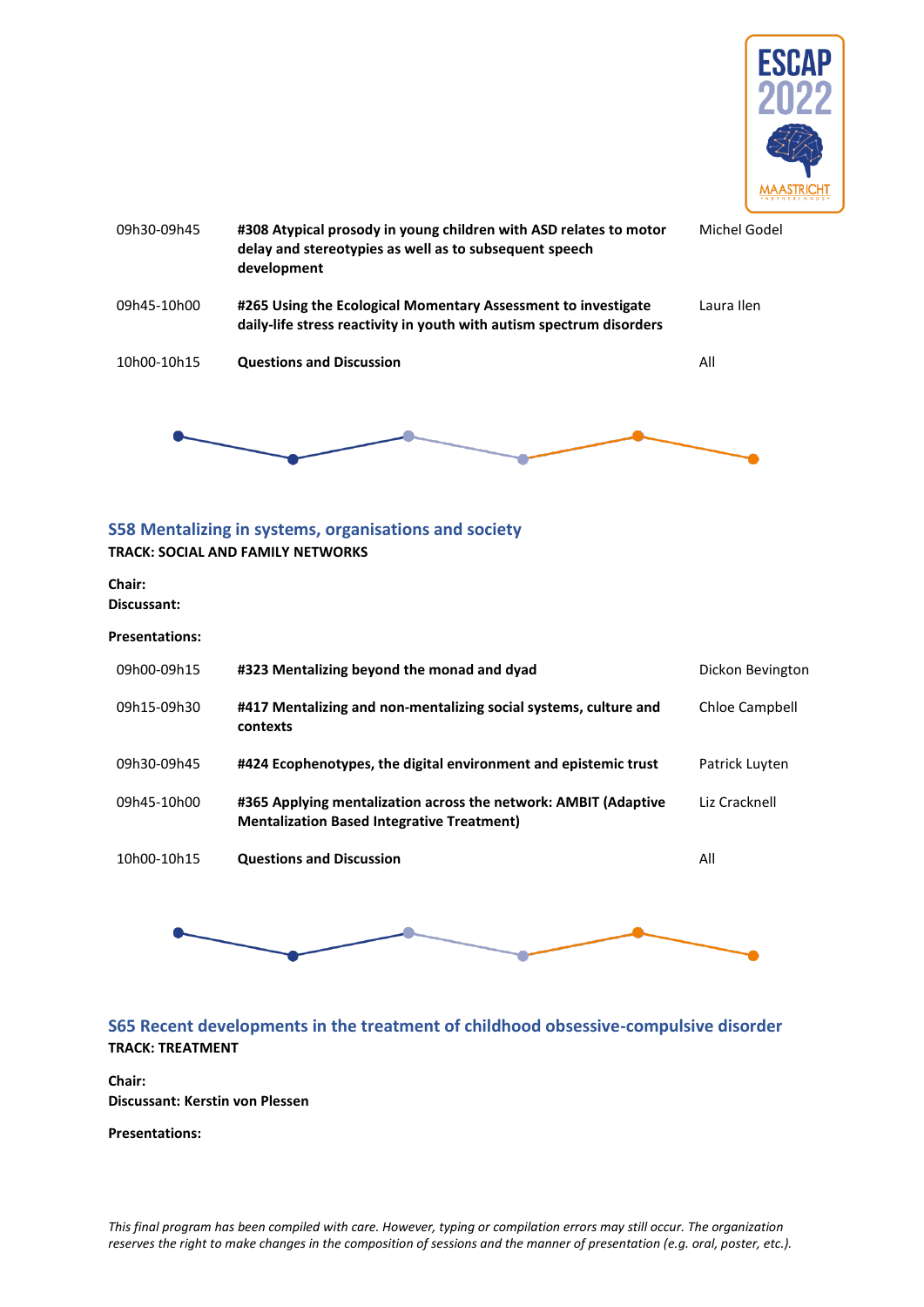

| 09h00-09h15 | #569 Brief intensive cognitive behavioral therapy for children and<br>adolescents with OCD: Findings of two international pilot studies -<br>Part 1 | Marjolein Bus                |
|-------------|-----------------------------------------------------------------------------------------------------------------------------------------------------|------------------------------|
| 09h15-09h30 | #582 Brief intensive cognitive behavioral therapy for children and<br>adolescents with OCD: Findings of two international pilot studies -<br>Part 2 | Veronika<br>Mailänder Zelger |
| 09h30-09h45 | #570 Supportive Parenting for Anxious Childhood Emotions (SPACE)<br>for children/adolescents with an obsessive-compulsive disorder                  | Margo van der<br>Stelt       |
| 09h45-10h00 | #584 Wrist Angel: A Wearable AI Feedback Tool for OCD Treatment<br>and Research                                                                     | Nicole Lønfeldt              |
| 10h00-10h15 | <b>Questions and Discussion</b>                                                                                                                     | All                          |



# <span id="page-43-0"></span>**S103 DECENTRALISATION AND COMMUNITY BASED MENTAL HEALTHCARE ACROSS EUROPE**

#### **TRACK: PREVENTION AND INTERVENTION**

#### **Chair: Bram Dierckx Discussant: Enikő Kiss**

#### **Presentations:**



<span id="page-43-1"></span>**TRACK: DEVELOPMENT**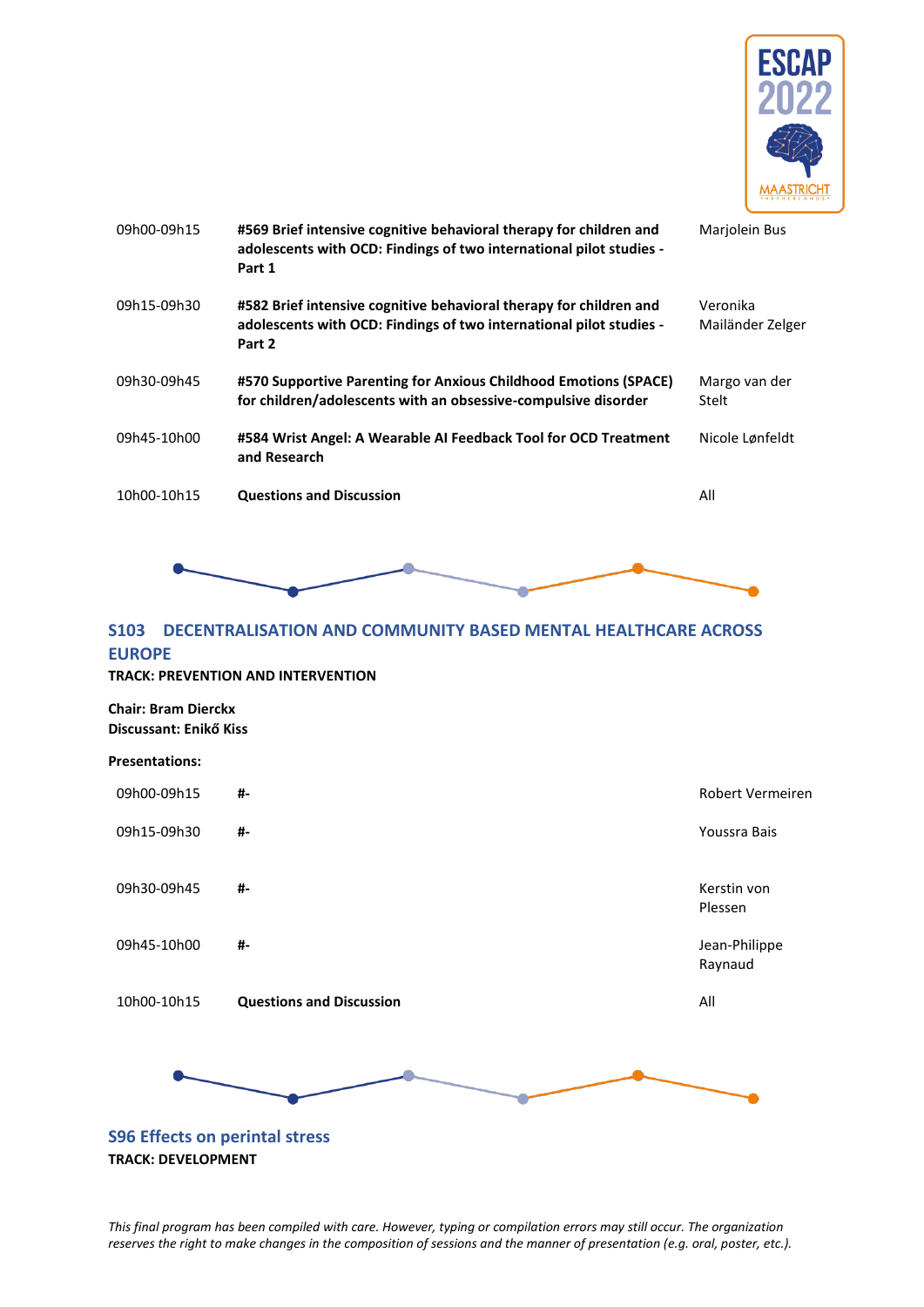

### **Chair:**

**Discussant:**

### **Presentations:**

| 09h00-09h15 | #553 The impact of maternal prenatal anxiety on infant<br>socioemotional development at 18 months: a longitudinal study                       | Takoua BRAHIM       |
|-------------|-----------------------------------------------------------------------------------------------------------------------------------------------|---------------------|
| 09h15-09h30 | #346 Longitudinal associations between maternal postpartum<br>bonding and child socio-emotional development                                   | <b>Fnni Hatakka</b> |
| 09h30-09h45 | #366 Paternal perinatal stress is associated with children's<br>emotional problems                                                            | Olli Kiviruusu      |
| 09h45-10h00 | #73 A LONGITUDINAL STUDY OF MATERNAL PERINATAL BONDING<br>AND PSYCHOSOCIAL FACTORS THAT CONTRIBUTE TO SOCIAL-<br><b>EMOTIONAL DEVELOPMENT</b> | Erja Rusanen        |
| 10h00-10h15 | <b>Questions and Discussion</b>                                                                                                               | All                 |



<span id="page-44-0"></span>

# **Chair:**

**Discussant:**

### **Presentations:**

| 09h00-09h15 | #479 Adolescents' attachement to parents and peers and social<br>media problematic use                                            | Ahlem Belhadi  |
|-------------|-----------------------------------------------------------------------------------------------------------------------------------|----------------|
| 09h15-09h30 | #128 GNTH-initiatives for smoke-free hospitals - the FTGS-approach<br>in Switzerland                                              | Oliver Bilke   |
| 09h30-09h45 | #347 A network analysis on psychopathological symptoms and<br>quality of life variables in overweight and underweight adolescents | Michael Zeiler |
| 09h45-10h00 | #375 Social Media: The Youth's Perspective on Social Media<br><b>Addiction, Coping Mechanisms and Other Challenges</b>            | Amélie Galladé |
| 10h00-10h15 | <b>Questions and Discussion</b>                                                                                                   | All            |
|             |                                                                                                                                   |                |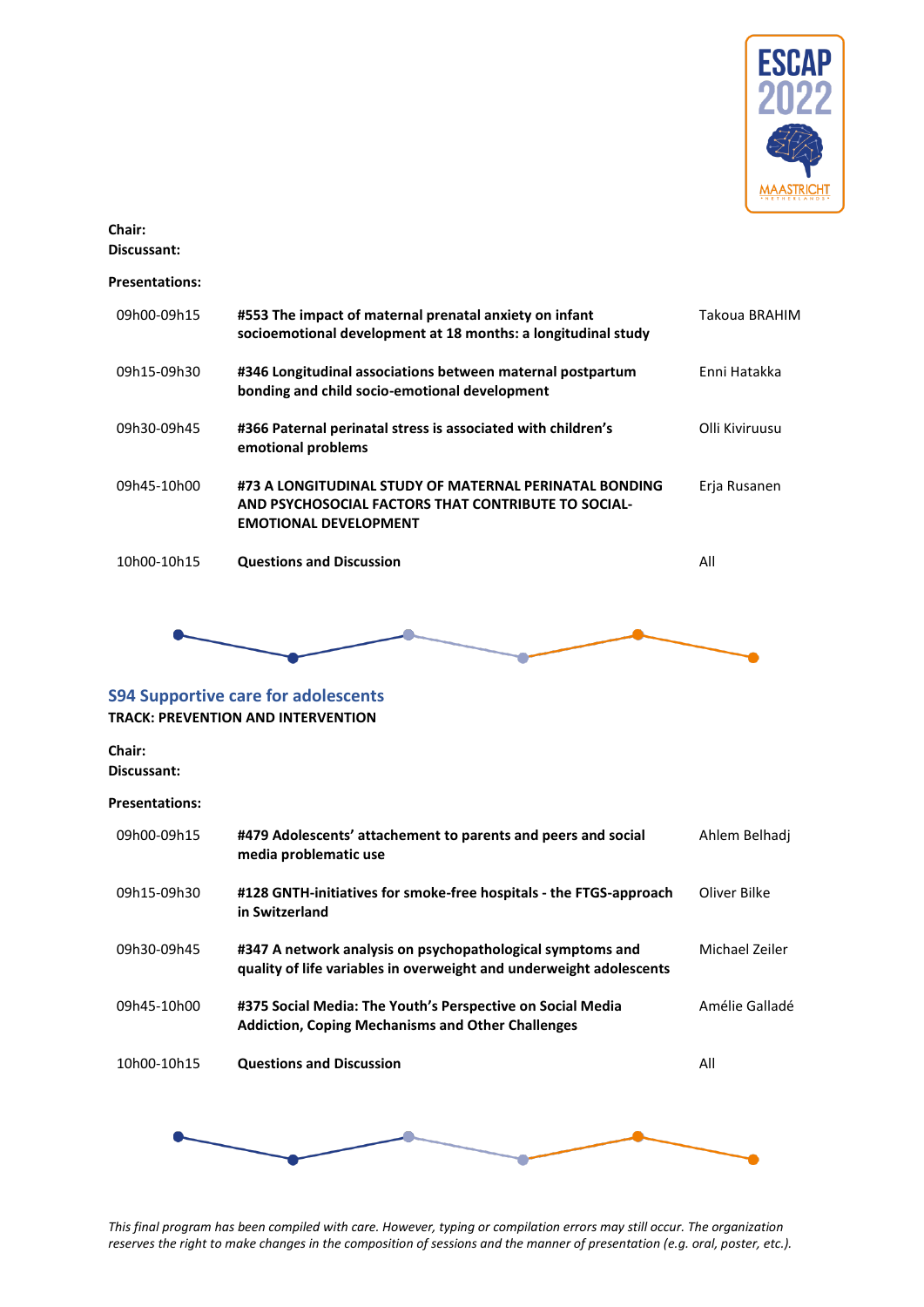

### <span id="page-45-0"></span>**S93 At risk for psychosis**

#### **TRACK: DETERMINANTS**

**Chair: Discussant:**

| 09h00-09h12 | #213 A prospective cohort study on the intergenerational<br>transmission of childhood adversity and subsequent risk of psychotic<br>experiences in adolescence | Koen Bolhuis   |
|-------------|----------------------------------------------------------------------------------------------------------------------------------------------------------------|----------------|
| 09h12-09h24 | #262 The poly-environmental risk score and psychotic experiences in<br>adolescents at risk of psychopathology: the iBerry Study                                | Diandra Bouter |
| 09h24-09h36 | #260 Stress and the City: the association between urban<br>characteristics and psychotic experiences in adolescents at risk of<br>psychopathology              | Diandra Bouter |
| 09h36-09h48 | #508 Suicide risk in adolescents at Ultra-High Risk (UHR) of psychosis                                                                                         | Elena Monducci |
| 09h48-10h00 | #259 Can the unifying diagnostic construct of bodily distress<br>syndrome (BDS) be used to assess functional disorders in<br>adolescence?                      | Lina Münker    |
| 10h00-10h15 | <b>Questions and Discussion</b>                                                                                                                                | All            |

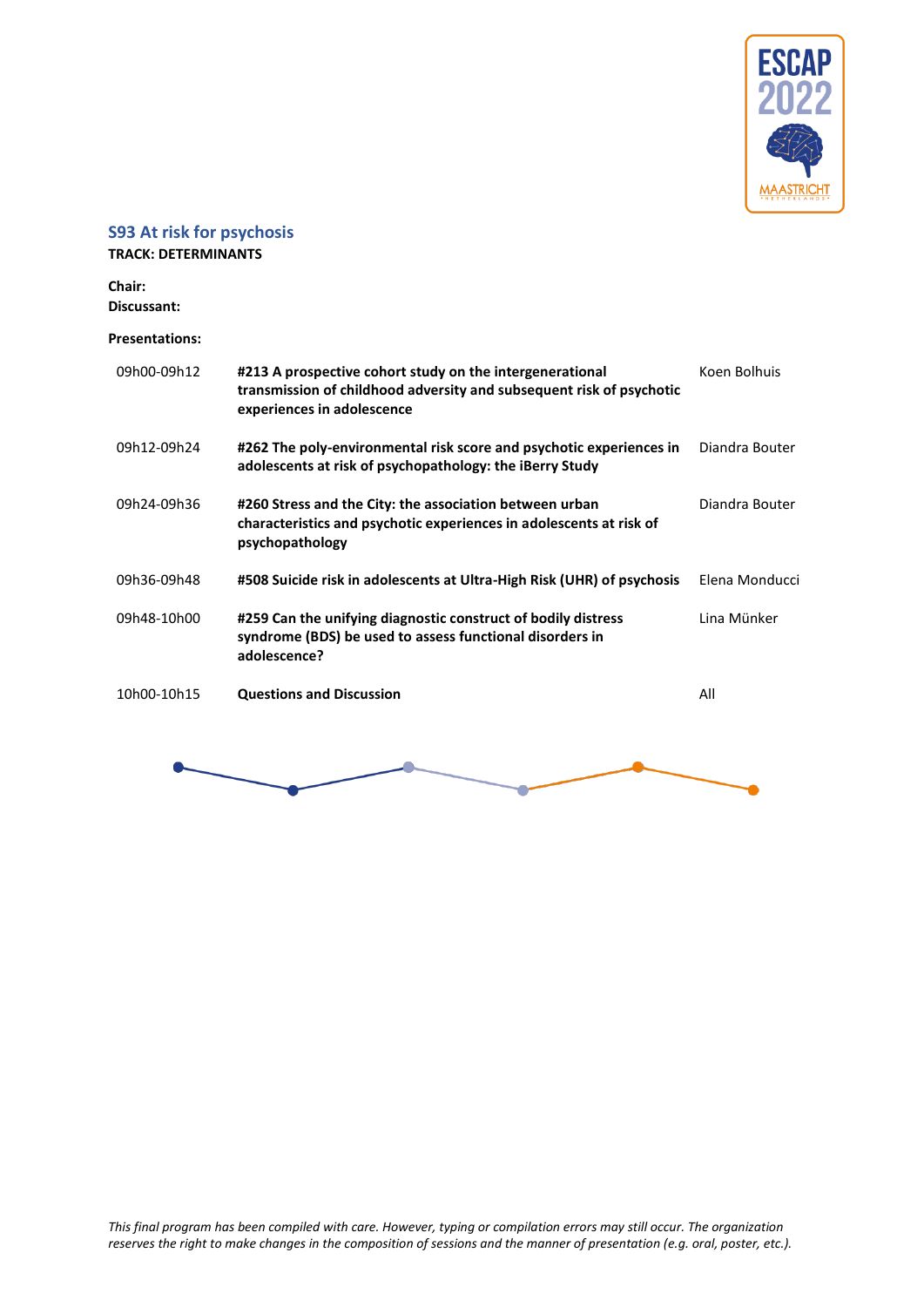

### <span id="page-46-0"></span>**S40 Arts therapies for children and adolescents with psychosocial problems (Clinical Perspective)**

**TRACK: TREATMENT**

**Chair: Discussant: Susan van Hooren**

**Presentations:**

| 09h00-09h12 | #376 Effects of Music Therapy on Reducing Psychosocial Problems in<br><b>Children/Adolescents</b> | Martina de Witte  |
|-------------|---------------------------------------------------------------------------------------------------|-------------------|
| 09h12-09h24 | #335 Effect and Working Mechanisms of Art Therapy for Children<br>with Psychosocial Problems      | Liesbeth Bosgraaf |
| 09h24-09h36 | #401 On stage: drama therapy for children and adolescents with<br>psychosocial problems           | Marij Berghs      |
| 09h36-09h48 | #363 Safe & Sound - music therapy intervention for refugee children                               | Evelyn Heynen     |
| 09h48-10h00 | #550 Art therapy: workingmechanisms and the effects on a 11y<br>outpatient                        | Dimphy Fikke      |
| 10h00-10h15 | <b>Questions and Discussion</b>                                                                   | All               |
|             |                                                                                                   |                   |

### <span id="page-46-1"></span>**WORKSHOPS TUESDAY 21 JUNE 2022**

<span id="page-46-2"></span>**09h00-12h30: W7 Joint training across Paediatrics and CAP to meet the needs of children and young people presenting to hospital with mental health and care crises** Abstract ID #396

**TRACK: SOCIAL AND FAMILY NETWORKS Presentation: Katya Certic**



<span id="page-46-4"></span><span id="page-46-3"></span>**TUESDAY 21 JUNE 2022 11h30-12h30: PARALLEL SESSION 2**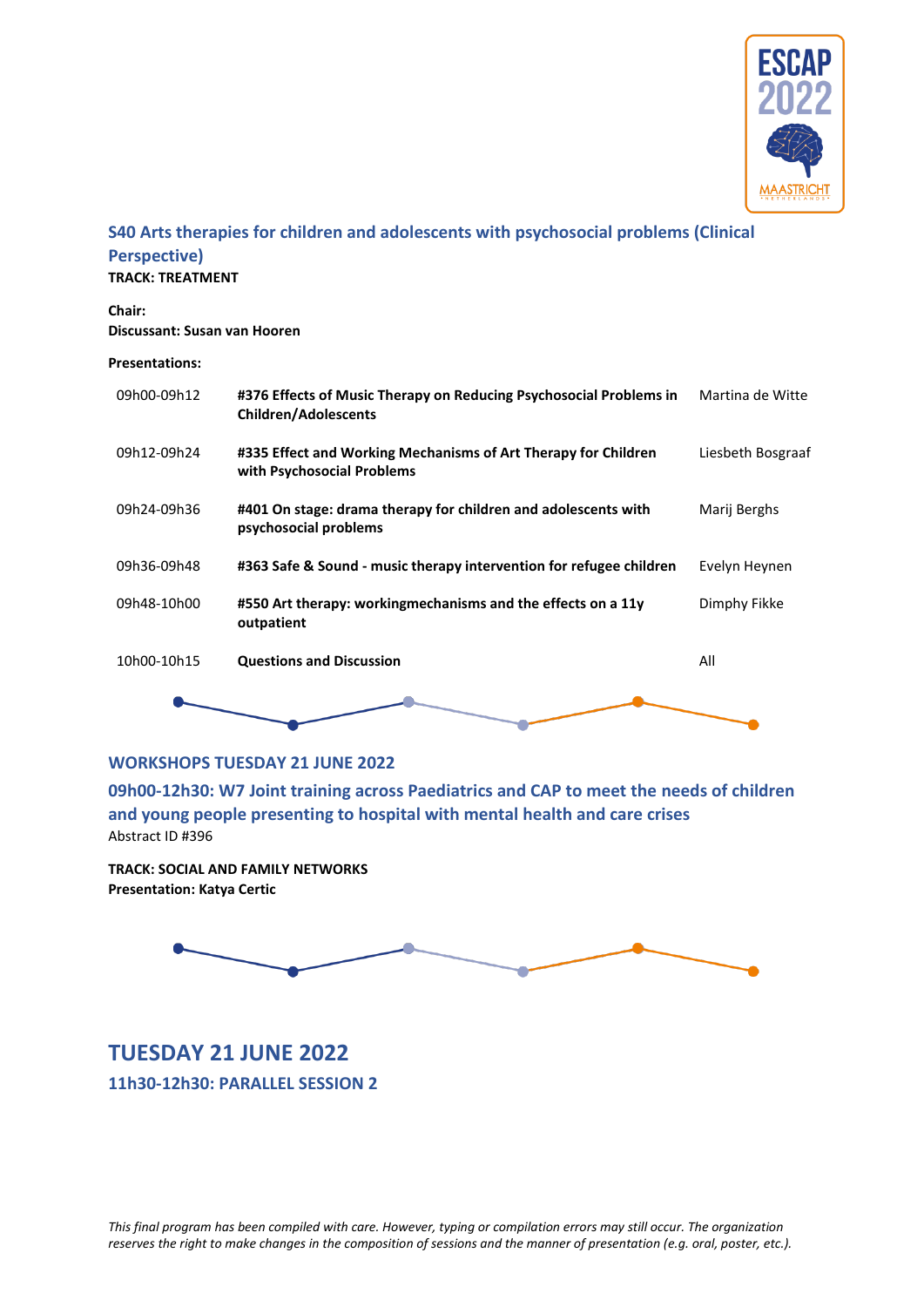

### <span id="page-47-0"></span>**S4 Adolescents, substance use disorders and psychiatry: New developments in treatment and research**

**TRACK: TREATMENT**

**Chair: Discussant: Wouter Staal**

#### **Presentations:**

| 11h30-11h45 | #56 The course of addiction and comorbid mental health problems<br>in youth entering addiction treatment: The Youth in Transition study                                      | Christina Moska      |
|-------------|------------------------------------------------------------------------------------------------------------------------------------------------------------------------------|----------------------|
| 11h45-12h00 | #57 The added value of systematic client feedback in youth addiction<br>treatment and mental health treatment: A controlled study                                            | Patty van<br>Benthem |
| 12h00-12h15 | #104 Treatment of adolescents with concurrent substance use<br>disorder and attention-deficit/hyperactivity disorder: Systematic<br>review and international consensus paper | Vincent Hendriks     |
| 12h15-12h30 | <b>Questions and Discussion</b>                                                                                                                                              | All                  |



### <span id="page-47-1"></span>**S23 Child psychiatry and somatic comorbidity (Clinical Perspective) TRACK: PREVENTION AND INTERVENTION**

#### **Chair:**

**Discussant: Suzanne van Bronswijk**

| 11h30-11h42 | #148 Paediatric mental disorders: the unity of body and mind                                      | Marian Staal                    |
|-------------|---------------------------------------------------------------------------------------------------|---------------------------------|
| 11h42-11h54 | #147 Dawning of Delirium at the Neonatal Intensive Care Unit (NICU)                               | Husam Salamah                   |
| 11h54-12h06 | #179 Quality of life post pediatric intensive care admission                                      | Malaika<br>Embrechts            |
| 12h06-12h18 | #166 Mental health in children and their caregivers: is there a need<br>for family centered care? | Suzanne van<br><b>Bronswijk</b> |
| 12h18-12h30 | <b>Questions and Discussion</b>                                                                   | All                             |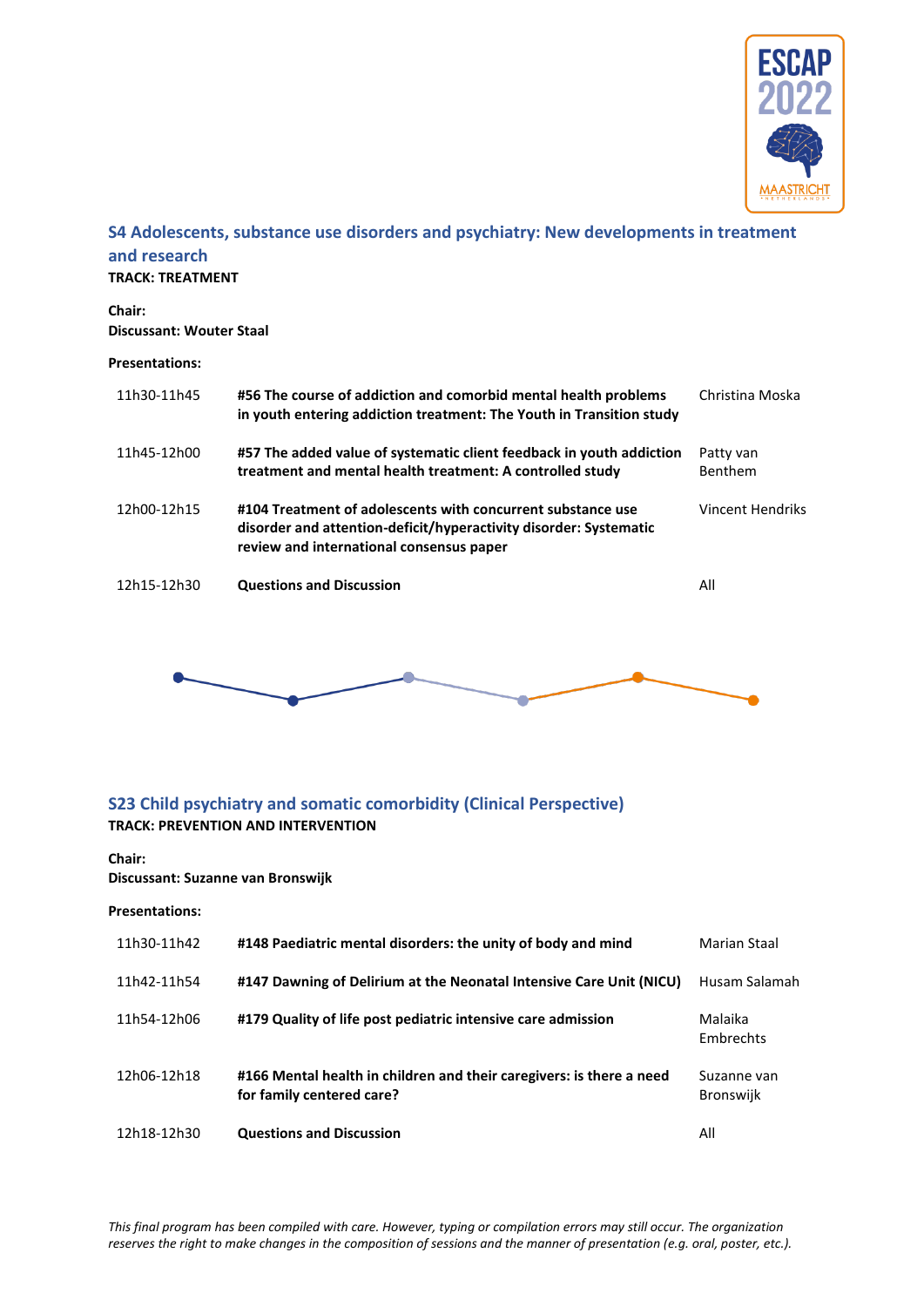



# <span id="page-48-0"></span>**S43 Protecting patients from violence in medical institutions - the need for general safeguarding measures**

### **TRACK: PREVENTION AND INTERVENTION**

#### **Chair:**

#### **Discussant: Jörg Michael Fegert**

#### **Presentations:**

| 11h30-11h45 | #430 Sexual violence, assaults and misconduct by healthcare<br>professionals - forms, frequencies, causes and the development of<br>safeguarding measures | Ulrike Hoffmann        |
|-------------|-----------------------------------------------------------------------------------------------------------------------------------------------------------|------------------------|
| 11h45-12h00 | #278 Transition from institutional to community system of care:<br>safeguarding issues; the case of Greece                                                | Konstantinos<br>Kotsis |
| 12h00-12h15 | #309 Children's experiences of institutional care. Voices, solutions,<br>and solutions                                                                    | Carl Göran Svedin      |
| 12h15-12h30 | <b>Questions and Discussion</b>                                                                                                                           | All                    |



### <span id="page-48-1"></span>**S57 Short- and long-term consequences of the death and illness of a parent or other loved one during childhood TRACK: DETERMINANTS**

#### **Chair:**

#### **Discussant: Bernet Elzinga**

| 11h30-11h45 | #310 Posttraumatic stress symptoms in children confronted with<br>parental cancer: the role of individual and family factors | Liesbeth de<br>Paauw-Telman |
|-------------|------------------------------------------------------------------------------------------------------------------------------|-----------------------------|
| 11h45-12h00 | #343 The prevalence of prolonged grief in children and adolescents                                                           | Iris van Dijk               |
| 12h00-12h15 | #307 Childhood parental death and the formation and quality of<br>adult romantic relationships                               | Carline van<br>Heijningen   |
| 12h15-12h30 | <b>Questions and Discussion</b>                                                                                              | All                         |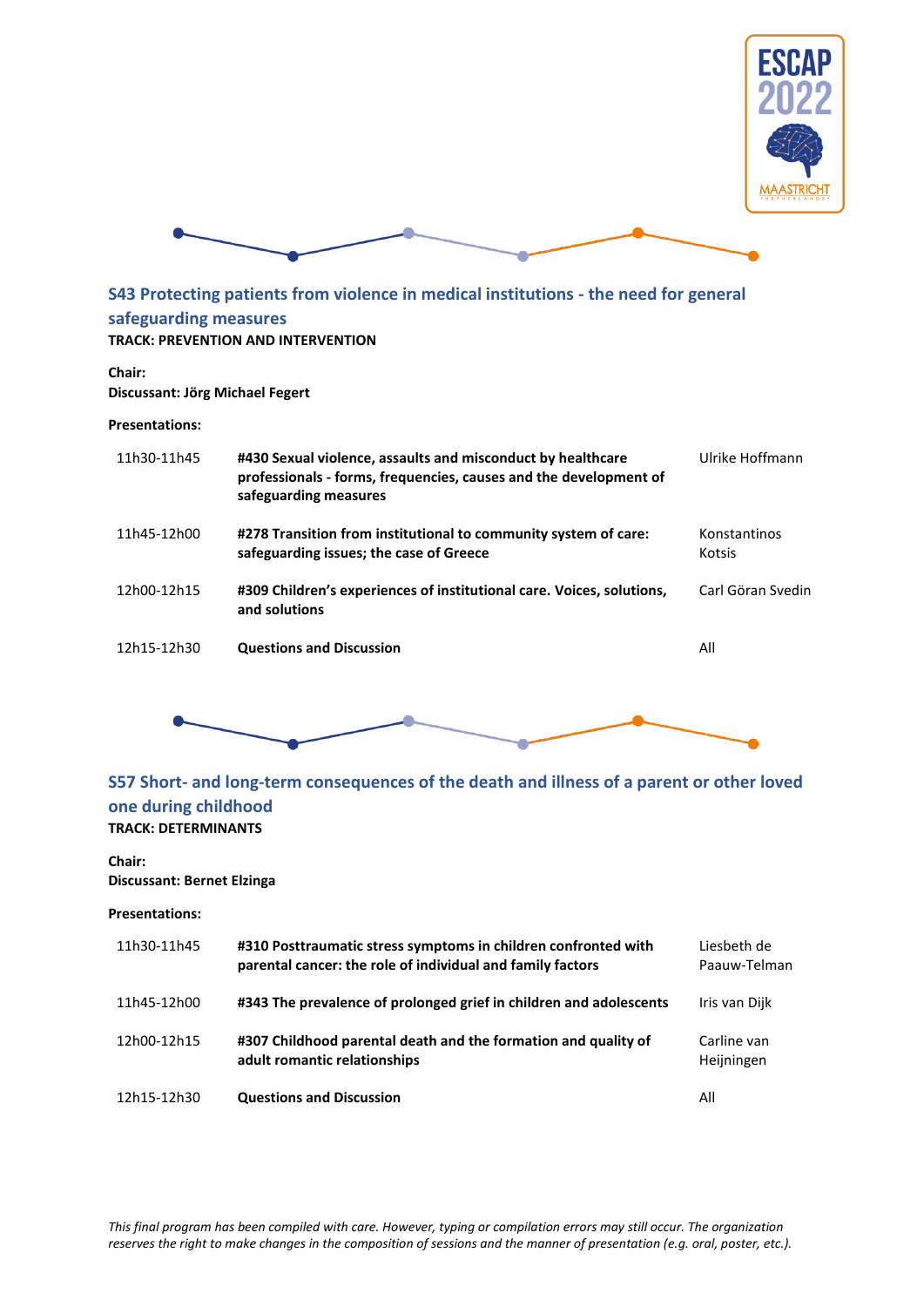



### <span id="page-49-0"></span>**S66 Moderators and mechanisms of early intervention in Autism Spectrum Disorder TRACK: PREVENTION AND INTERVENTION**

#### **Chair:**

#### **Discussant: Maude Schneider**

#### **Presentations:**

| 11h30-11h45 | #520 Examining potential predictors of response to Early Start<br>Denver Model (ESDM) in preschoolers with autism spectrum<br>disorders | Marie Schaer             |
|-------------|-----------------------------------------------------------------------------------------------------------------------------------------|--------------------------|
| 11h45-12h00 | #501 Pre-treatment clinical and gene expression patterns predict<br>developmental change in early intervention in autism                | Elena Busuoli            |
| 12h00-12h15 | #399 Types of natural re-inforcement in the A-FFIP intervention and<br>their relation to the child's characteristics                    | <b>Christine Freitag</b> |
| 12h15-12h30 | <b>Questions and Discussion</b>                                                                                                         | All                      |
|             |                                                                                                                                         |                          |



### <span id="page-49-1"></span>**S67 Findings from a pragmatic randomised controlled trial of a video-feedback intervention: Improving outcomes for young children TRACK: PREVENTION AND INTERVENTION**

### **Chair:**

**Discussant:**

| 11h30-11h45 | #444 Preventing enduring behaviour problems in at-risk children<br>aged 12-36 months using a video-feedback parenting intervention | Paul<br>Ramchandani |
|-------------|------------------------------------------------------------------------------------------------------------------------------------|---------------------|
| 11h45-12h00 | #467 Exploring the use of play-based methods to integrate children's<br>own perspectives into investigations of child development  | <b>Beth Barker</b>  |
| 12h00-12h15 | #415 Mother-child pretend play: links to maternal mental health and<br>child behaviour                                             | Zhen Rao            |
| 12h15-12h30 | <b>Questions and Discussion</b>                                                                                                    | All                 |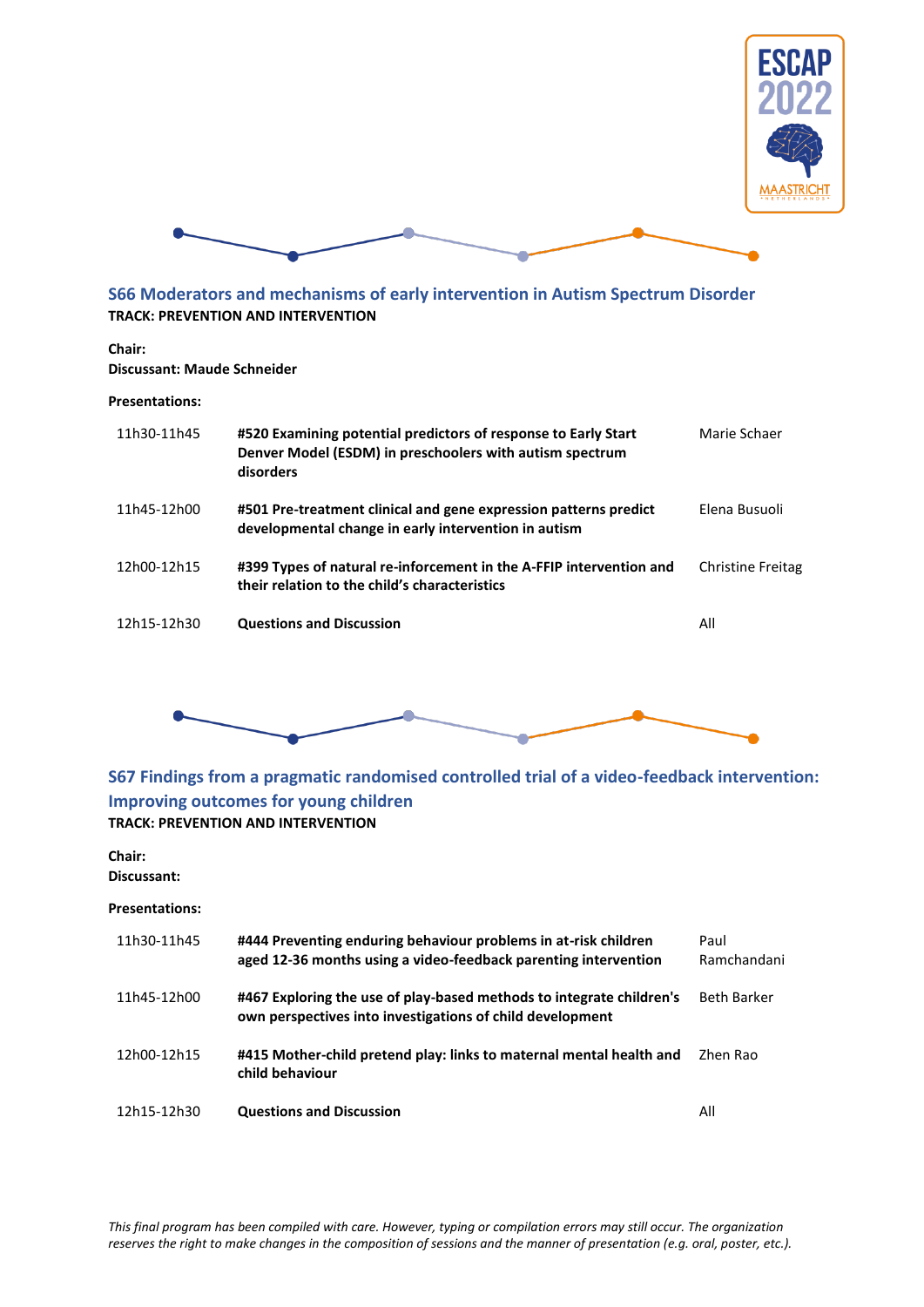



<span id="page-50-0"></span>**S72 Autism Spectrum Disorder in Young Children: from concerns to effective intervention approaches in a Dutch clinical setting TRACK: PREVENTION AND INTERVENTION**

#### **Chair:**

**Discussant: Annelies de Bildt**

#### **Presentations:**

| 11h30-11h45 | #482 From concerns to early detection of ASD – barriers and tailored<br>improvement strategies                                                                 | Michelle Snijder |
|-------------|----------------------------------------------------------------------------------------------------------------------------------------------------------------|------------------|
| 11h45-12h00 | #507 From detection to diagnosis of ASD – The importance of<br>observing early parent-child interactions                                                       | Mirjam Pijl      |
| 12h00-12h15 | #488 From diagnosis to intervention of ASD – Pivotal Response<br>Treatment as effective intervention approach for young children<br>with ASD and their parents | Manon de Korte   |
| 12h15-12h30 | <b>Questions and Discussion</b>                                                                                                                                | All              |



### <span id="page-50-1"></span>**S98 Risk factors for personality disorders TRACK: PREVENTION AND INTERVENTION**

#### **Chair:**

**Discussant:**

| 11h30-11h45 | #39 Adverse Childhood Experiences and Grandiose Narcissism -<br><b>Findings from a Population-Representative Sample</b>                                                   | Marc Allroggen                      |
|-------------|---------------------------------------------------------------------------------------------------------------------------------------------------------------------------|-------------------------------------|
| 11h45-12h00 | #459 Adolescents at risk for ICD-11 defined personality disorder:<br>Investigating risk markers for early intervention in a community<br>sample of Lithuanian adolescents | Rasa<br>Barkauskienė                |
| 12h00-12h15 | #272 Personality functioning in adolescence and parallels with ICD-<br>11: the role of subjective peer and family relationship quality                                    | Gabriele<br>Skabeikyte-<br>Norkiene |
| 12h15-12h30 | <b>Questions and Discussion</b>                                                                                                                                           | All                                 |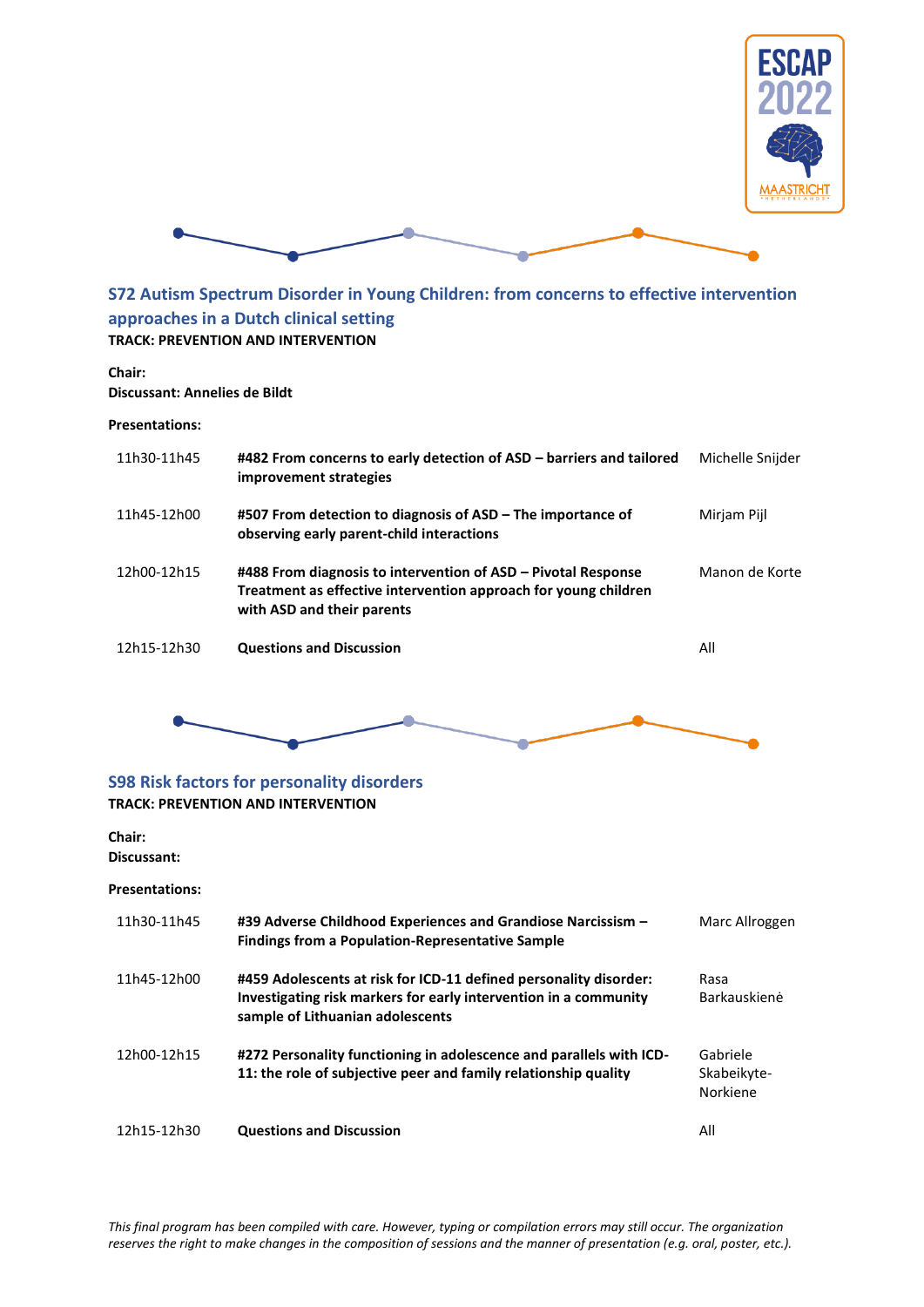



### <span id="page-51-0"></span>**S62 An update on the aetiology, assessment, and clinical characteristics of avoidant and restrictive food intake disorder TRACK: DETERMINANTS**

#### **Chair:**

#### **Discussant: Annemarie van Elburg**

#### **Presentations:**

| 17h15-17h30 | #428 Heritability of the avoidant/restrictive food intake disorder<br>(ARFID) phenotype in 6- to-12-year-old Swedish twins | Lisa Dinkler                      |
|-------------|----------------------------------------------------------------------------------------------------------------------------|-----------------------------------|
| 17h30-17h45 | #600 Evidence informed clinical assessment of individuals with<br><b>ARFID</b>                                             | Rachel Bryant-<br>Waugh           |
| 17h45-18h00 | #535 Emotional and physiological reactivity to sensory stimuli in<br>young children with avoidant/restrictive eating       | <b>Christine Cooper-</b><br>Vince |
| 18h00-18h15 | <b>Questions and Discussion</b>                                                                                            | All                               |



# <span id="page-51-1"></span>**S99 Eating disorders**

### **TRACK: TREATMENT**

#### **Chair: Discussant:**

#### **Presentations:**

| 11h30-11h45 | #9 Adult and Child and Adolescent Psychiatrists' Experiences of<br><b>Transition in Anorexia Nervosa: A Qualitative Study</b> | Alexis Revet           |
|-------------|-------------------------------------------------------------------------------------------------------------------------------|------------------------|
| 11h45-12h00 | #442 Family Based Treatment in a tertiary treatment center for<br>eating disorders: not for everybody                         | Christien Schilder     |
| 12h00-12h15 | #521 But traumatised? A catamnestic study of formerly eating<br>disordered patients                                           | Ulrike M.F.<br>Schulze |
| 12h15-12h30 | <b>Questions and Discussion</b>                                                                                               | All                    |
|             |                                                                                                                               |                        |
|             |                                                                                                                               |                        |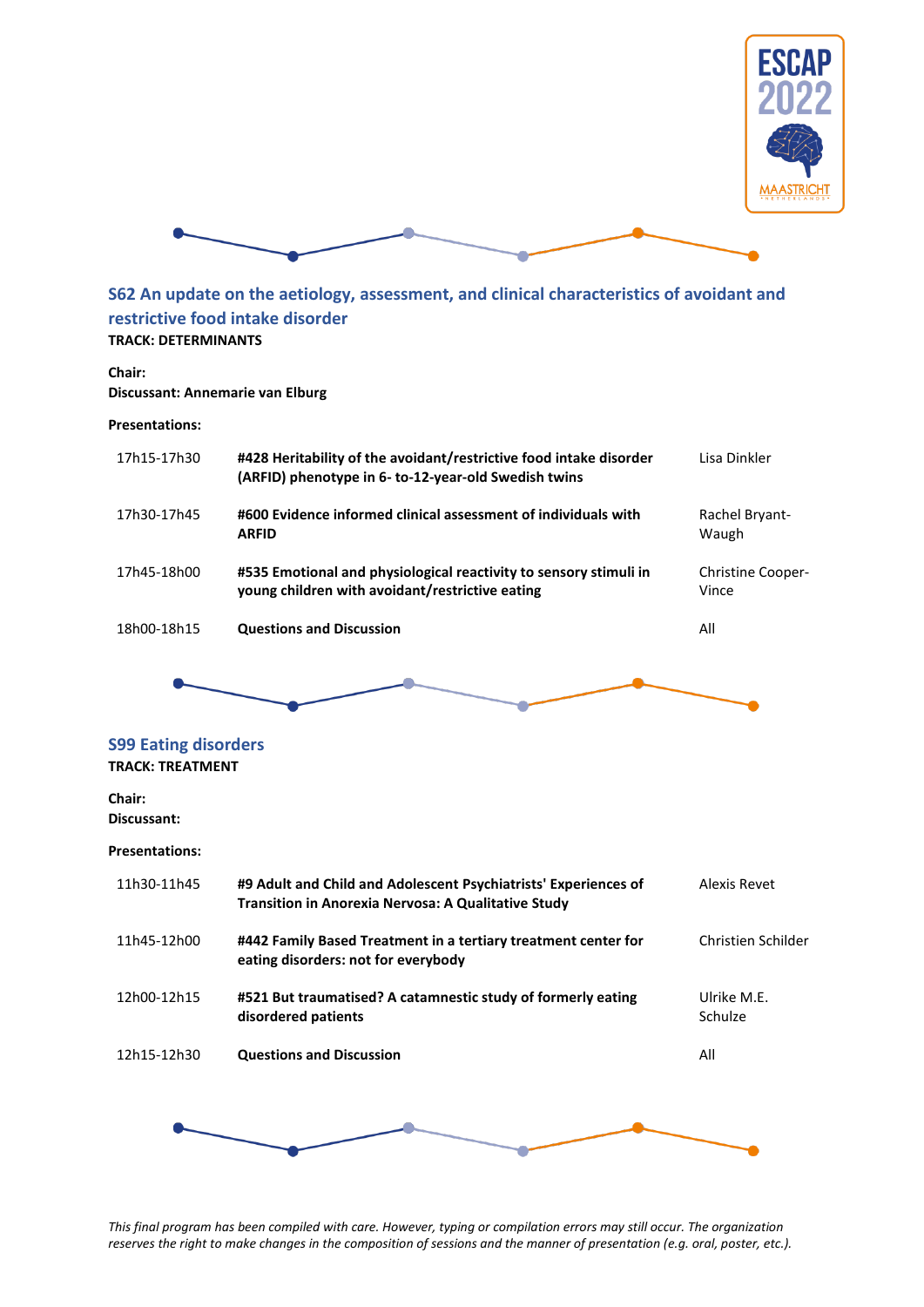

#### <span id="page-52-0"></span>**S101 Social economic stressors**

**TRACK: PREVENTION AND INTERVENTION**

**Chair: Discussant:**

#### **Presentations:**

| 11h30-11h45 | #65 A Comprehensive Research on the Predictors of Psychosocial<br>Problems in Siblings of Children with ASD                                  | Gökçen İlçioğlu<br>Ekici |
|-------------|----------------------------------------------------------------------------------------------------------------------------------------------|--------------------------|
| 11h45-12h00 | #293 PREVENTION OF CHILD MENTAL HEALTH PROBLEMS IN LOW<br>AND MIDDLE-INCOME COUNTRIES IN SOUTHEAST EUROPE DURING<br><b>COVID-19 PANDEMIC</b> | Marija Raleva            |
| 12h00-12h15 | #13 POVERTY: THE RISK TO CHILDREN'S MENTAL HEALTH                                                                                            | Steven Walker            |
| 12h15-12h30 | <b>Questions and Discussion</b>                                                                                                              | All                      |
|             |                                                                                                                                              |                          |



<span id="page-52-1"></span>**S68 Psychological distress and psychosocial care of unaccompanied refugee minors: The impact of trauma, flight and daily stressors on the mental health of young refugees and the quality of life and transcultural competencies of professionals 6 years after the great wave of refugees in Europe.**

### **TRACK: PREVENTION AND INTERVENTION**

**Chair: Discussant: Cedric Sachser**

| 11h30-11h42 | #443 The Impact of Daily Hardships and Trauma on the Mental<br>Health of Unaccompanied Refugee Minors detained in Libya                                                        | Elisa Pfeiffer |
|-------------|--------------------------------------------------------------------------------------------------------------------------------------------------------------------------------|----------------|
| 11h42-11h54 | #406 Pre-displacement and post-displacement factors associated<br>with the mental health of unaccompanied refugee minors 6 years<br>after the great wave of refugees in Europe | Cedric Sachser |
| 11h54-12h06 | #410 Professional quality of life of social workers working with<br>traumatised young unaccompanied refugees in youth welfare<br>institutions in Germany                       | Jenny Eglinsky |
| 12h06-12h18 | #408 Transcultural competencies of professionals working with<br>migrant children and adolescents                                                                              | Maike Garbade  |
| 12h18-12h30 | <b>Questions and Discussion</b>                                                                                                                                                | All            |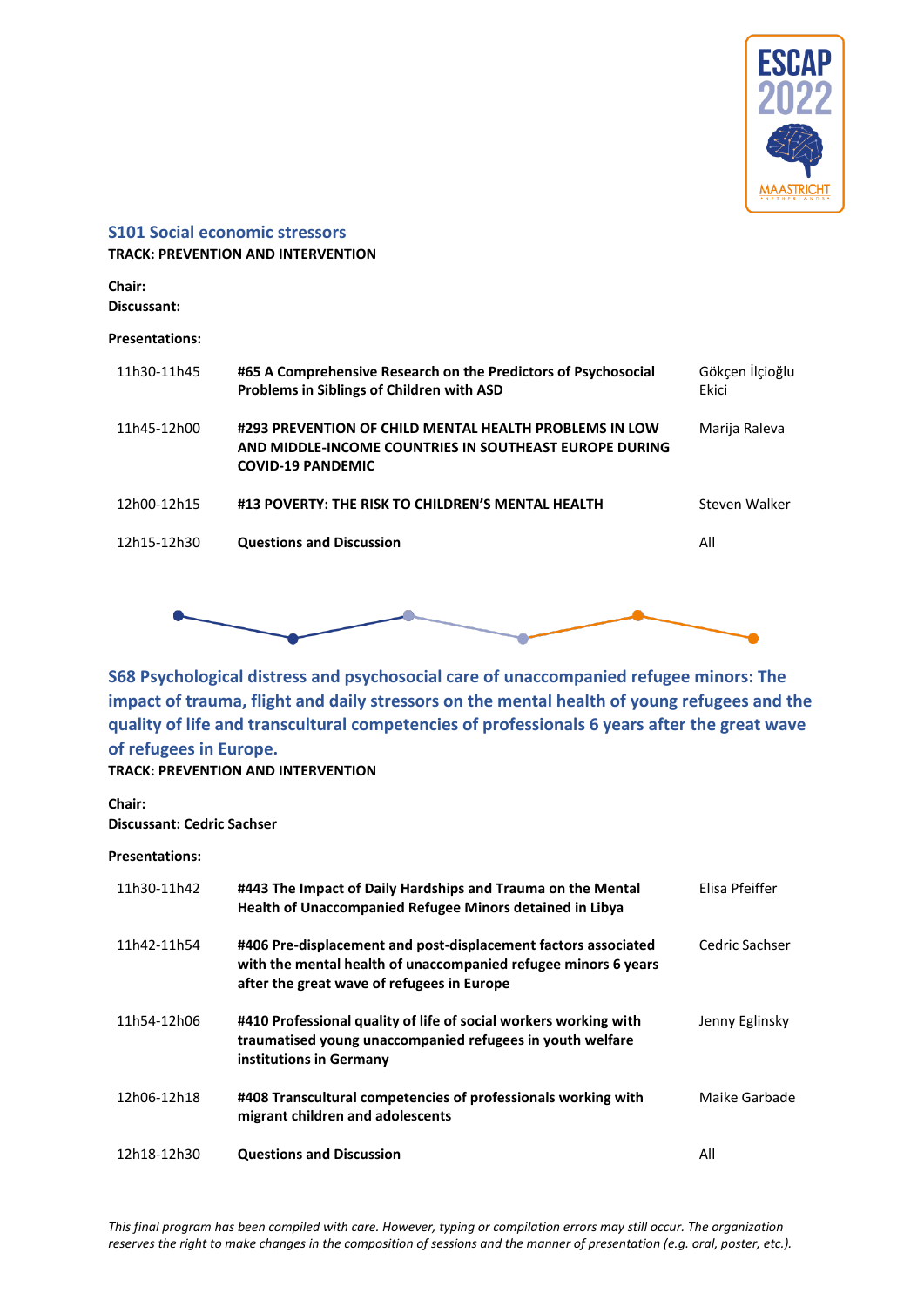



# <span id="page-53-0"></span>**TUESDAY 21 JUNE 2022**

<span id="page-53-1"></span>**15h15-16h30: PARALLEL SESSION 3**

### <span id="page-53-2"></span>**S31 Unpicking the Overlap between Autism and Eating Disorders: Developmental Pathways in Childhood and Adolescence TRACK: DETERMINANTS**

**Chair: Discussant: William Mandy**

#### **Presentations:**

| 15h15-15h30 | #590 Associations between childhood autistic traits and adolescent<br>eating disorder behaviors are mediated by fussy eating                             | Virginia Carter<br>Leno |
|-------------|----------------------------------------------------------------------------------------------------------------------------------------------------------|-------------------------|
| 15-30h15h45 | #422 The association of autism spectrum disorder with clinical<br>features in anorexia nervosa: a large-scale study using phenotypic<br>and genetic data | Lisa Dinkler            |
| 15h45-16h00 | #594 Childhood eating disorders and autism spectrum disorder in UK<br>primary care electronic health records: comorbidity and longitudinal<br>outcomes   | Francesca Solmi         |
| 16h00-16h15 | #608 Links between autism symptoms and problematic eating across<br>childhood                                                                            | Pauline Jansen          |
| 16h15-16h30 | <b>Questions and Discussion</b>                                                                                                                          | All                     |



### <span id="page-53-3"></span>**TRACK: EHEALTH NETWORKS**

#### **Chair: Discussant: Manon Hillegers**

### **Presentations:**

15h15-15h30 **#191 The Grow It! App effect: Longitudinal Changes in Adolescent Well-being During the COVID-19 Pandemic** Evelien Dietvorst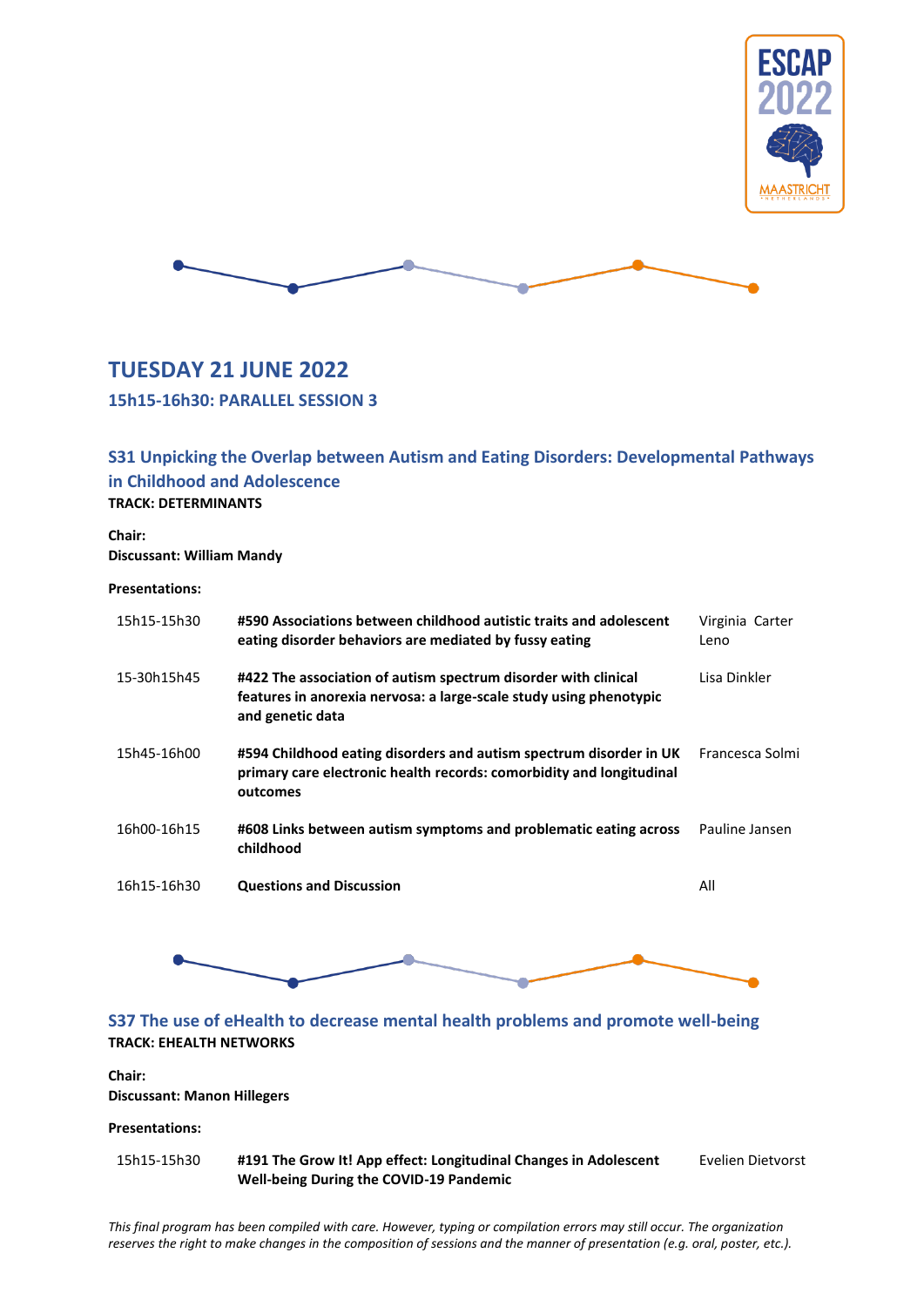

| 15-30h15h45 | #200 An online psychological intervention for adolescents with a<br>visible difference: Acceptability, feasibility and effectiveness of YP<br><b>Face IT</b>                            | Marije van Dalen       |
|-------------|-----------------------------------------------------------------------------------------------------------------------------------------------------------------------------------------|------------------------|
| 15h45-16h00 | #195 Personalised app-based relapse prevention of depressive-, and<br>anxiety disorders in remitted adolescents and young adults: a<br>protocol of the StayFine RCT                     | Yvonne<br>Stikkelbroek |
| 16h00-16h15 | #398 Impact Game for Young Daredevils - Interdisciplinary and user-<br>centered development of a digital game-based intervention to<br>promote self-regulation and addiction prevention | Nuri Wieland           |
| 16h15-16h30 | <b>Questions and Discussion</b>                                                                                                                                                         | All                    |
|             |                                                                                                                                                                                         |                        |

# <span id="page-54-0"></span>**S45 Adolescent depression: contributions of applied phenomenology and qualitative research**

#### **TRACK: DETERMINANTS**

**Chair: Discussant:**

#### **Presentations:**

| 15h15-15h30 | #248 Towards a Phenomenologically Grounded Typification of<br><b>Varieties of Adolescent Depression</b>                                              | H. Andrés<br>Sánchez Guerrero |
|-------------|------------------------------------------------------------------------------------------------------------------------------------------------------|-------------------------------|
| 15-30h15h45 | #218 qualitative exploration of adolescent depression early-<br>treatment stage                                                                      | Jordan Sibeoni                |
| 15h45-16h00 | #242 Facilitating factors and barriers in help-seeking behaviour in<br>adolescents and young adults with depressive symptoms: A<br>qualitative study | Eline Eigenhuis               |
| 16h00-16h15 | #209 The experience of depression in migration: perspectives of<br>adolescents, their parents and their health professionals                         | Jonathan Lachal               |
| 16h15-16h30 | <b>Questions and Discussion</b>                                                                                                                      | All                           |
|             |                                                                                                                                                      |                               |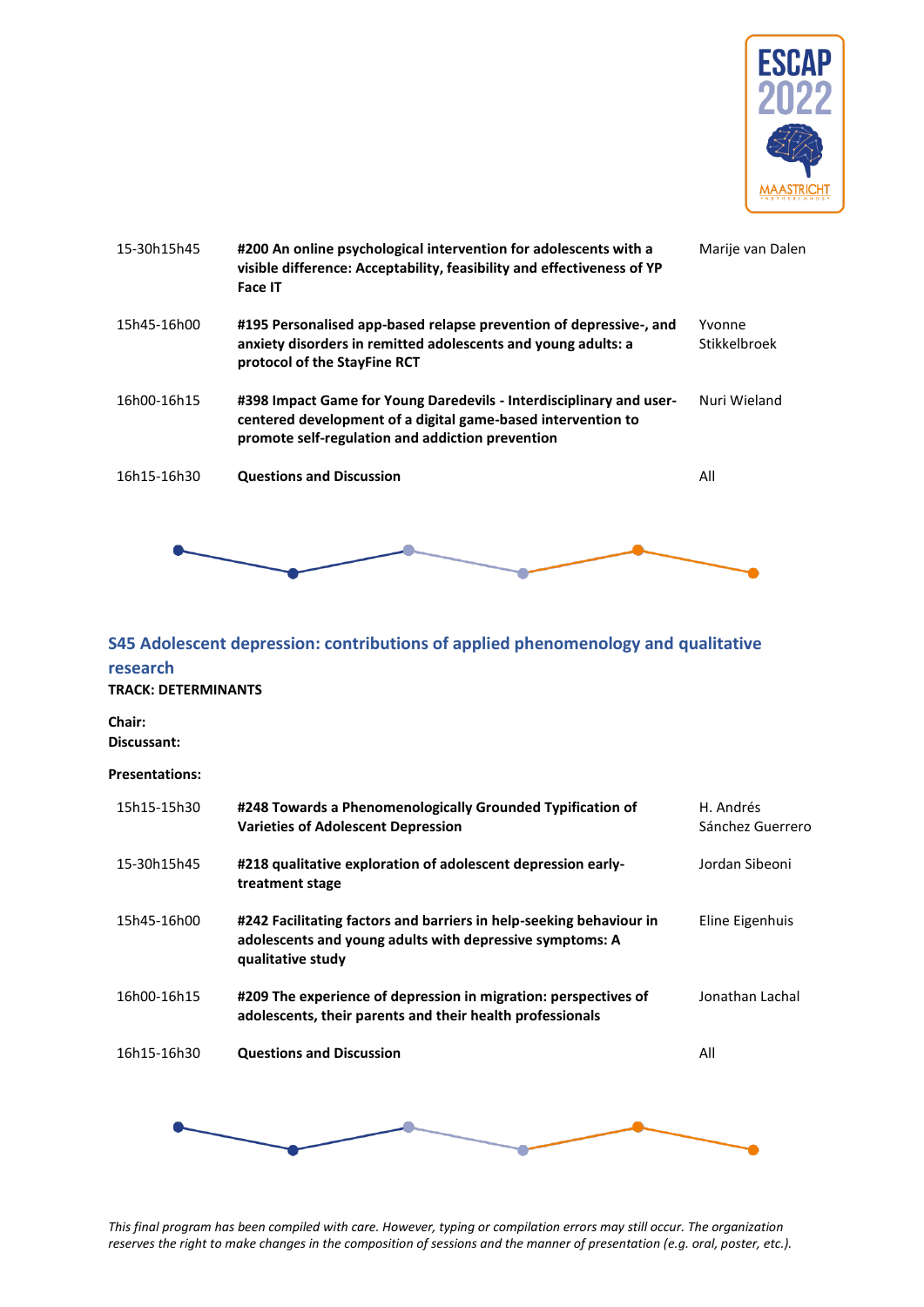

### <span id="page-55-0"></span>**S70 Diagnostics and treatment of Children and Adolescents with Trauma Related Disorders TRACK: TREATMENT**

**Chair: Discussant:**

#### **Presentations:**

| 15h15-15h30 | #413 Before we start treatment: trauma screening and -diagnostics                                                             | Lieke Kooij              |
|-------------|-------------------------------------------------------------------------------------------------------------------------------|--------------------------|
| 15-30h15h45 | #429 Toddlers and preschoolers with trauma and attachment related<br>symptoms                                                 | Frederike Scheper        |
| 15h45-16h00 | #438 Executive functioning as a predictor of treatment completion<br>and responsiveness in children and adolescents with PTSD | Rosanne op den<br>Kelder |
| 16h00-16h15 | #418 Distinct epigenetic profiles in relation to treatment outcome in<br>vouth with Posttraumatic Stress Disorder             | <b>Judith Ensink</b>     |
| 16h15-16h30 | <b>Questions and Discussion</b>                                                                                               | All                      |
|             |                                                                                                                               |                          |



### <span id="page-55-1"></span>**S76 Competencies in self-regulation in high risk cohorts of adolescents TRACK: DEVELOPMENT**

#### **Chair:**

### **Discussant: Neeltje van Haren**

| 15h15-15h30 | #523 Clinical and neural characteristics of emotion regulation and<br>stress response in adolescents from the general population                          | Camille Piguet |
|-------------|-----------------------------------------------------------------------------------------------------------------------------------------------------------|----------------|
| 15-30h15h45 | #526 Polyvictimization moderates stress neurobiology and<br>contributes to anxiety in high-risk adolescents                                               | Aysenil Belger |
| 15h45-16h00 | #527 Interference control and related brain activity in healthy<br>children at familial high-risk of schizophrenia or bipolar disorder                    | Line Johnsen   |
| 16h00-16h15 | #532 Is structural connectome change over time related to self-<br>regulation in adolescent offspring at familial high risk for severe<br>mental illness? | Simon Poortman |
| 16h15-16h30 | <b>Questions and Discussion</b>                                                                                                                           | All            |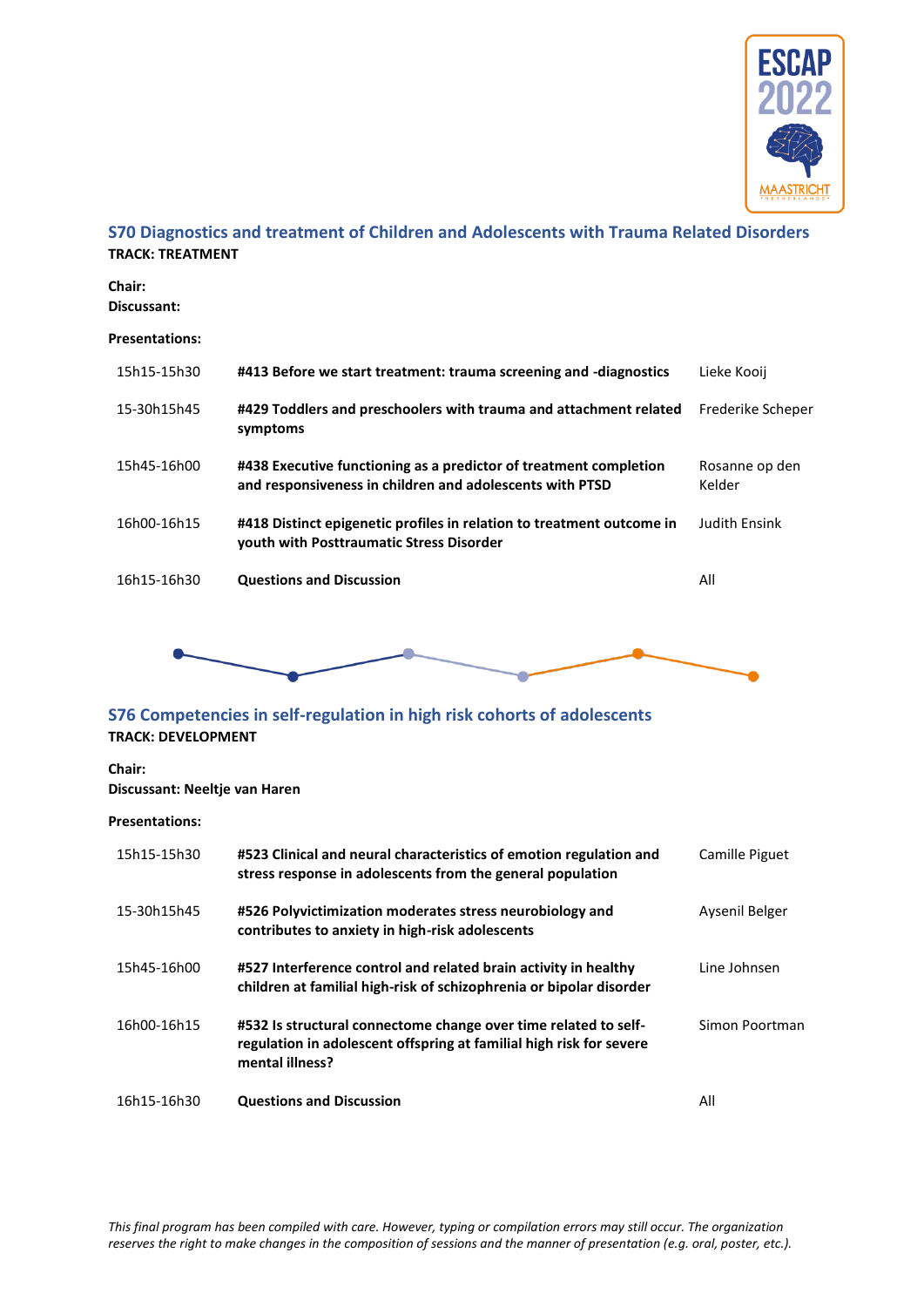

### <span id="page-56-0"></span>**S102 Outcomes of treatment program**

### **TRACK: TREATMENT**

**Chair: Discussant:**

#### **Presentations:**

| <u>15h15_15h20</u> | #250 A mindfulness program for children with ADHD: effect on<br><u>nuclear symptoms, executive functions and cortisol levels</u> |                            |
|--------------------|----------------------------------------------------------------------------------------------------------------------------------|----------------------------|
| 15-30h15h45        | #470 Diagnostics and Treatment of Selective Mutism                                                                               | Chaya Rodrigues<br>Pereira |
| 15h45-16h00        | #368 The benefits of mobility in dealing with hikikomori adolescents<br>and their families                                       | Andrea Gragnani            |
| 16h00-16h15        | #50 Narrative Family Therapy may help families with complex<br>psychiatric problems                                              | Nina Jørring               |
| 16h15-16h30        | <b>Questions and Discussion</b>                                                                                                  | All                        |
|                    |                                                                                                                                  |                            |

# <span id="page-56-1"></span>**S104 Developmental disorders**

## **TRACK: DEVELOPMENT**

**Chair: Discussant:**

| 15h15-15h30 | #353 Early childcare and child development at age 3.5 years in<br>France, data from the ELFE mother-child cohort.                                                          | Ramchandar<br>Gomajee |
|-------------|----------------------------------------------------------------------------------------------------------------------------------------------------------------------------|-----------------------|
| 15-30h15h45 | #440 Diagnostic Overshadowing and Co-Morbidities: The Challenge<br>of Developmental, Behavioral, Emotional and Mental Health (DBEM)<br><b>Disorders in Early Childhood</b> | Mary Leppert          |
| 15h45-16h00 | #423 Modifying role of mother's depression and stress in the<br>association between child's program viewing and psychiatric<br>symptoms at five years                      | Janette Niiranen      |
| 16h00-16h15 | #58 Developmental psychopathology in a community sample of<br>children and adolescents: Associations with irritability and<br>functional impairment                        | Jala Rizeg            |
| 16h15-16h30 | <b>Questions and Discussion</b>                                                                                                                                            | All                   |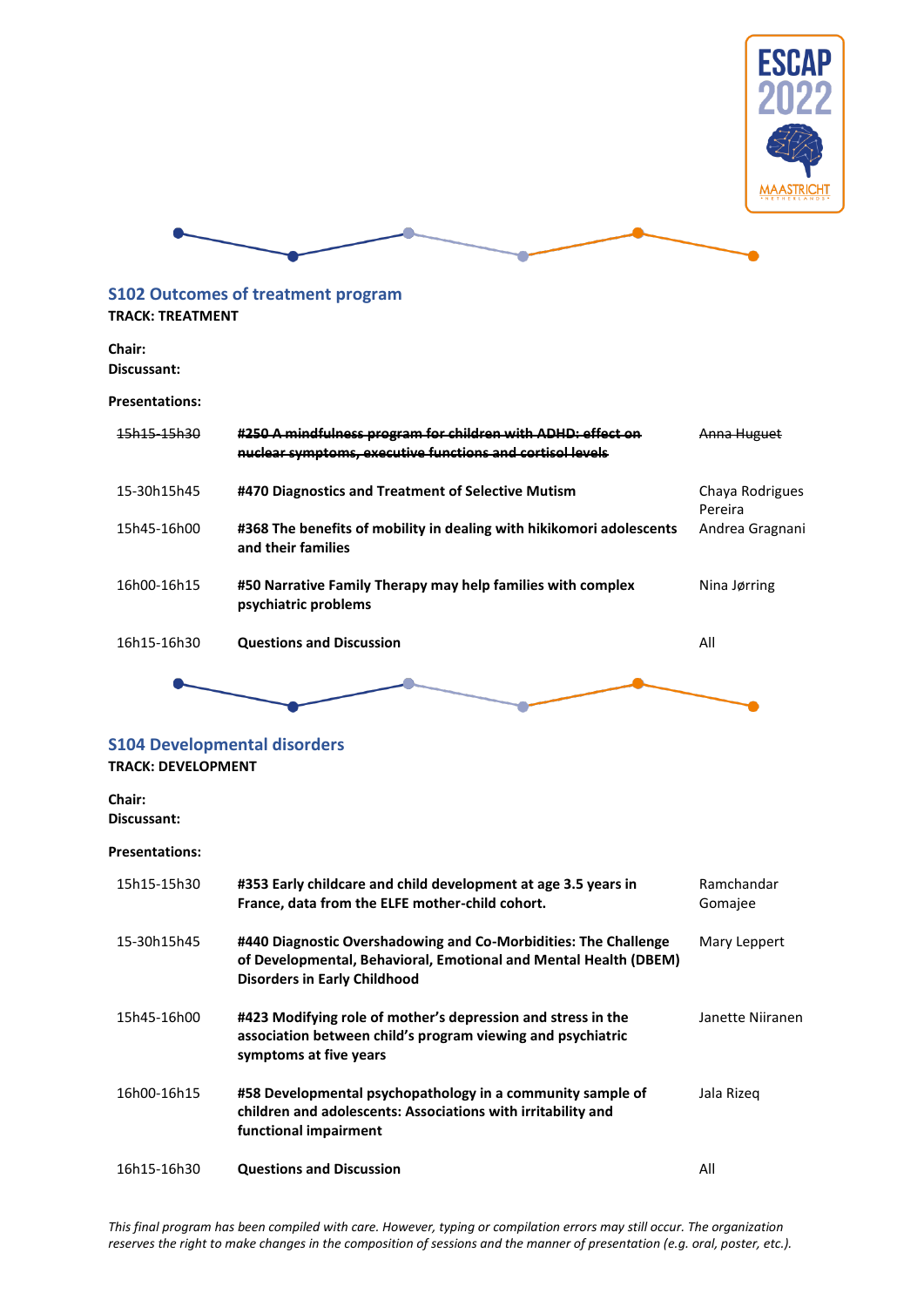



### <span id="page-57-0"></span>**S50 Mentalizing Group -- Mentalization-based therapy for Adolescents (MBT-A): Recent updates in theory, assessment and treatment TRACK: TREATMENT**

**Chair: Discussant: Patrick Luyten**

**Presentations:**

| 15h15-15h30                | #326 Risky Sexual Behaviour and Adolescents and Personality<br>Disorders: Implications for Assesment and Treatment                                                      | Karin Ensink           |
|----------------------------|-------------------------------------------------------------------------------------------------------------------------------------------------------------------------|------------------------|
| 15-30h15h45                | #230 The assessment of real-time mentalizing in parent-adolescent<br>interactions: implications for MBT-A                                                               | Carla Sharp            |
| 15h45-16h00                | #329 Why do adolescents with borderline personality disorder<br>drop out of mentalization-based group treatment? – Results from<br>qualitative and quantitative studies | Mie Sedoc<br>Jørgensen |
| 16h00-16h15<br>16h15-16h30 | <b>Questions and Discussion</b>                                                                                                                                         | All                    |



### <span id="page-57-1"></span>**S63 New neuro-cognitive precursors for tailored prevention of mood disorders in adolescents**

#### **TRACK: PREVENTION AND INTERVENTION**

**Chair:** 

**Discussant:**

| 15h15-15h30 | #586 Targeting the Nucleus accumbens to prevent depression:<br>evidence from a mouse model                                         | Catherine<br><b>Belzung</b>      |
|-------------|------------------------------------------------------------------------------------------------------------------------------------|----------------------------------|
| 15-30h15h45 | #585 Early brain structural correlates associated with or predating<br>depression in early or late adolescence                     | Marie-Laure<br>Paillère Martinot |
| 15h45-16h00 | #579 Feasibility and efficacy of a personality-targeted intervention<br>for neglected adolescents in institutional and family care | Florin Tibu                      |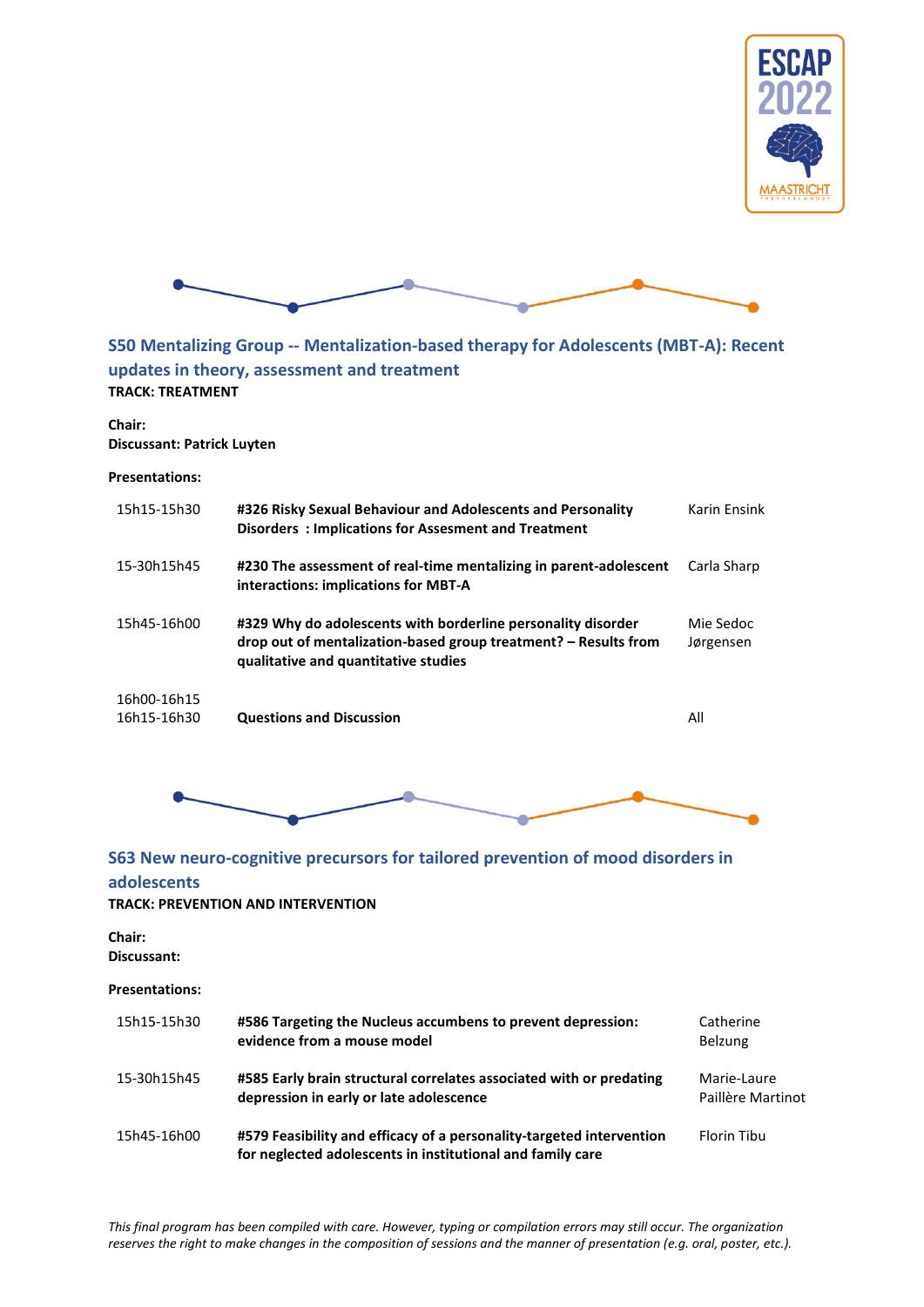



### <span id="page-58-0"></span>**S95 Challenges for mental health professionals TRACK: PREVENTION AND INTERVENTION**

**Chair: Discussant:**

**Presentations:**

| 15h15-15h27 | #36 Training approaches for professionals on the German national<br>clinical guideline for NSSI in adolescents                                                                                                     | Elisa Koenig                  |
|-------------|--------------------------------------------------------------------------------------------------------------------------------------------------------------------------------------------------------------------|-------------------------------|
| 15h27-15h39 | #108 Health professionals' perspectives on capacities, training and<br>networking in child protection                                                                                                              | Anna Maier                    |
| 15h39-15h51 | #303 A national expert network supporting local networks with<br>focus on enhancing timely detection and early intervention of<br>autismspectrumdisorder: it's development and impact in the<br><b>Netherlands</b> | Iris Servatius-<br>Oosterling |
| 15h51-16h03 | #495 Mental health professionals' family-focused practice : a<br>snapshot of the situation in Quebec, Canada                                                                                                       | Genevieve Piche               |
| 16h03-16h15 | #427 Alterations in biological systems associated with the<br>hypothalamus-pituitary-adrenal (HPA) axis among adolescents with<br>nonsuicidal self-injury                                                          | Corinna Reichl                |
| 16h15-16h30 | <b>Questions and Discussion</b>                                                                                                                                                                                    | All                           |



### <span id="page-58-1"></span>**S105 Innovative interventions for youth TRACK: PREVENTION AND INTERVENTION**

**Chair: Discussant:**